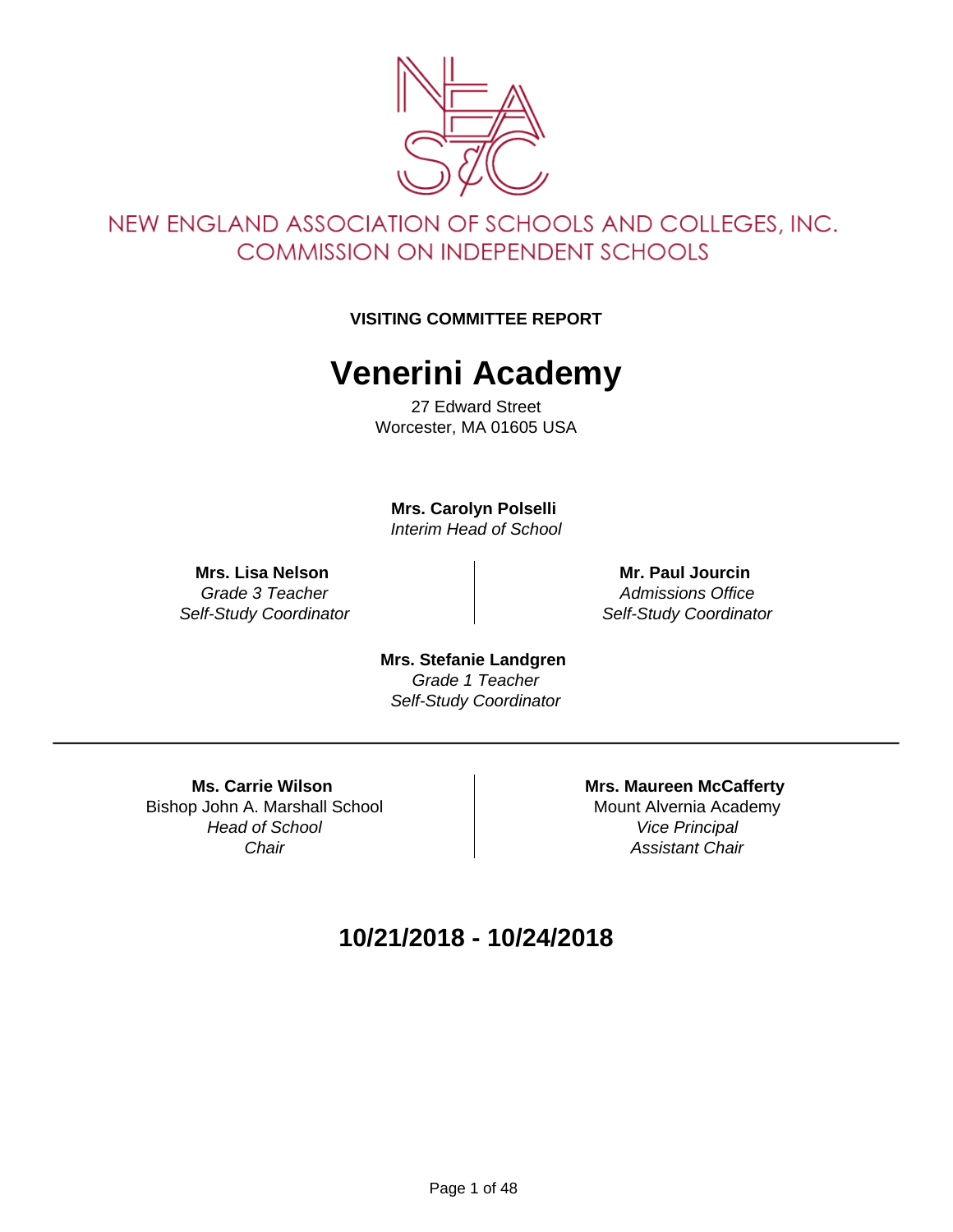# **Roster of Team Members**

# **Chair(s)**

**Chair: Ms. Carrie Wilson**  Head of School Bishop John A. Marshall School Morrisville, VT

#### **Assistant Chair: Mrs. Maureen McCafferty**  Vice Principal Mount Alvernia Academy

# **VC Members**

Chestnut Hill, MA

#### **Mrs. Brandy Houle**

Grade 2 Teacher St. Mary Academy Regional School Dover, NH

#### **Mr. Michael Murphy**  Lead Grade 5 Teacher Nativity Preparatory School Jamaica Plain, MA

**Mr. Thomas Walsh**  Grade 5 Teacher The Saints Academy Beverly, MA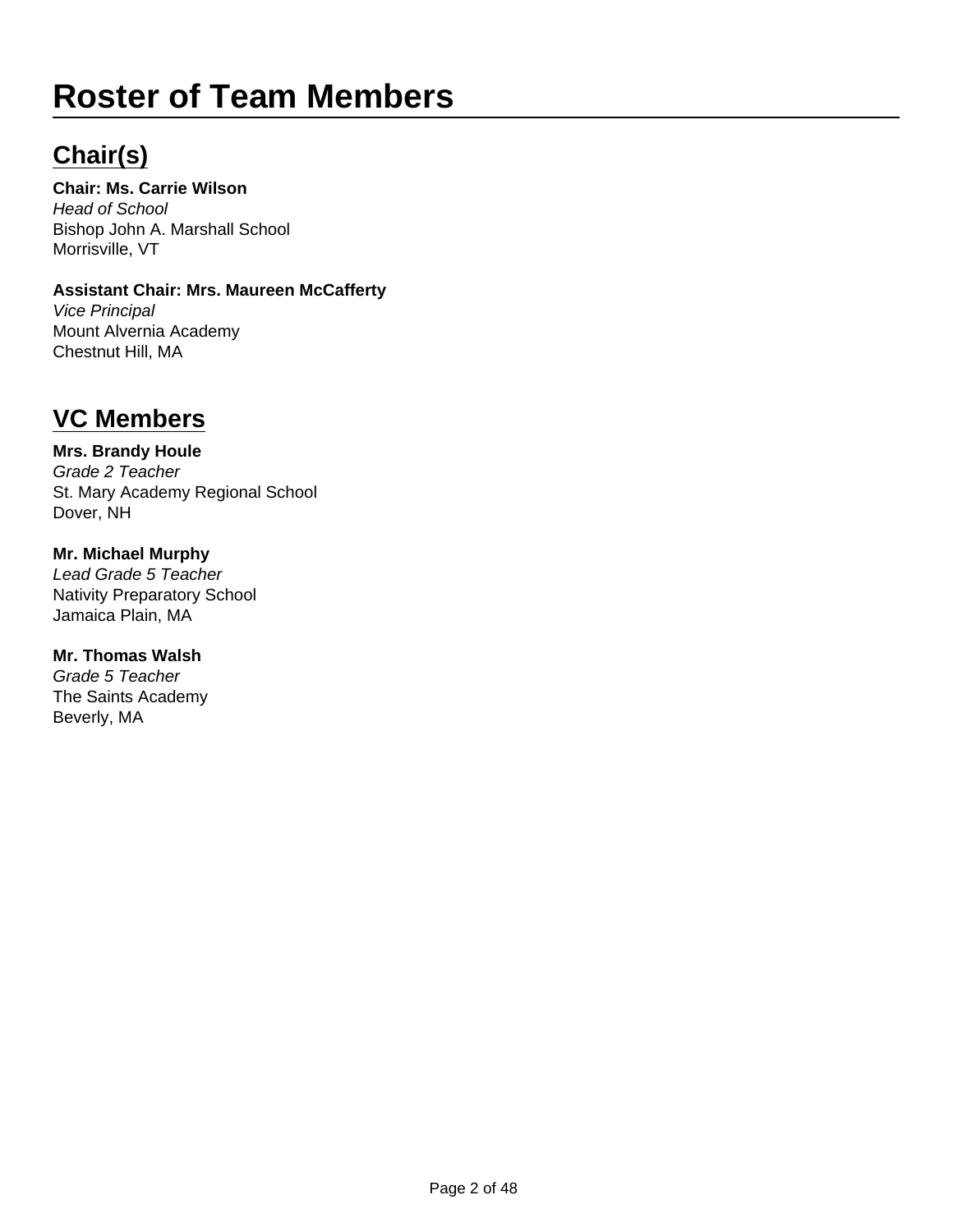# **Introduction**

Founded in 1885, the New England Association of Schools and Colleges, Inc. (NEASC) is the nation's oldest accrediting agency. Since its inception in 1885, the Association has awarded accreditation to educational institutions in the six New England states that seek voluntary affiliation.

The governing body of NEASC is its Board of Trustees which oversees the work of four Commissions:

- Commission on International Education
- Commission on Institutions of Higher Education
- Commission on Independent Schools
- Commission on Public Schools

The evaluation program which the schools undergo is a three-fold process: the Self-Study conducted by the school, the evaluation by the Visiting Committee, and the follow-up program carried out by the school to implement the findings of its own Self-Study (Part II), and the valid recommendations of the Visiting Committee and the Commission. The Commission on Independent Schools oversees the entire process.

Each school is evaluated in terms of compliance with the Standards for Accreditation, the quality of Part II: Reflection, Recommendations, and Issues for Further Discussion, and how well it is serving the needs of its students. Because each school is different, the base that undergirds the evaluation is the school's own statement of mission and core values.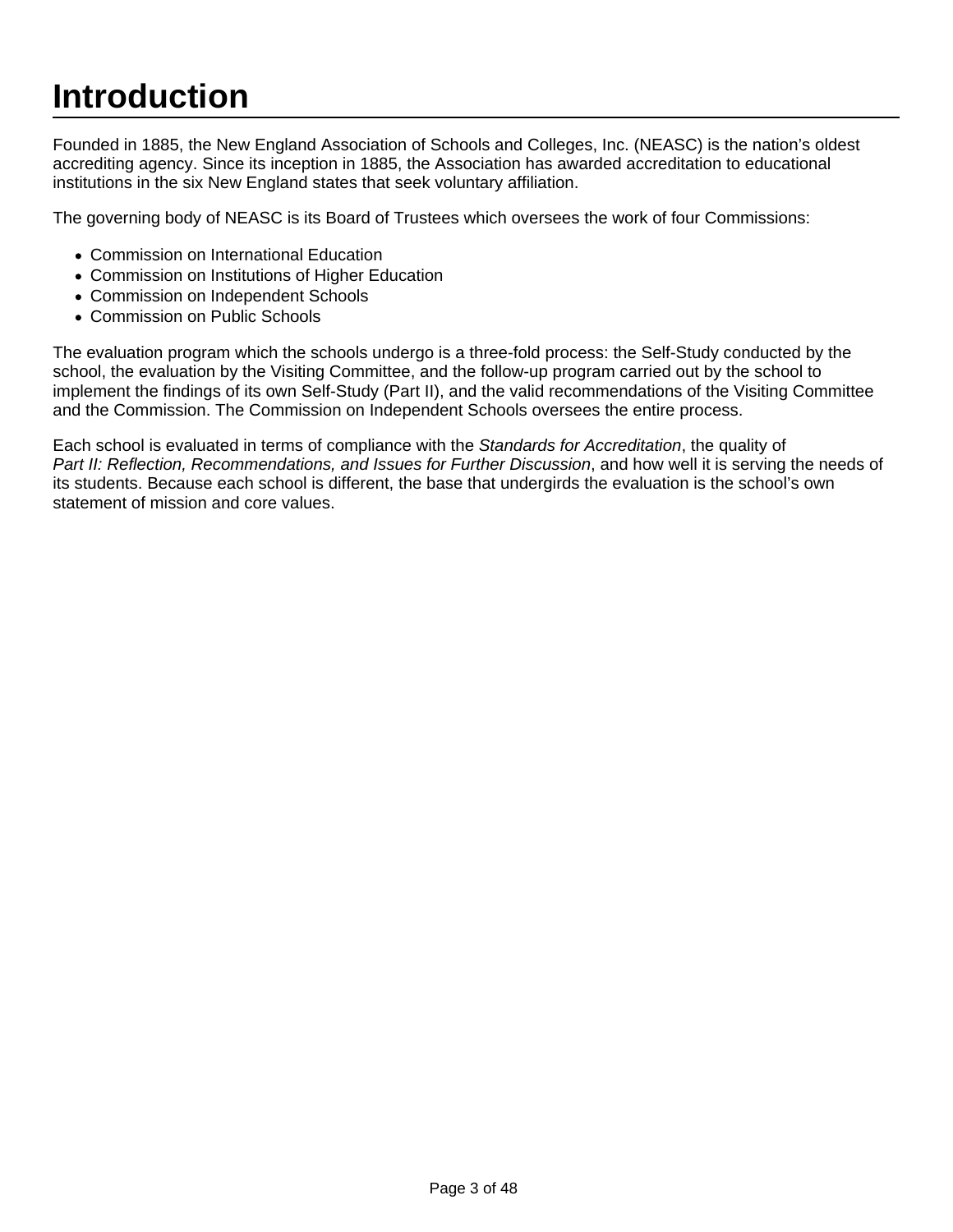# **School Data Sheet**

#### **Mission**

#### The Venerini Mission

Venerini Academy serves God by Educating to Save and Set Free. In partnership with families, we develop the whole child through rigorous academics in a safe and respectful environment.

#### **History and Culture**

#### Our History

The Order of the Religious Venerini Sisters derives its name from its foundress, Saint Rosa Venerini, who established the first school for girls in 17th century Italy. The order came to America in 1909.

In September 1945, under the leadership of Bishop O'Leary, Mother Esther and Sister Maria Antoinette, Venerini Academy opened. Originally housed in three buildings, it began as a private Catholic boarding school and day school for girls with classes from elementary through high school.

Venerini Academy continued to expand and a new building was constructed in 1954 at the present site on Edward Street. In 1968, Venerini Academy became a co-educational elementary school with a modified Montessori Kindergarten. Venerini Academy graduated its last high school class in 1970. In 2009 and 2010 extensive renovations were completed to the physical plant that added much needed classroom space in our Early Childhood wing.

#### The Hallmarks of a Venerini Education

Built on the cornerstone of **Faith**, **Knowledge**, **Respect**, **Humility** and **Service**, our academic and enrichment programs encourage the education of the whole process.

#### Our Philosophy

Venerini Academy is dedicated to its students and their families. We seek to provide parental support in the child's life at school in order to reinforce the religious and moral values taught at home. The education at Venerini Academy is based on the Gospel message and provides a challenging curriculum in a Christian environment. The Academy fosters the intellectual, spiritual, physical, and social development of each child. The varied backgrounds of the Venerini students enable our community to appreciate and celebrate each other's culture as we grow as members of a caring community.

As a community of Faith, we give service through prayer, teaching and living out the Corporal Works of mercy. We encourage our students to be respectful and sensitive to the needs of others and to celebrate their faith by participating in liturgies and in prayer services throughout the year.

#### **Process Followed by School**

Venerini Academy has been working on the NEASC Self-Study for the past two years with the enthusiastic support of the faculty, the staff, the Board of Trustees and the Religious Venerini Sisters. All constituencies engaged in the process seriously, developing thoughtful and reflective responses to the questions posed in the guidelines. The Administration enthusiastically supported the Self-Study and provided the faculty with the time necessary to use this process to help move the school forward in the years to come. The NEASC report was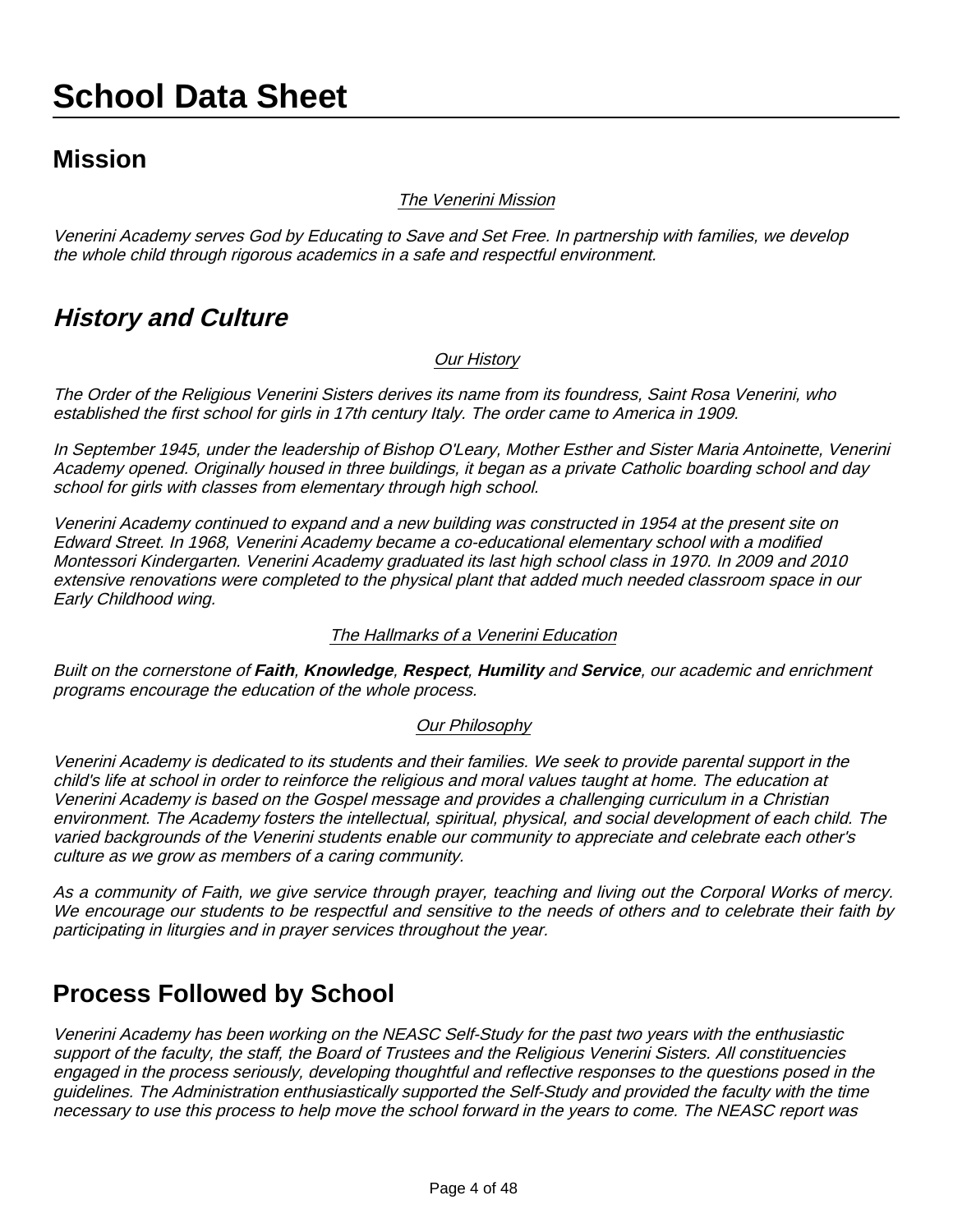reviewed by the faculty, the staff, the Board of Trustees and Sister Teresa Rose Carchidi, Provincial of the Venerini Sisters. The strengths and areas of improvement have been noted and acknowledged. They will form the basis of an action plan as Venerini Academy moves forward. The NEASC Self-Study was co-chaired by Lisa Nelson, a veteran Grade 3 who has participated in two visiting committees and by Paul Jourcin, Admission Staff, Assistant Principal, and former French teacher. The co-chairs have met throughout the process and twice over the summer of 2018 to review and edit the report as well as to prepare for the Visiting Committee needs in October 2018.

# **Overview of School Findings**

Venerini Academy enthusiastically participated in the NEASC for re-accreditation. Throughout the process, faculty, staff, administrators, Board of Trustee members and students expressed thoughts and shared ideas that have sculpted the responses to the 15 NEASC Standards. Time and again as the Venerini community grappled with the questions before them, long term faculty members shared: "Wow!" We have come so far since the 2008 Self-Study." Knowing where we come from is always a good place to start when a community of Faith and a community of educators takes a close look at who, what and where we are in preparing to write the next chapter in the history of this beloved school.

Venerini Academy is sponsored by the Religious Venerini Sisters whose Charism rests firmly on St. Rosa's challenge "to Educate is to Liberate". Led by talented, dedicated and professional members of the Board of Trustees and Sister Teresa Rose, Provincial of the Venerini Sisters of North America, the Principal and her Administrators are responsible for living out the Charism, providing for the good order and academic rigor of the institution and for developing a Vision to move Venerini Academy forward. The Mission is supported by the pillars of Venerini education: Faith, Knowledge, Humility, Respect and Service.

In 2008, in an attempt to renovate the former convent and transform it into much needed learning space, the Venerini Sisters engaged an advancement advisor to raise funds for the transformation. This ruthless scam artist duped the Venerini Sisters and Board of Advisors. A very public scandal followed. Through the generosity of the Venerini Sisters they used their retirement fund to sustain the multi-million dollar scam. The leadership of the school was reorganized, and in the months that followed the school moved forward mired in serious financial debt.

Regaining the confidence of the families who questioned the future of the school has been an on-going challenge. The global financial "Recession" from 2008-2013 further challenged the institution. This was followed by the Sexual Abuse Scandal in the Church's hiearcy, the decline in demographics that will continue to plague elementary, high schools and college until 2030. With the dramatic increase in tuition at private high schools and universities, parents began to invest their education dollars at a higher level.

Through the difficult period Venerini Academy has moved forward cautiously, slowly, but with purpose.

Over the past 9 years, under the leadership of Dr. Fredette and Mrs. Polselli, Venerini Academy has:

\* Maintained small class sizes that allow us to educate the whole child in an atmosphere that encourages rigorous academics, in a safe and respectful environment.

\* Continued to hire and retain talented dedicated faculty and staff who nurture the whole child.

- \* Introduce I Pad technology
- \* Refurbish 2 computer labs
- \* Introduce the Empowering Writers Program
- \* Adopt the use of Atlas Curriculum Maps at all grade levels.
- \* Introduce Envision Math 2.0 K-5 and Big Ideas for 6-8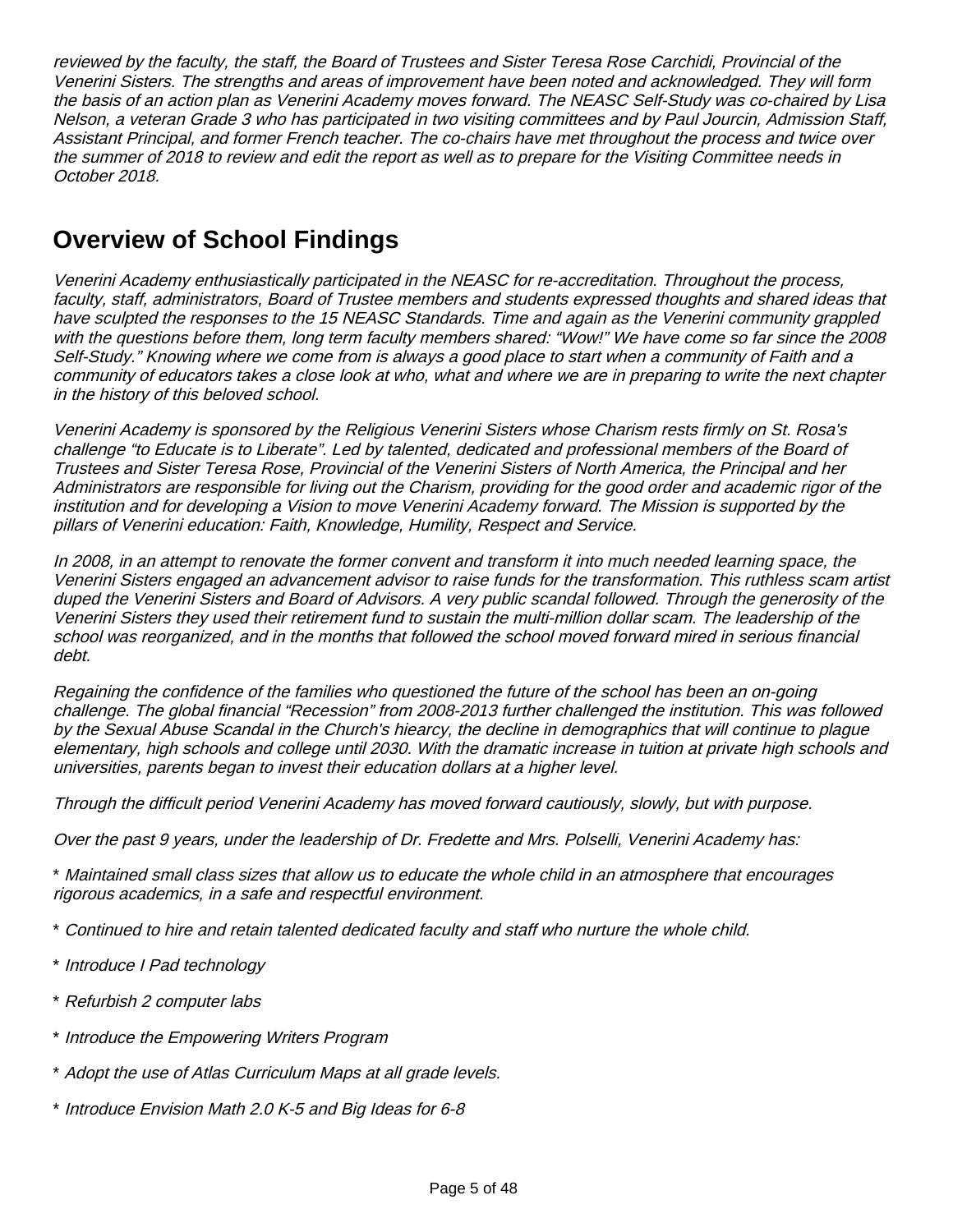\* Introduce Kodable for kids from Pre K 4- Grade 3

\* Partner with WPI in bringing the STEM and STEAM technology to the Middle School and from K-5 for the 2018-2019 school year.

\* Moving forward with the foundation to become a Google Classroom School.

\* Raise funds for professional STREAM development at WPI.

\* Purchase of 25 Chrome Books for a more inclusive STREAM ROBOTICS Program.

\* Significantly cut the budget over the past two years, substantially reducing our debt.

\* Fostering an Instrument Band Program.

\* Venerini Voices, using Constant Contact to communicate with parents, alumni and Board of Trustee members.

\* Introduce an on-line grading program through Teacher Ease to manage attendance, grade posting and communication.

Like a phoenix, we have risen from the ashes while we are proud of our effort; we realize that monumental challenges lie ahead.

In addition to the positive findings, the Self-Study indicated there are areas in which Venerini Academy must improve as we move forward.

\* Although herculean efforts have been made over the past 8 years to reduce the deficit, we must continue to aggressively find additional grant funding, seek advancement funds and continually turn the budget without sacrificing academic excellence.

\* Enrollment has continued to decline for many reasons (some alluded to above) Developing a plan to stem the decline and develop programs to increase enrollment is a major goal.

\* Finding time within the school day for teachers to collaborate horizontally and vertically is essential as we refine our curriculum and introduce innovative, challenging programs for students of all ages.

\* Updating our physical plant to enhance our curb appeal, better utilize existing spaces and cosmetically improve our appearance.

\* Engage the service of an Educational Marketing Advisor to help us better brand our school to young families throughout Worcester County and beyond.

\* Engage the services of a part time Advancement professional to enlist the support of donors, secure grant funding and organize fundraising events to bridge the gap between tuition and the real cost of a Venerini Education.

\* Committees will be formed to address the recommendations of the Visiting Committee.

#### **Legal/Regulatory Documentation**

A copy of all applicable documents will be available to the Committee during their visit.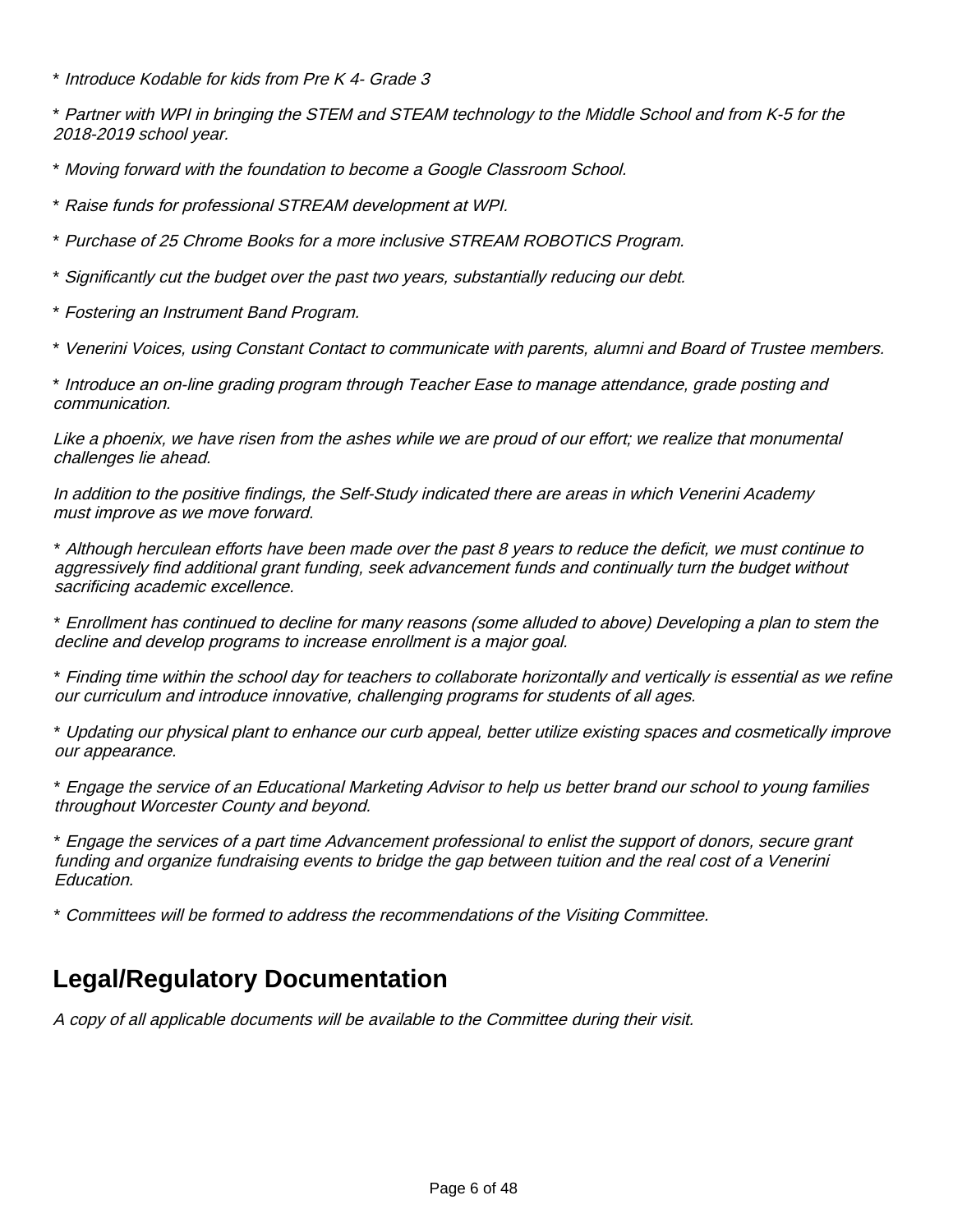# **Thanks to School**

The Visiting Committee wishes to extend a heartfelt thank you to the community of Venerini Academy: Sr. Teresa, Mrs. Poselli, Mr. Jourcin, Ms. Nelson, the Board of Trustees, the faculty and staff, volunteers, families, and students. From the opening tour with the student guides to the welcoming reception, from the convenient hotel accommodations to the thoughtful culinary repasts, everything was done with care and concern. The warm welcome each of us received is a reflection of the true spirit of the school.

The hospitality from the Venerini Academy community was outstanding as each of our requests was met with a quick smile and a positive response. Please accept our gratitude for making the visit as informative and pleasant as it was. Your attention to the details made the Visiting Committee's stay flow seamlessly. Thank you.

The lovely gift bags, complete with personalized notes from students, will be a charming reminder of Venerini Academy and its wonderful story. May Venerini Academy continue to move forward successfully with grace, resilience, and resolve.

# **Overview of Team Findings**

A well-loved school, Venerini Academy is embraced by the administration, faculty, staff, students, and families. With its clearly articulated mission, the school encircles all who join the community while the spirit of the school is embedded in all constituencies. Its philosophy to support the moral and religious values taught at home cements the partnership between school and home and is evident through the number of families and the interwoven relationships between and among community members.

Venerini Academy must remain true to its core pillars as it moves forward. With its religious foundation and solid curriculum, Venerini Academy has maintained itself despite difficult circumstances. Faith, hard work, and dedication on behalf of the community have enabled the school to overcome the circumstances which would have defeated others.

As Venerini Academy faces the future, it has more obstacles to overcome, but they are obstacles related to educating students for the future. It is a task for which the school has been preparing. Foremost among the challenges are enrollment, financing, scheduling. As the hard work, dedication, and focus of the past ten years has enabled Venerini Academy to remain viable, so too will that hard work, dedication, and focus enable them to move forward.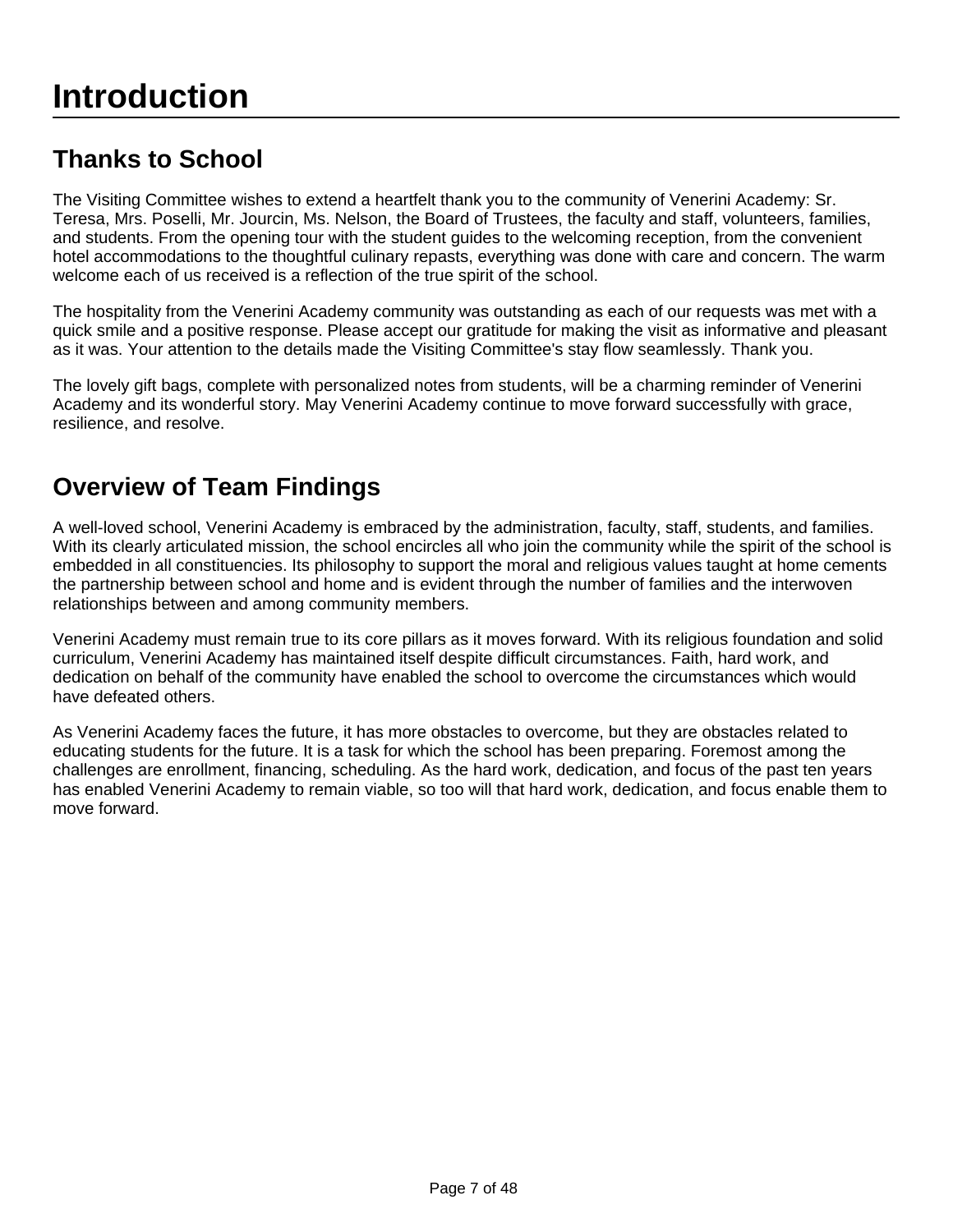# **Standard 1: Mission**

## **Standard**

**There is congruence between the school's stated mission and core values and its actual program, policies, planning, and decision-making at both the operational and governance levels.**

### **Visiting Team's Assessment**

**Standard Met (SM1, SM2): The students' experience is supported. Standard Unmet (SU1, SU2): The students' experience is compromised.**

SM1. Standard Met: Evidences clear understanding, effective implementation and thorough planning for further improvement.

#### **Narrative Summary**

**Brief narrative summary of the school's position with regard to this standard. Text copied from the school's Self-Study Report is in italics.**

#### **"Venerini Academy serves God by educating to save and set free. In partnership with families we develop the whole child through rigorous academics in a safe and respectful environment."**

The Venerini Academy Mission is at the heart of our core values, our academic and spiritual programs, our policies, our strategic plan and the decision making at both the operational and governance levels. Venerini Academy's school Mission Statement is built on the cornerstones of Faith, Knowledge, Respect, Humility, and Service. A collaborative effort supported by the Board of Trustees, the Administration, the Teachers, the students, their parents and the alumni value our vision of academic excellence and spiritual formation. The Mission Statement is clearly posted inside each classroom, recited daily, and prominently placed throughout the school for visitors, parents, and community members to clearly to read and reflect upon. It also can be found on the school's website, Admission information folders, and marketing material.

The Venerini Academy Vision:

Built on the cornerstones of Faith, Knowledge, Respect, Humility and Service that are the heart of a Venerini education, we strive to strengthen our partnership with our families, our teachers, our students, our community and Board of Trustees. As a people of faith and a community of learners, we strive to better understand and to integrate these hallmarks in the life of the school each day.

**Faith:** Venerini Academy is a spiritually centered community that seeks to live the Gospel message through worship and the study of the principles of our faith. We welcome families of all faiths, encouraging them to join us in worship, and to share with us their cultural and religious identities. Through the inspiration of our Foundress, St. Rosa Venerini, we work towards actively proclaiming her charism: "To Educate is to Liberate."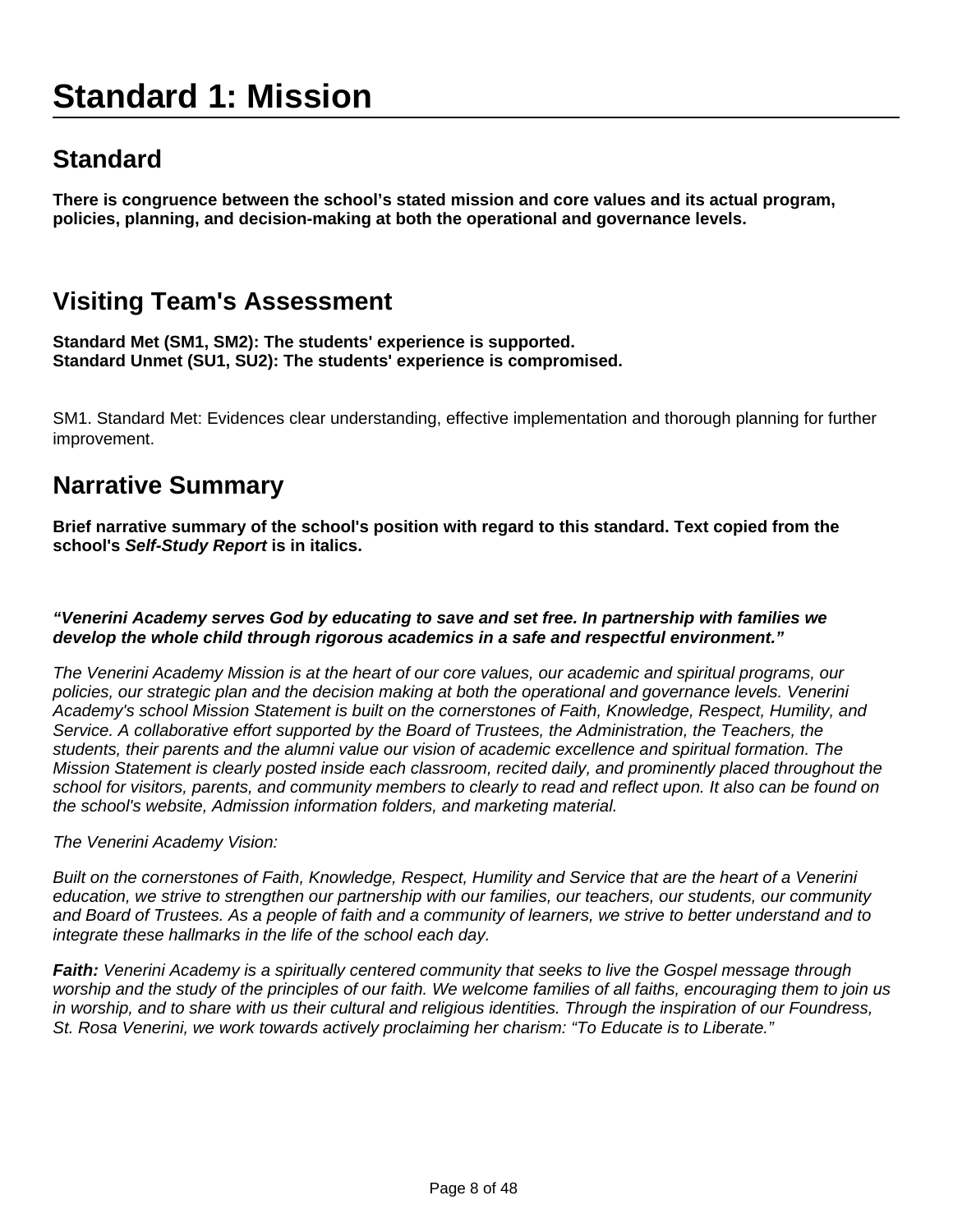**Knowledge:** Venerini Academy seeks to educate the whole person: spiritual, academic, social and athletic. Challenged by a professional community of religious sisters and a faith-filled team of talented and dedicated educators, Venerini Academy helps students develop their personal gifts in a challenging, disciplinedatmosphere. In each of our core courses and specials, our faculty fosters critical thinking, creativity and excellence in oral and written expression. A Venerini education encourages its students to be life-long learnersand to take their place as productive members of society.

**Respect:** As a community of diverse racial, religious and economic backgrounds, a Venerini education is based on a respect for one's own unique gifts and an appreciation for the differences that form the intricate and diverse patterns of the Venerini tapestry. With respect as a formative value, Venerini Academy, realizing that safety of our students and staff is essential to our Mission, strives to maintain and secure environment based on vigilance and trust.

**Humility:** As a people of faith and a community of learners, we acknowledge that our talents, our strengths, our personalities and, even our weaknesses are gifts from God. In God our potential is limitless. Without God, we can do nothing. In a nurturing environment, that is sensitive to the needs of each student, our faculty helps nurture the strengths of our students and strengthen their weaknesses.

**Service:** Throughout their journey at Venerini Academy, our students are offered opportunities to serve the Venerini Family along with their local and global communities. It is our vision that, as children and as young adults, they become engaged leaders, confident enough to rely on their moral conscience to help society make informed decisions. Inspired by the wisdom of the Holy Spirit, we hope that, throughout their lives, they will actively work to promote the equality of all members of the body of Christ. This vision, built on the cornerstones of Faith, Knowledge, Respect, Humility, and Service, must be a collaborative effort supported by the Board of Trustees, the Administration, the Students, Parents, and our Alumni who value Venerini Academy's vision of academic excellence and spiritual formation.

# **Observations**

The mission of Venerini Academy, last updated in 2012, is stated clearly and is visible to all constituencies; the wording of the mission is congruent with its Catholic identity and is reviewed, involving integral members of the community. The school community is engaged in living out its mission and is continually seeking ways to further the mission with regard to its identified pillars: faith, knowledge, respect, humility, and service. The school's climate and culture promote an effective overall program. All members of the school community - from students to staff to the governing body - embrace the mission and work to support its implementation through school requirements and expectations that are clearly communicated. The overall culture of the school is the result of the collaborative efforts of the contributing members; all embrace and promote the mission with purpose and dedication.

The Visiting Committee noted that the student guides on the Sunday evening tour were well-versed in the school's mission and its meaning. The mission is present throughout the school, and each student at the school understands and lives the mission in an age-appropriate way. The promotion of kindness is ever-present in the school by adopting the 365Z program; kindness quotes are read each morning for inspiration and kindness books are available for classroom use.

According to parent survey results, 94% of participants feel the school's mission is clear and well-communicated. Just under 80% of parent survey participants note that the school's mission matches what is actually happening in the program.

# **Conclusions and Explanation of Rating**

Through the Self Study and the Visiting Committee's observations, it is evident that the mission statement is the foundation upon which Venerini Academy's culture and climate is built.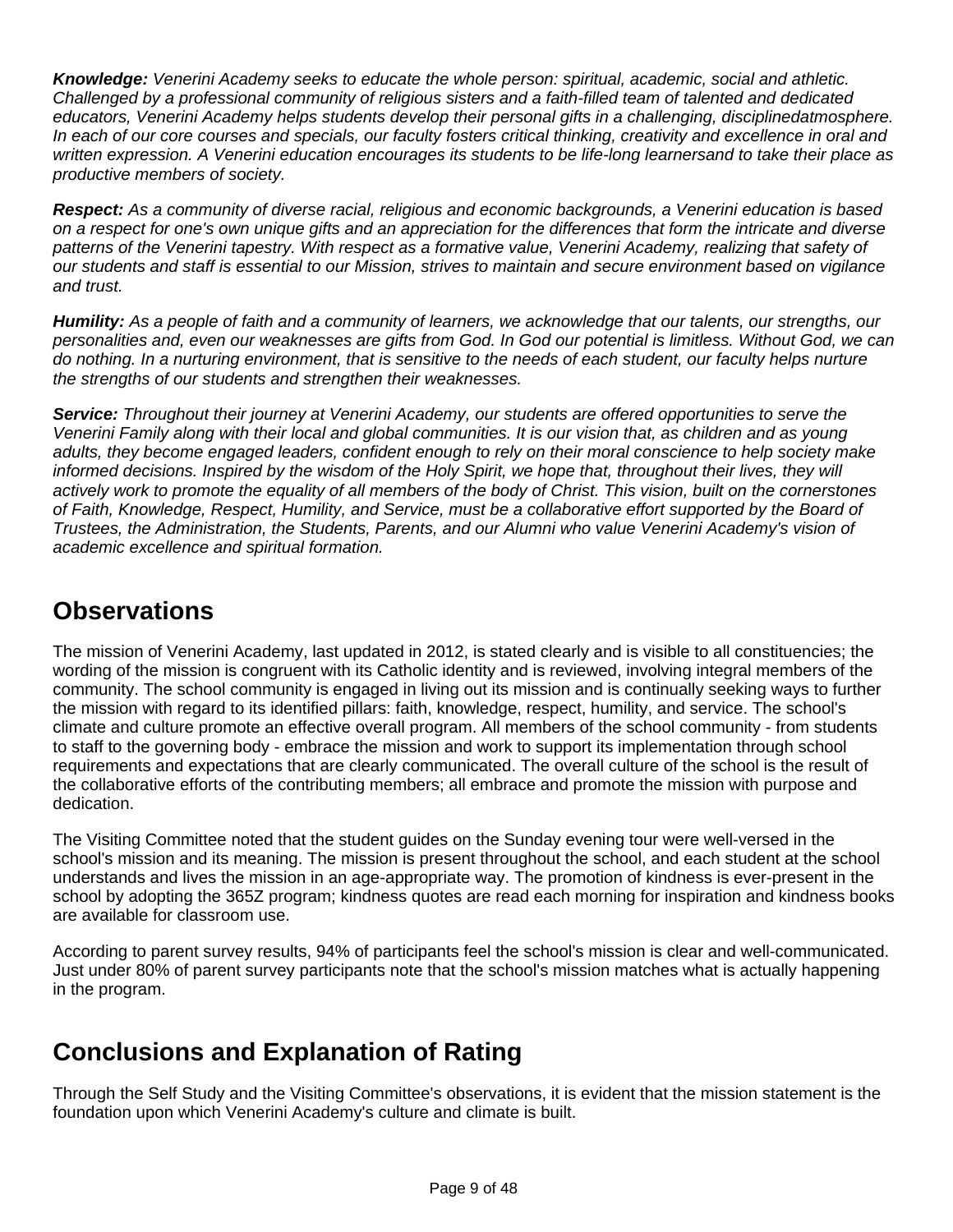### **Commendations**

Venerini Academy provides its students, faculty, staff, and community members with a vision and mission that exemplifies the Charism of St. Rosa: "To educate is to liberate." The dedication of the Religious Venerini Sisters maintains this charism, and its vibrancy permeates the entire school community.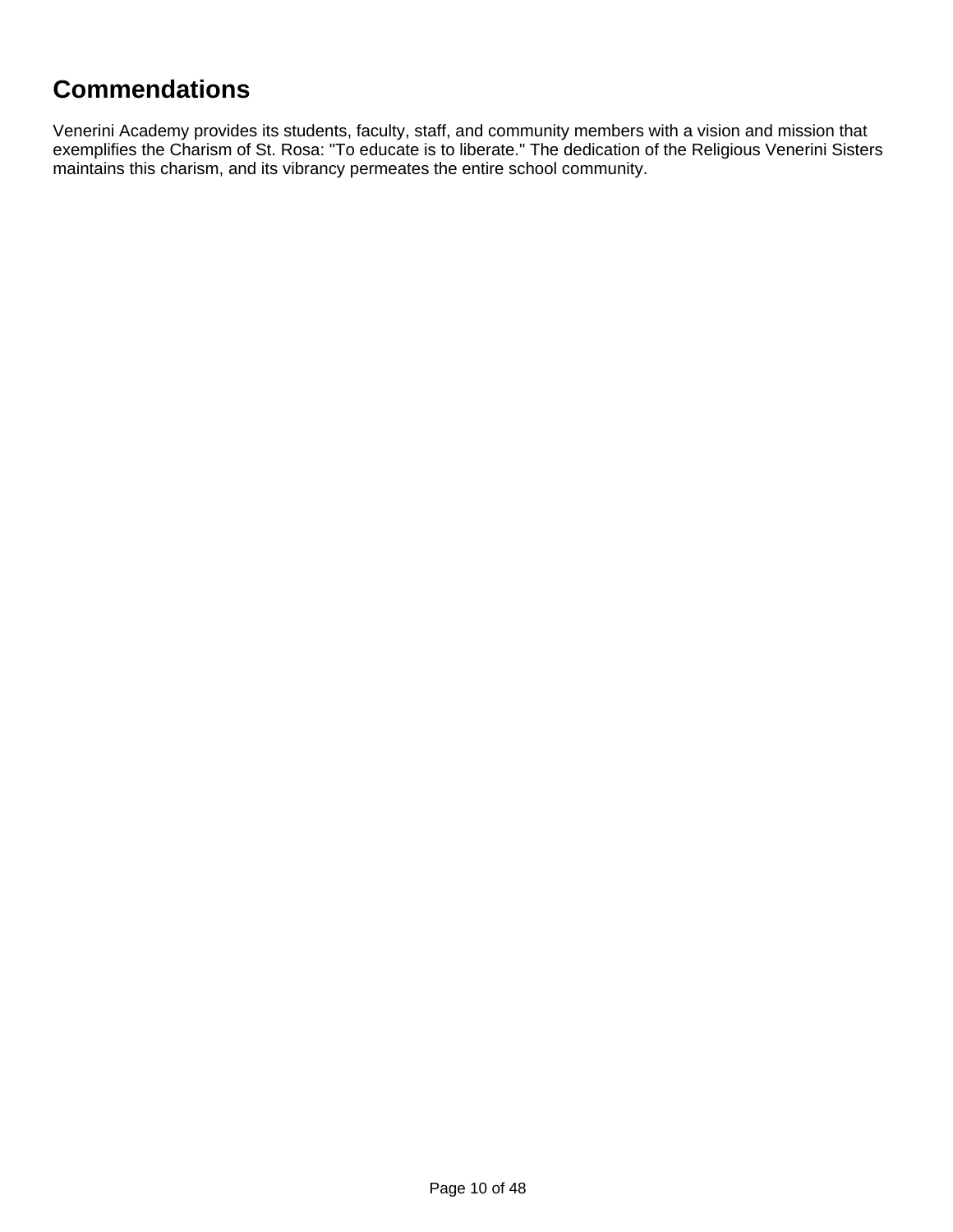# **Standard 2: Governance**

## **Standard**

**The school has an appropriate system of governance that assures that the school remains true to its mission and that it has the necessary resources to support its present and prospective operations.**

### **Visiting Team's Assessment**

**Standard Met (SM1, SM2): The students' experience is supported. Standard Unmet (SU1, SU2): The students' experience is compromised.**

SM2. Standard Met: Evidences understanding, evolving implementation and planning for improvement.

#### **Narrative Summary**

**Brief narrative summary of the school's position with regard to this standard. Text copied from the school's Self-Study Report is in italics.**

Venerini Academy is a non-profit private Catholic elementary school located in Worcester, Massachusetts that educates children from Pre-Kindergarten through Grade 8.Prior to the 2008 NEASC accreditation, Venerini Academy was governed by the Venerini Sisters, a religiousorder founded by St. Rosa Venerini, and supported by an Advisory Board.The decline in the membership of the Venerini Sisters and an unfortunate agreement with a developmentconsultant, who defrauded the Venerini Sisters in a multi-million dollar scam, resulted in a change to thegovernance of Venerini Academy.The Venerini Sisters adopted a model of governance that provides for a shared ministry with committed membersof the laity to the mission of the Venerini Sisters.

The Venerini Sisters and members of the Laity formed a Board of Trustees to govern Venerini Academy. The powers and duties of the Trustees are best described in the appended by-laws.\*The Principal of the school is the executive officer directing the daily operation of the Academy. A collaborativeMulti-year Strategic Plan administered by the Principal is currently ongoing. Committee members (board,administration, faculty, parents and alumni) are engaged with priority issues: enrollment, finances,communication, curriculum, facilities and advancement. They are currently working on innovativerecommendations to strengthen and revitalize the Academy as an Exemplary Catholic School.

#### **Observations**

The governance of Venerini Academy is developing, in the aftermath of a financial setback. Since the setback, the Board of Trustees has shifted its role from an advisory board to a governing board, which provides greater oversight of the school and its operation. The board meets monthly, and the Principal provides a Principal's report at these meetings. The board allows the Principal with authority, providing her with the decision-making powers necessary to lead the school. Currently, the board is working on a comprehensive, multi-year plan with guidance from an educational consultant. This preliminary plan seeks to establish a platform from which to build a more formalized plan to re-imagine Venerini Academy, working to envision "What can Venerini Academy be?" The board plans to hire a full-time Development Consultant or a part-time Advancement Director to assure adequate financial resources and database management to continue to grow the program.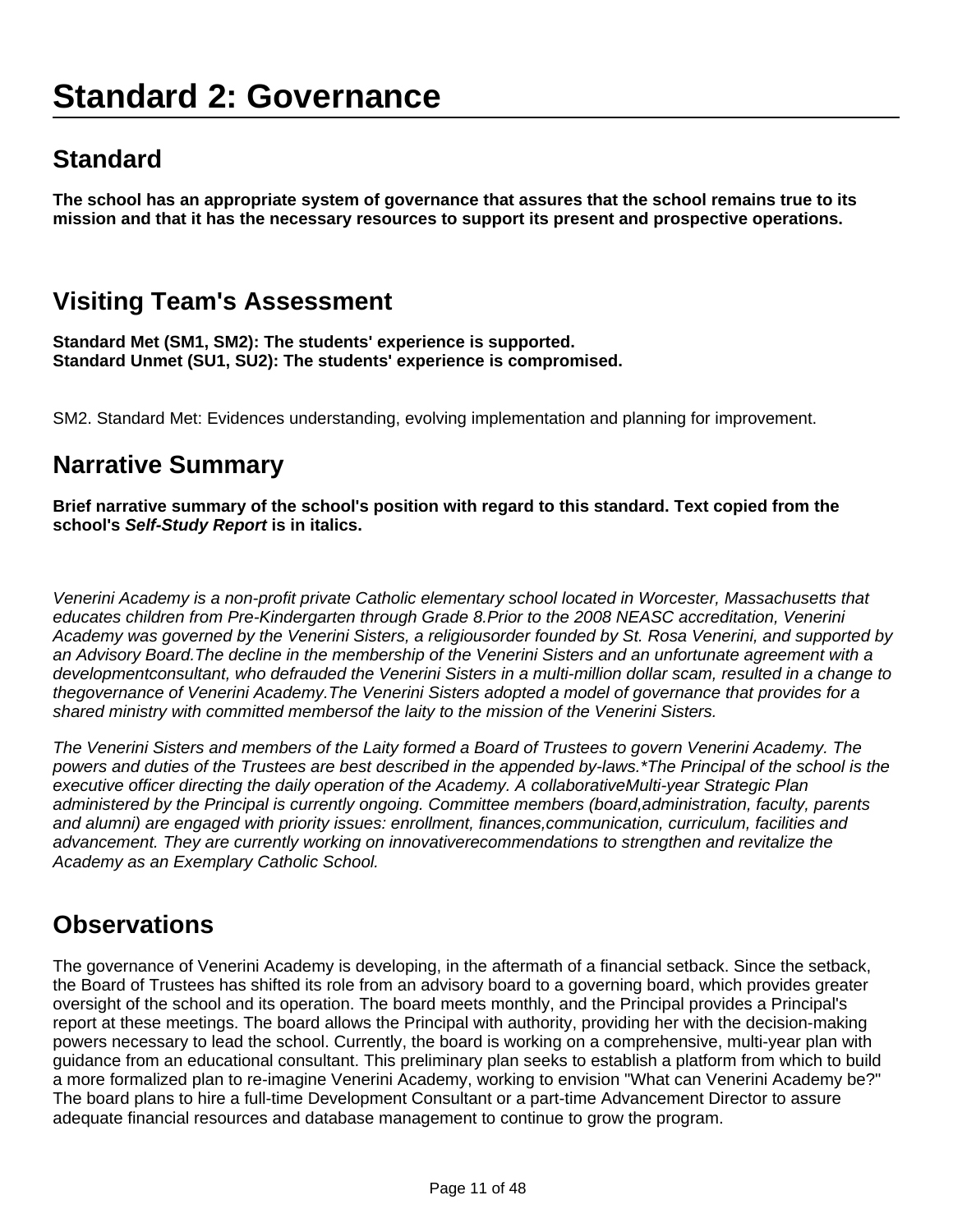The governance structure of the school starts with the Congregation of the Venerini Sisters. They are the primary leaders of this school and hold complete power over all constituencies. The Congregation approves changes in corporate documents, approves mergers and dissolutions, and establishes mission. The Congregation appoints Members who in turn appoint trustees, control corporate documents, make recommendations for mergers, dissolutions, and encumbrance, and the review of mission effectiveness. The Board of Trustees appoints the chief administrator, establishes policy, sets and approves the budget, and establishes auxiliary committees. Trustee terms are four years with the opportunity for re-election to successive terms. The board does not have formal officers, other than an interim chair. The other members do not have specified roles. It was noted in the interview with the board that the "secretary" of the board is actually the school's secretary, who keeps copies of the minutes. The treasurer was identified by the board as the school's business manager; though when interviewed, the school's business manager stated she was not the treasurer.

It has been noted that there will be significant leadership changes ahead for Venerini Academy. The current Principal and Assistant Principal along with the current interim board president, will be vacating their positions at the end of the current academic year. This represents a pivotal time for Venerini Academy. As the board begins its process for selecting new members, it should be cognizant of the need for orientation and evaluation procedures.

The Board of Trustees has just begun the process of creating a multi-year plan. They are still in the very preliminary stages of this undertaking.

### **Conclusions and Explanation of Rating**

Venerini Academy is to be lauded for overcoming significant challenges with committed leadership. However, to position itself for continued success, it is imperative that Venerini Academy gives serious consideration and prompt attention to each recommendation.

# **Commendations**

The Visiting Committee commends the Board of Trustees for undertaking a significant task with noteworthy commitment and love for the school. It is very apparent that the current board and administration are committed to the success of the school and are working collaboratively for the continuity of the mission. It is clear that the Catholic identity is central to those overseeing the school; this identity is woven throughout the many facets of the school's culture. The Board of Trustees, in conjunction with the administration, work hard to establish and monitor school policy while modeling integrity and inclusive behavior.

# **Recommendation 1**

The Board of Trustees must develop a multi-year strategic plan, with representation from the different constituencies of the school.

#### **Recommendation 2**

A timeline is needed to prioritize initiatives--principal search, strategic plan, the hiring of an Advancement Director, database management, finances, and an expanded board with designated roles.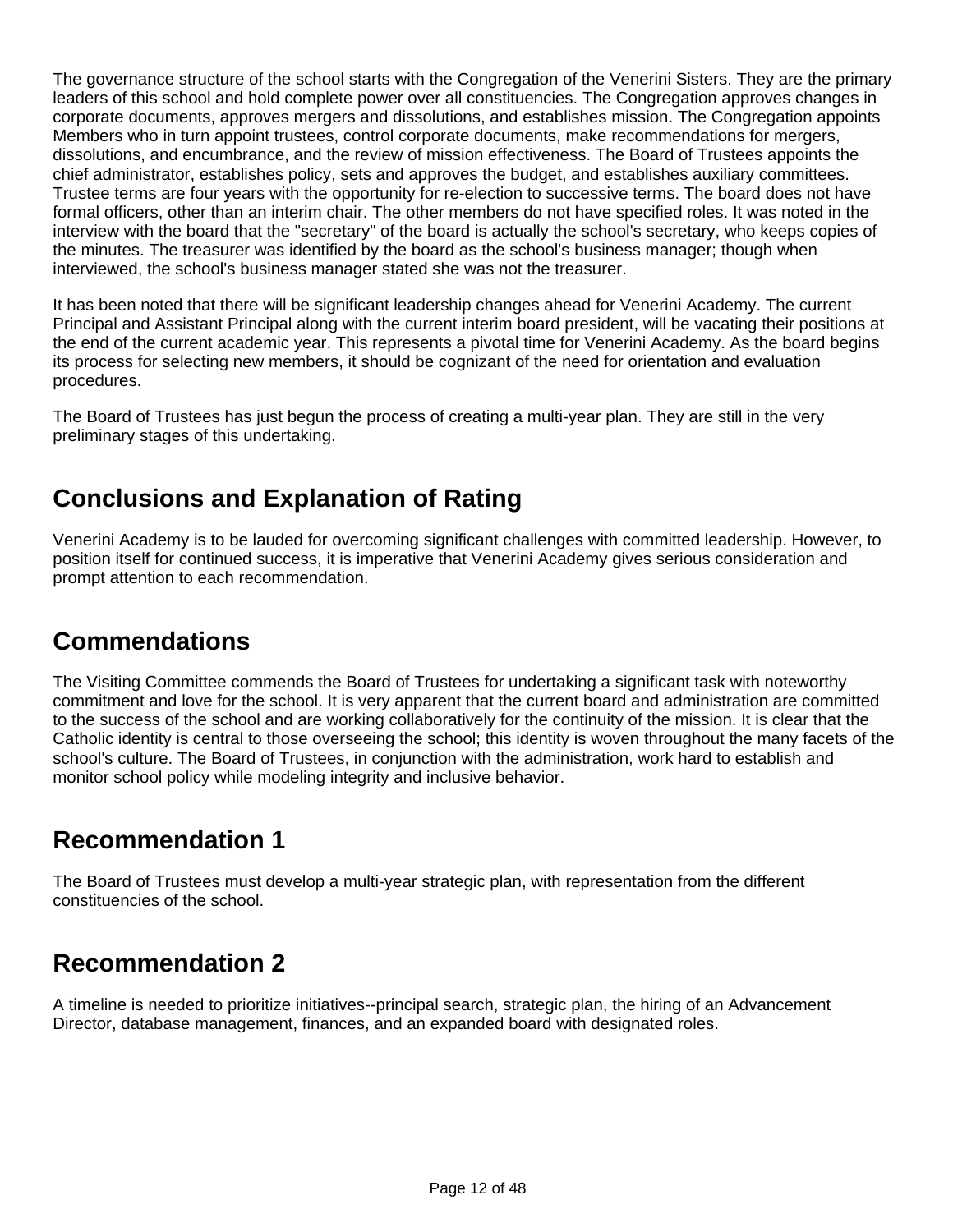# **Recommendation 3**

The Board of Trustees must formalize the regular evaluation process of the principal and assistant principal and those with administrative roles.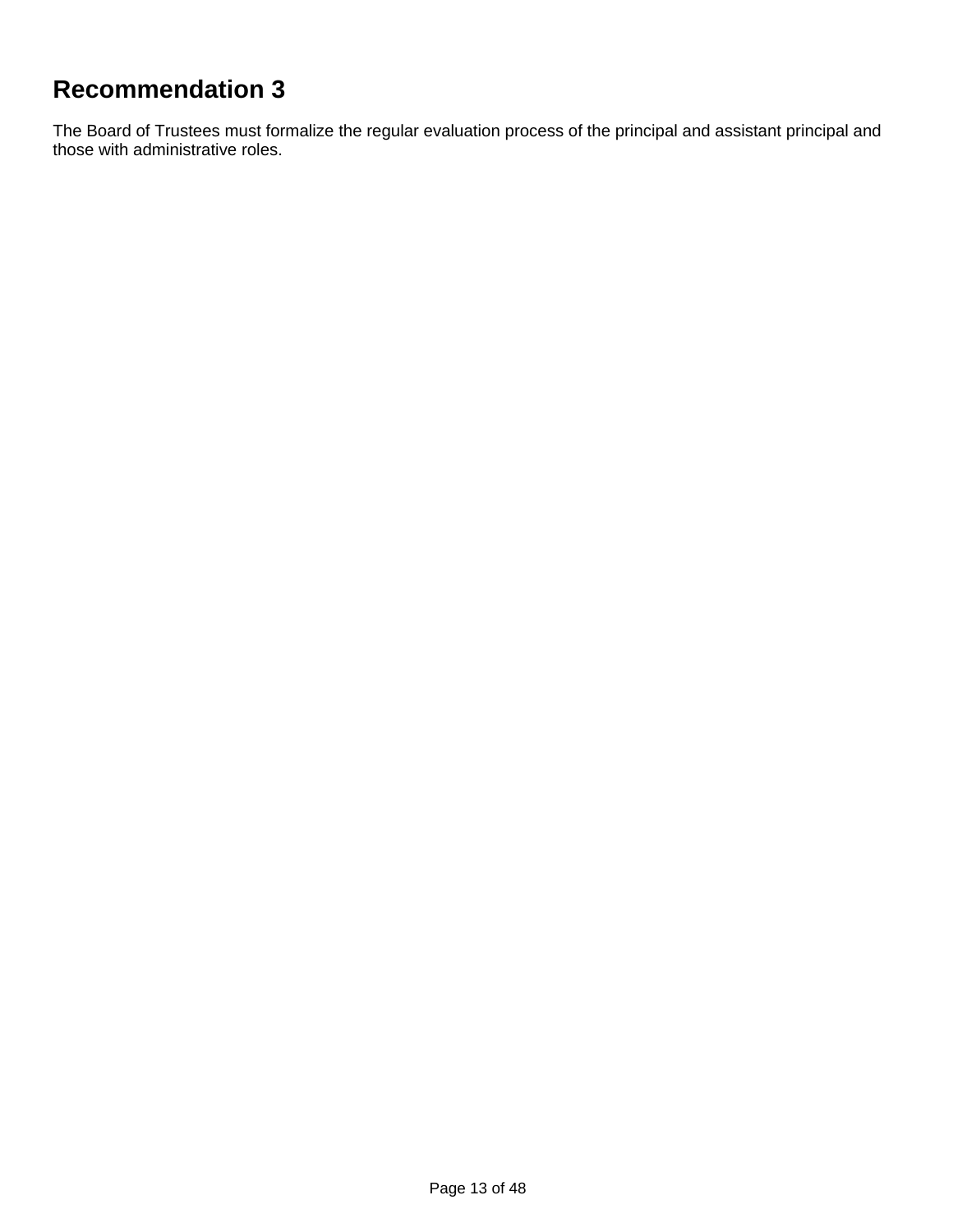# **Standard 3: Enrollment**

# **Standard**

**The admissions process assures that those students who enroll are appropriate, given the school's mission, and are likely to benefit from their experience at the school.**

# **Visiting Team's Assessment**

**Standard Met (SM1, SM2): The students' experience is supported. Standard Unmet (SU1, SU2): The students' experience is compromised.**

SM1. Standard Met: Evidences clear understanding, effective implementation and thorough planning for further improvement.

#### **Narrative Summary**

**Brief narrative summary of the school's position with regard to this standard. Text copied from the school's Self-Study Report is in italics.**

Rooted in the Charism of St. Rosa Venerini, Venerini Academy provides the foundations of spiritual and moral leadership that inspire our students to better understand the Gospel message and to actively proclaim it in thought, word and deed.

For more than 70 years, the Venerini Sisters and a faith-filled team of lay women and men have challenged our students from Pre K 3 through Grade 8 to develop their personal gifts in a nurturing, disciplined environment that inspires creativity and critical thinking.

With the student enrollment of about 235 students, Venerini Academy draws from more than 20 communities throughout Worcester County. The families from the city of Worcester make up more than 50 percent of our student body.

Venerini Academy is the only private Catholic elementary school in the Diocese of Worcester that serves Pre K 3 through Grade 8. For the past three years, Venerini Academy has been voted runner up in the category of Best Elementary School by the Worcester Telegram and Gazette "Best of... "Opinion Poll.

#### **Observations**

Venerini Academy presents an accurate description of its mission, organization, staff, program and facilities in all public relations materials. All materials reviewed show an accurate portrayal of what Venerini Academy offers and the mission driving the school. It is clear that the Admissions Office thoroughly discusses the mission with prospective families.

Venerini Academy uses clear procedures and materials for new student enrollment, including a probationary period to ensure an appropriate fit between the prospective student and the school. Although there is not a formal profile of a Venerini Academy student, the Admissions Director strives to determine a student's compatibility with the school through a variety of formal and informal assessments.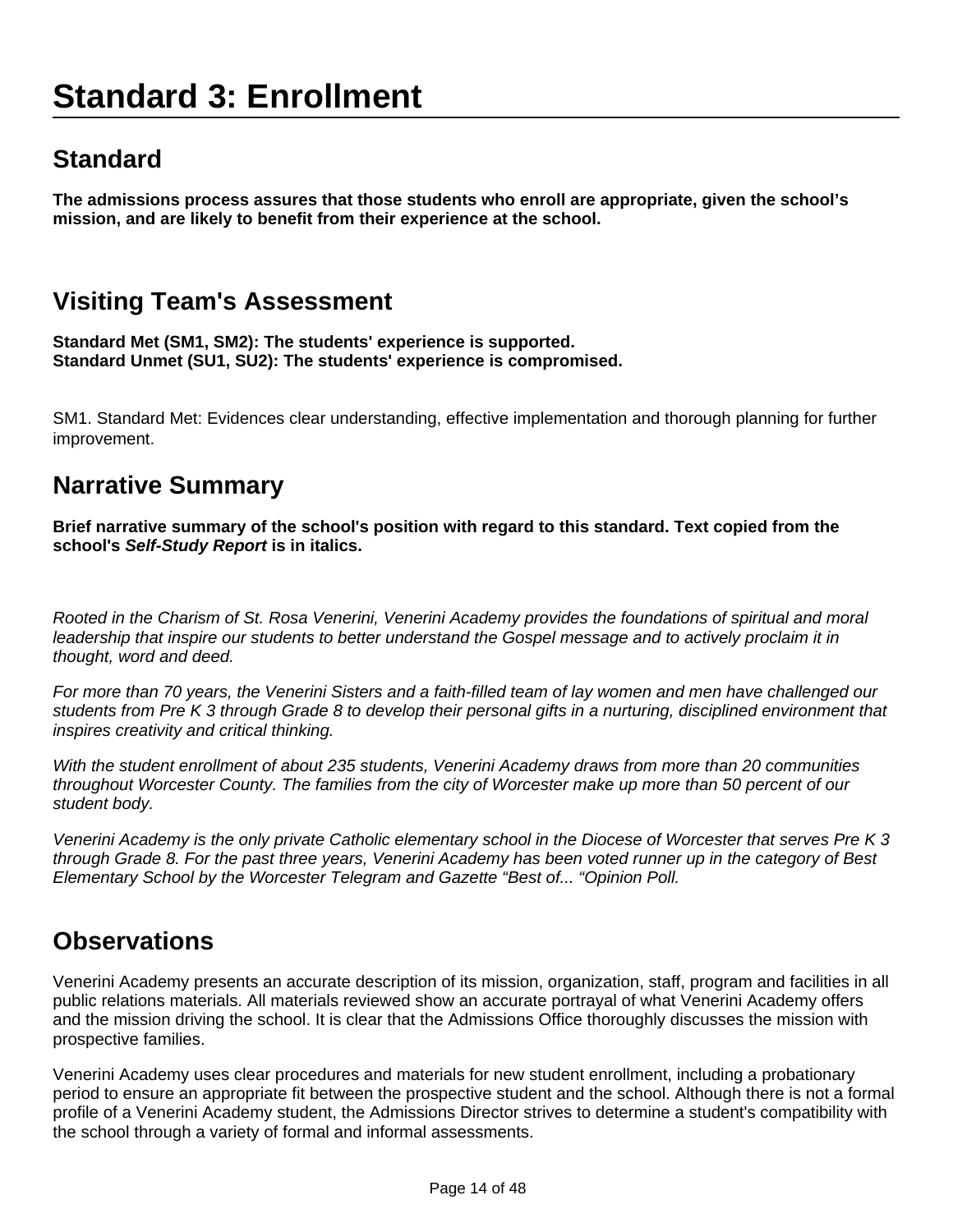Through the admissions process, prospective students are tested on grade readiness using developmentally appropriate standards. Parents of an applicant who participates in an IEP, 504 Plan, or other education plan meet with the administration to discuss these learning differences. The Admissions Office seeks information on the academic, behavioral, and social strengths and weaknesses a student may have. This information is then communicated to teachers, who meet with a student before enrollment.

The school offers limited financial assistance to families who struggle with tuition. Parents can apply to the Diocese of Worcester for tuition assistance through the FACTS Tuition Management Program. For a student to continue receiving assistance, he or she must continue to live up to the mission of Venerini Academy. These policies and procedures are stated on the website and in public relations materials.

The Admissions Director undertakes an analysis of the reasons students depart prior to graduation through written exit interviews and in-person conversations with parents and students. This information is shared with the Principal and the Board of Trustees.

Venerini Academy uses several means for increasing and encouraging enrollment including the use of social media, a school website, open houses, and printed signs. Venerini Academy students are visible in the community as they visit nursing homes, volunteer at food pantries, food and clothing drives, and offering donations from funds raised by student council.

# **Conclusions and Explanation of Rating**

Venerini Academy presents the mission of the school exceptionally well to prospective families. The enrollment process works to ensure that interested students have the opportunity to benefit from all that Venerini Academy has to offer.

### **Commendations**

Venerini Academy's admissions process works to ensure that prospective students will benefit from their experience of the mission and program offered. Communication among appropriate staff, relative to prospective students' talents, strengths, skills, and needs, is exceptional.

# **Recommendation 1**

Venerini Academy should explore initiatives to increase enrollment, acquire strategies for marketing the school, and establish a greater presence in the community.

#### **Recommendation 2**

Venerini Academy should encourage the soon-to-be-hired Advancement Director to explore additional means of tuition assistance for families.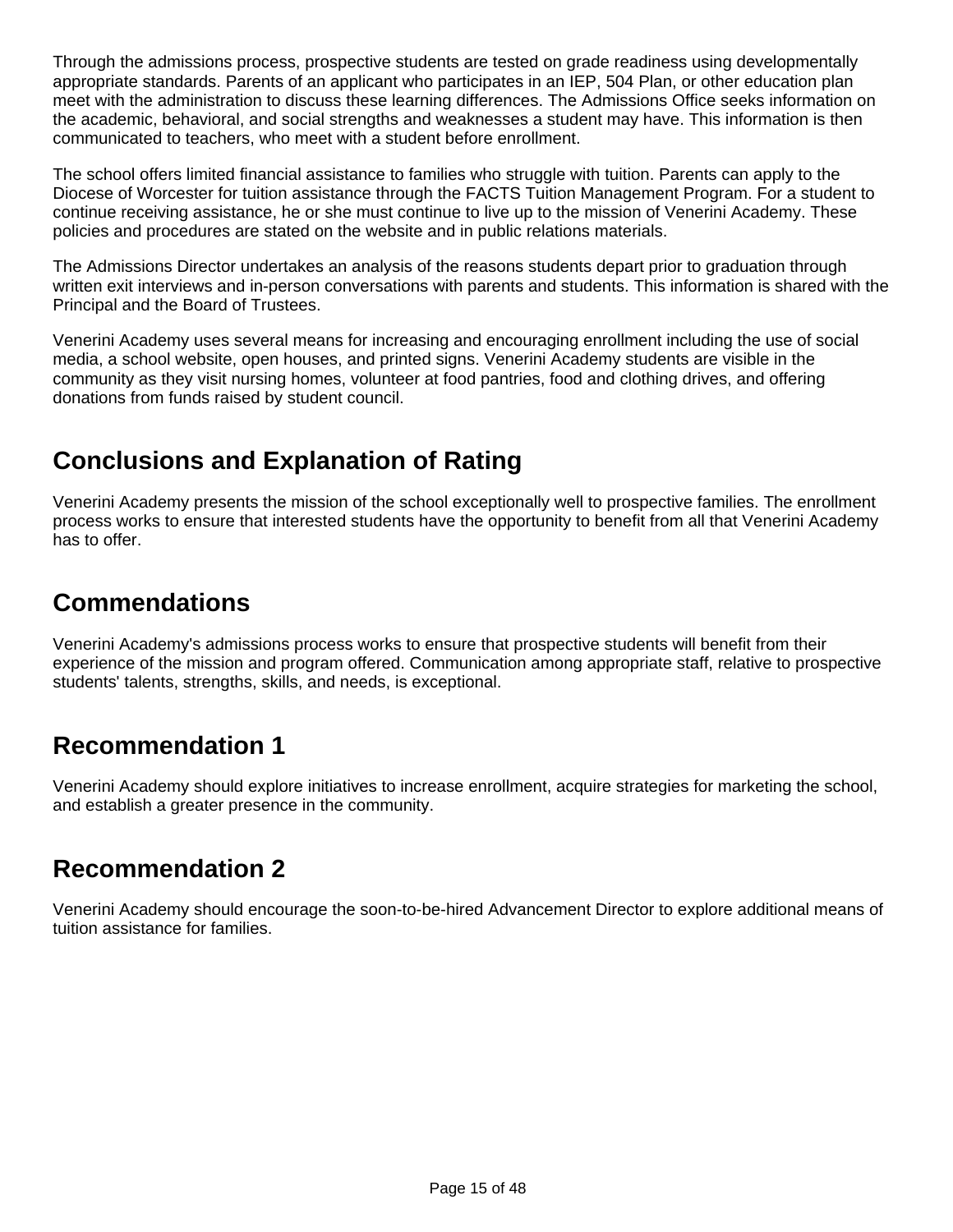# **Standard 4: Program**

#### **Standard**

**The school provides a comprehensive program of intellectual, aesthetic, and physical activities that is appropriate to support the school's mission and core values, and is consistent with the needs of the range of students admitted. Program planning is informed by relevant research regarding how students learn and the knowledge and capacities they will need to lead purposeful and constructive lives.**

#### **Visiting Team's Assessment**

**Standard Met (SM1, SM2): The students' experience is supported. Standard Unmet (SU1, SU2): The students' experience is compromised.**

SM2. Standard Met: Evidences understanding, evolving implementation and planning for improvement.

#### **Narrative Summary**

**Brief narrative summary of the school's position with regard to this standard. Text copied from the school's Self-Study Report is in italics.**

Venerini Academy is a small, private, Catholic elementary school that provides an enriching, nurturing learning environment for students from Pre K 3 through Grade 8. Venerini offers a comprehensive curriculum of intellectual, aesthetic, spiritual, athletic and social activities that is sensitive to the individual needs of each student, challenging them to be open to St. Rosa's Charism: "To Educate is to Liberate". Our teachers and staff partner with the parents in developing the whole child through "rigorous academics in a safe and respectful environment."

#### **Observations**

The school provides a comprehensive program of intellectual, aesthetic, and physical activities that is appropriate to support the school's mission and core values, and is consistent with the needs of the range of students admitted.

Professional development is available for faculty through the diocese, Worcester Polytechnic Institute and new program implementation. Capturing common planning time during the day has proven to be a challenge. There are bi-weekly meetings for middle school faculty, held before or after school, to discuss students, curriculum, collaboration. The lower school meets less formally, sometimes during lunch, to discuss students and program. There is a STREAM committee that meets with WPI instructors four times a year and monthly in school. Differentiation is made in instruction and/or expectations throughout the school. Math and science classes in the middle school are leveled. Religion classes are a major subject, meeting five days a week, in accordance with the school's religion curriculum.

The Catholic identity of the school is incorporated throughout Venerini Academy. St. Rosa's motto, "To educate is to liberate", is a constantly referred to in the classrooms. Students' faith is expressed in culture and arts. The Spanish and art teachers are collaborating on a Day of the Dead art activity. The French and art teachers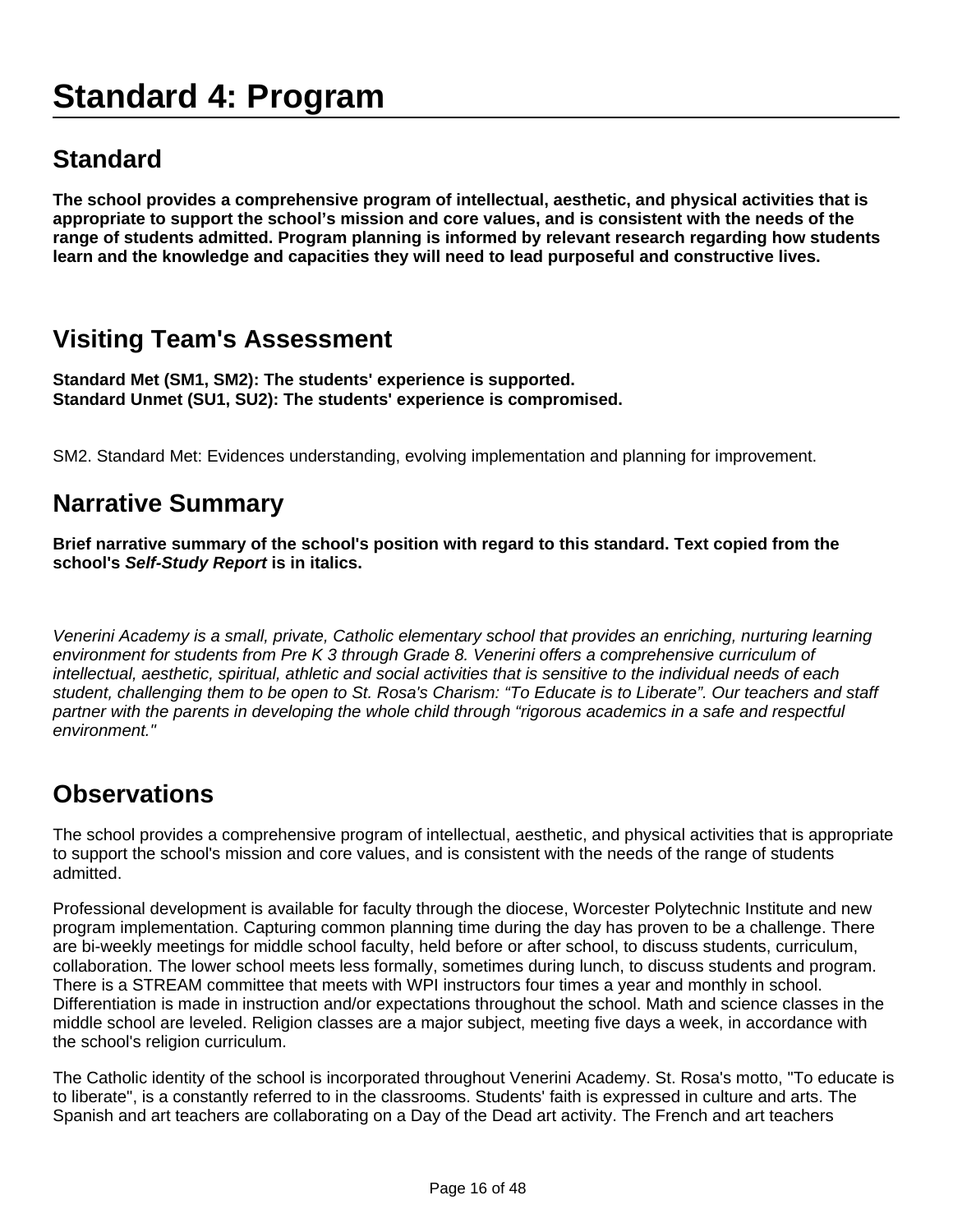collaborate on projects for special events. The Christmas Pageant involves all the students in celebrating Jesus' birth in drama and song.

The school has a Curriculum Specialist who has been instrumental in bringing in a new math and writing program. Venerini Academy demonstrates continuity in its math and writing programs through the implementation of Envision Math, Big Ideas, and Empowering Writers. Venerini Academy is revising its science curriculum to align with Massachusetts' Next Generation science standards through its connection with Worcester Polytechnic Institute. Venerini Academy teachers utilize Atlas Rubicon for curriculum mapping across all content areas. Currently, a timeline for curriculum review and updates does not exist. It is not clear how Venerini Academy will align its reading curriculum across grade levels. While the self-study report referenced a running writing portfolio for students for students Pre-k 3 through grade eight, they are not found consistently throughout the grades. In addition, application of differentiation varies from classroom to classroom.

Venerini Academy thoughtfully transitions students between grade levels and divisions within the school. On "Move Up Day", teachers introduce themselves and their expectations to their incoming students, while giving those students the opportunity a preview of the year ahead.

Venerini Academy's teachers choose materials and create lessons that reflect ethnic and cultural diversity. For example, the music teacher introduces world cultures through music, creating specific units. Family members are encouraged to participate in these units.

83% of parent survey participants feel that the school provides a comprehensive program of intellectual, aesthetic, spiritual, and physical activities that serve the interests of the students.

# **Conclusions and Explanation of Rating**

The students at Venerini Academy are receiving a top-notch education.Their teachers are passionate and highly qualified; they work tirelessly to provide their students with the knowledge and skills necessary for future success. While great strides are being made in the area of curriculum upgrades, Venerini Academy would benefit from a deliberate plan that systematically outlines review and updates across all content areas.

#### **Commendations**

Venerini Academy is to be commended for their implementation of STREAM throughout the school, as well as their work in updating the science curriculum to align with Massachusetts Next Generation Science Standards, facilitated by their highly-qualified Curriculum Specialist.

#### **Recommendation 1**

Venerini Academy should develop a written timeline for curriculum review and updates.

#### **Recommendation 2**

Venerini Academy should consider utilizing the Curriculum Specialist and teaching professionals to streamline the reading curriculum across grade levels.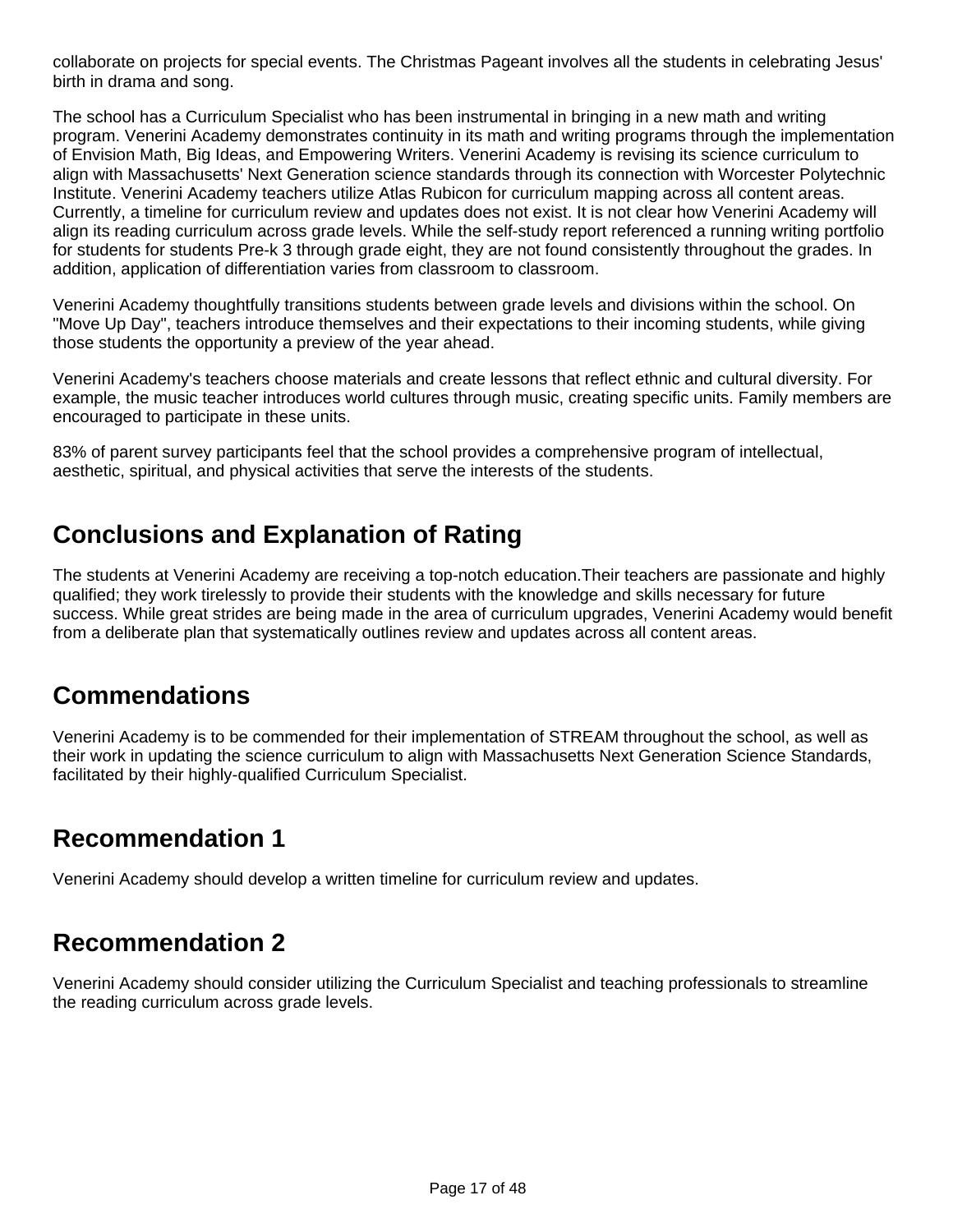# **Recommendation 3**

Venerini Academy should consider utilizing the many resources (text, people, program) available to the fullest, such as maintaining student portfolios to assess longitudinal growth.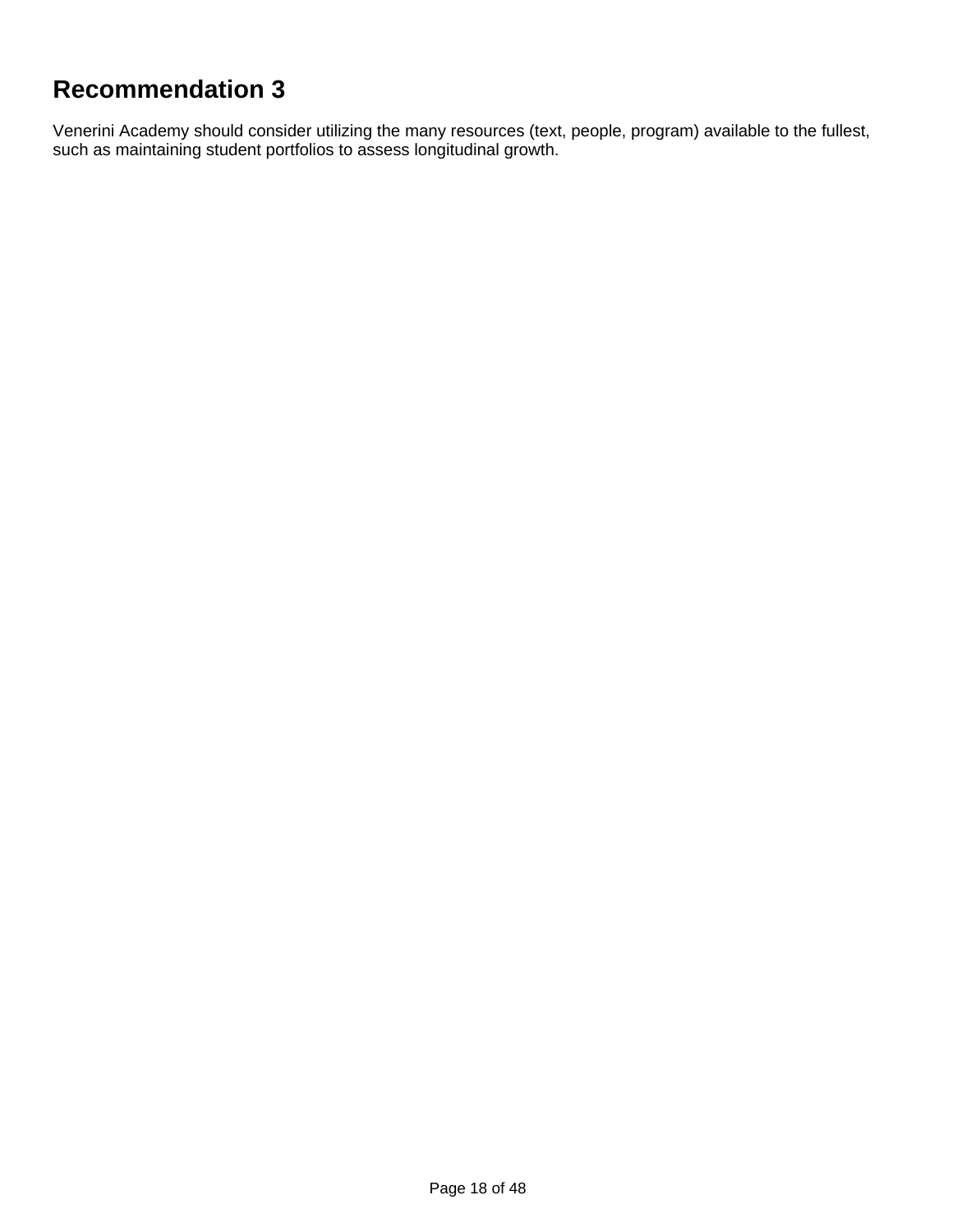# **Standard**

**The school actively considers individual students and has developed plans, policies, programs, and pedagogy to nurture, support, and encourage all students to reach their potential and to participate in the life of the school.**

# **Visiting Team's Assessment**

**Standard Met (SM1, SM2): The students' experience is supported. Standard Unmet (SU1, SU2): The students' experience is compromised.**

SM1. Standard Met: Evidences clear understanding, effective implementation and thorough planning for further improvement.

### **Narrative Summary**

**Brief narrative summary of the school's position with regard to this standard. Text copied from the school's Self-Study Report is in italics.**

In the spirit of St. Rosa and her Mission "To Educate is To Liberate," Venerini Academy sees each of its students as uniquely created for purpose by a good and loving God. Continuing to foster St. Rosa's philosophy, Venerini Academy has developed programs to nurture each of its students to develop his/her full potential. Although teachers, at various grade levels, do not have a communal planning period, teachers get together at mutually convenient times, before and after school, as well as during professional days to set goals for each class level and to discuss individual student's progress.

Teachers rely on the Admissions Placement assessments, Terra Nova Standardized tests, unit tests, quizzes, projects and presentations to assess the students' progress. Grades 4-8 use Teacher Ease to take attendance, and record grades so the parents may access their grades to determine if the child is working up to his/her potential.

Parents with students in K through grade 3 receive printed interims and trimester report cards that communicate a student's progress by means of predetermined rubrics. Pre K teachers meet with parents formally twice a year to explain classroom goals and to communicate how these goals are being achieved. Parents may request informal meetings with the teachers if they have questions or concerns.

Students with IEP's or 504 plans may apply for admission to Venerini Academy. These plans are reviewed by the Principal and grade level teachers to determine what accommodations can be made. Parents may request that their children be CORE evaluated by the Public School System in their home town. Venerini Academy will allow students with special needs to arrive late in the morning or be dismissed before school ends for special services.

Venerini Academy encourages all students to take an active role in their school community. These activities may include: competitive sports, sports clinics, Ski Club, Chess Club, community service, student lead prayer services and liturgies. Student Council and the National Junior Honor Society organize fundraising activities, service opportunities and spirit days.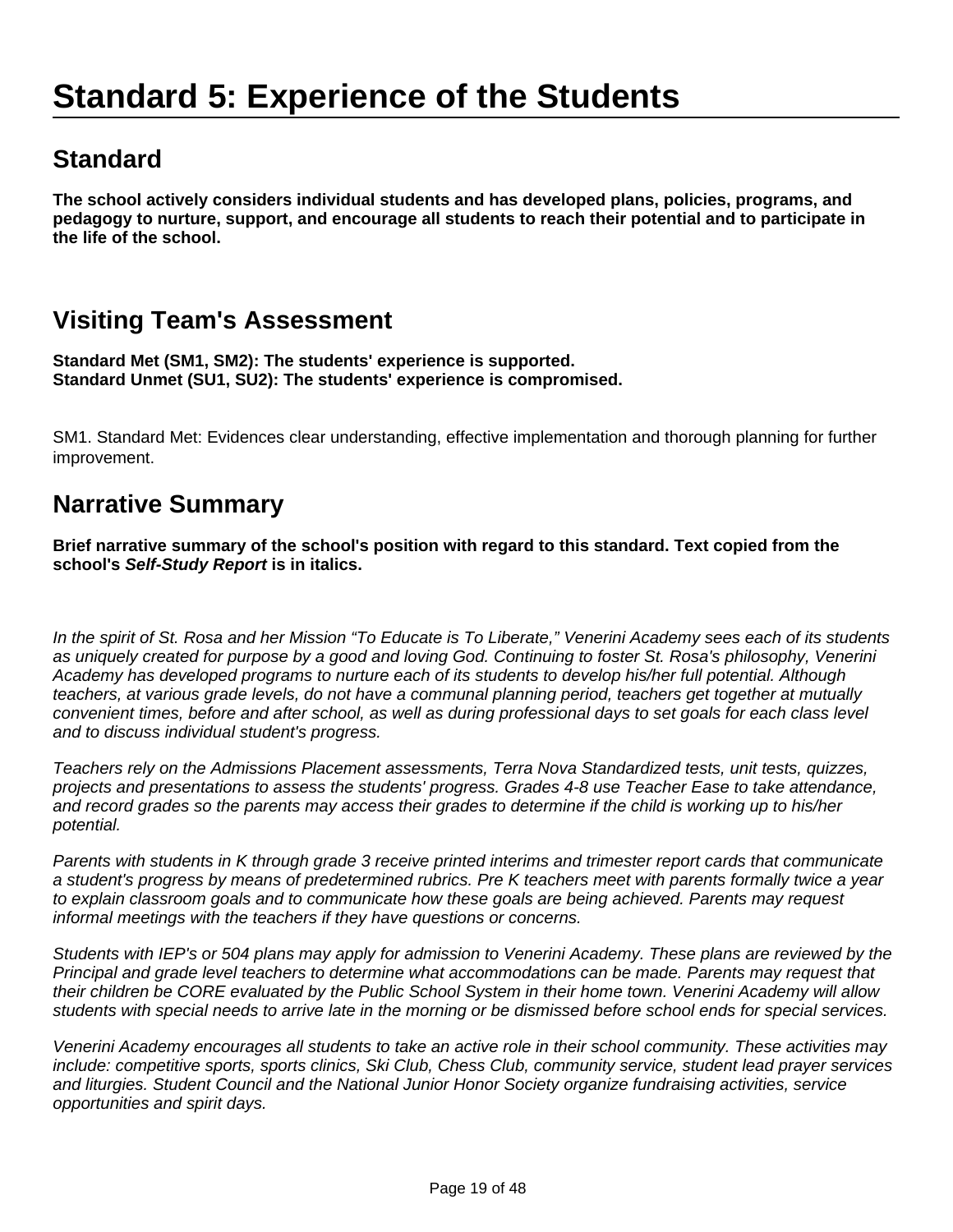### **Observations**

Venerini Academy strives to consider the individuality of each student. The school's programs and pedagogy encourages students to reach their God-given potential. The school's program has the adaptability to recognize diversity among its student population who may require additional support. The school has conducted surveys of students, parents, and faculty regarding the students' experience. This information is used to inform program planning. 70% of students surveyed agree that the school takes into consideration their needs and style by providing appropriate programs and activities. Students are active participants in many in-school masses and prayer services, as altar servers, lectors, and choral accompaniment. Masses are celebrated on every Holy Day of Obligation; class-led masses are held regularly in the chapel, which is attached to the school. Student Council at the middle school level offers both leadership and service opportunities. The school's Catholic identity is also evident in its religion curriculum, its service activities, and prayer throughout the day. It is consistently seen and heard throughout the school. Through conversations with the Board of Trustees, administration, teachers, parents, and students, the Visiting Committee finds that Venerini Academy seeks to recognize and develop uniqueness in each individual student.

Common planning time is available for some teachers. Collaboration can take place informally during lunch, or it can be a bi-weekly scheduled meeting (middle school) before or after school. There are scheduled grade level meetings in middle school, but more informal meetings in the other grades. One middle school teacher expressed a wish for vertical meetings for her content area. Teachers expressed a desire for more deliberate common planning time.

Report cards, progress reports, parent/teacher conferences, Teacher Ease, and NWEA are in place to assess and report on individual students goals in the program with regards to both personal and academic growth. Adults and/or students who will need additional support are identified through changes in the school's programs.

Through the admissions process, the school works to enroll students for whom the school is appropriate. Middle School math and science teachers offer after school support to practice high school entrance exams. Currently, there is no formal school counselor employed, however, the school nurse, who holds a degree in psychology, often acts in place of a school counselor. Additionally, teachers are very supportive of their students' needs.

While the school promotes an inclusive community, it would be beneficial to explore ways to honor and celebrate multicultural aspects of the school and greater community.

# **Conclusions and Explanation of Rating**

Venerini Academy is a place where students are happy, learning, and beacons of light in their community.

#### **Commendations**

Venerini Academy is a caring community that nurtures the academic, emotional, spiritual, physical, and personal success of its students. The teachers and administration showcase their commitment by helping students of all ability levels reach their highest academic potential. Venerini Academy is a prayerful place that calls students to grow in their knowledge of faith.

#### **Recommendation 1**

The school should explore the possibility of a licensed school counselor.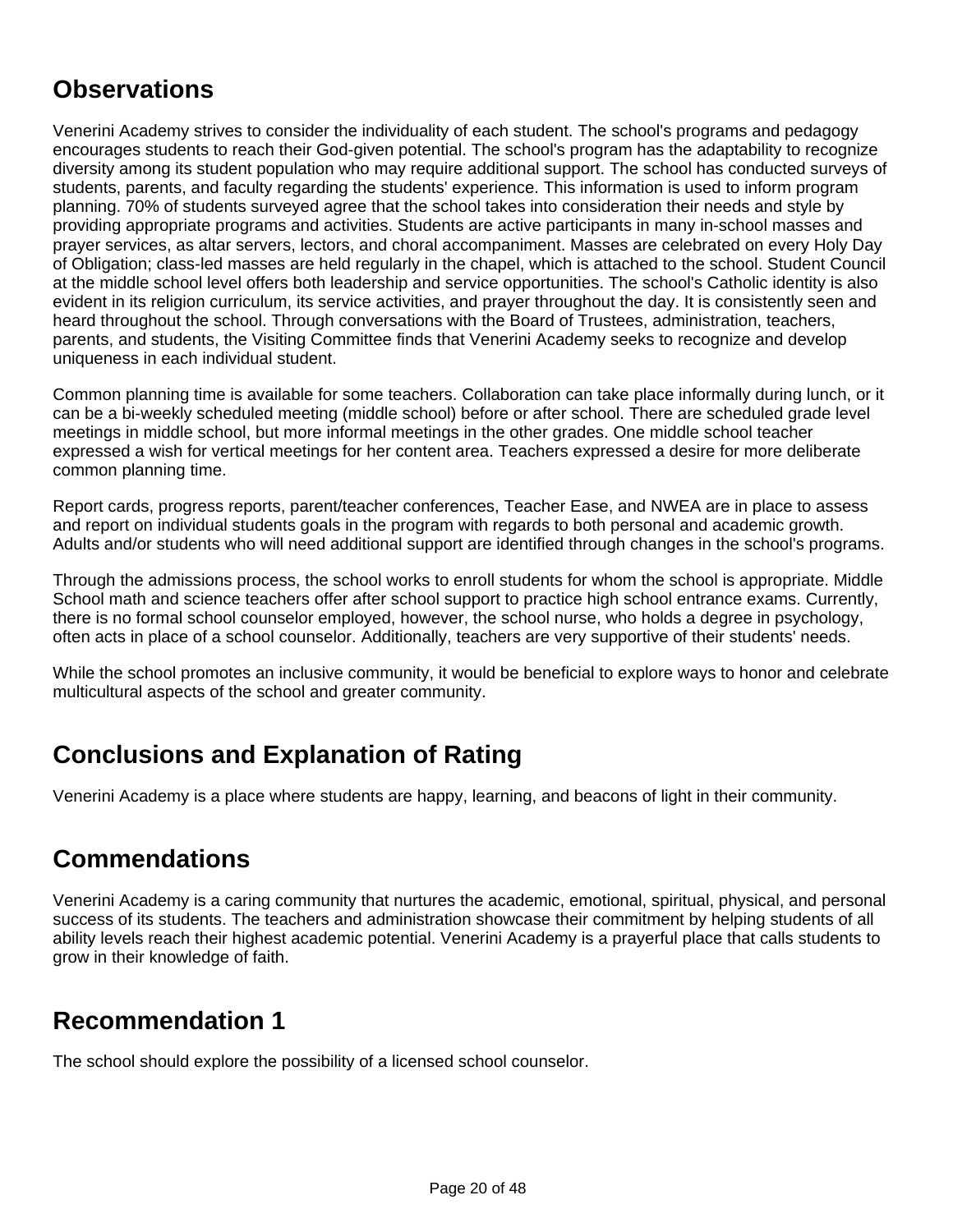# **Recommendation 2**

The school should reflect upon ways to honor and celebrate multicultural aspects of the school and greater community.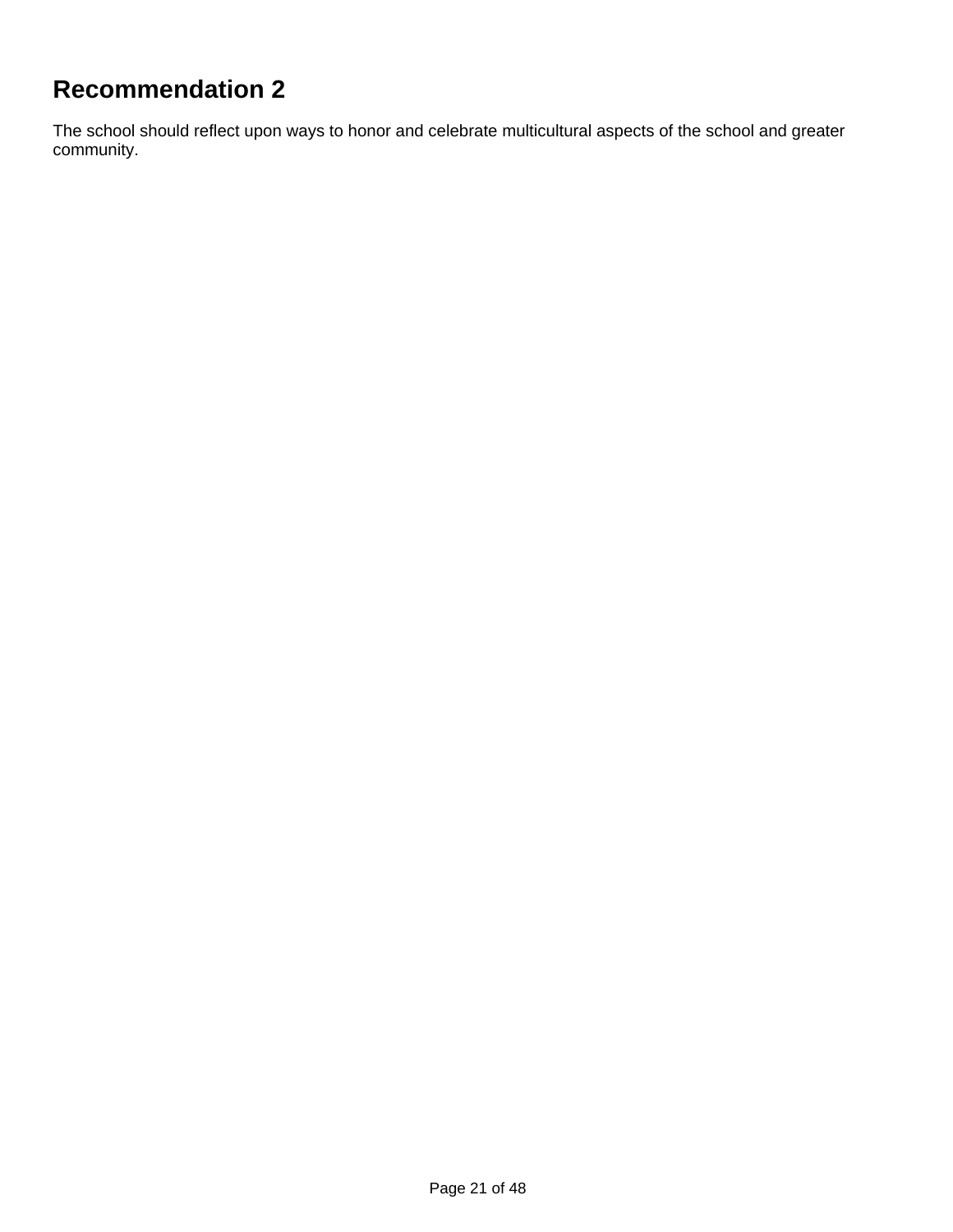# **Standard 6: Resources to Support the Program**

# **Standard**

**Given the school's mission, there are adequate resources (space, equipment, technology, materials, and community) to support the school's program.**

# **Visiting Team's Assessment**

**Standard Met (SM1, SM2): The students' experience is supported. Standard Unmet (SU1, SU2): The students' experience is compromised.**

SM2. Standard Met: Evidences understanding, evolving implementation and planning for improvement.

#### **Narrative Summary**

**Brief narrative summary of the school's position with regard to this standard. Text copied from the school's Self-Study Report is in italics.**

Venerini Academy has adequate instructional facilities that are age appropriate and allow students to learn in a safe and respectful environment. Each grade has self-contained classrooms which have desks, chairs, white boards, and materials needed to promote desired learning. Apart from the classrooms, Venerini has two fully equipped computer labs that are split between different grade levels, giving the lower and upper grades more time to work in the lab. Both computer labs and classrooms have wired and wireless internet access. Special instructional classes such as Art, Music, French, Spanish, Library and Physical Education have their own individual classrooms. This allows the instructors and students to get the most out of each class. In September 2017, in partnership with WPI, Venerini Academy began to integrate a STEAM/ROBOTICS Program into the Middle School curriculum. To provide the dedicated space for the students to build their robots and to program them to perform tasks, a classroom was retrofitted adjacent to the grade five classroom. For 2018/2019 the Robotics Program will begin in grade four. The Robotics curriculum in grades 6 through 8 will be enhanced and augmented. As Venerini Academy begins to embrace a STEAM/ROBOTICS Program across all grades, kindergarten through grade three will begin to introduce the Code And Go Robot Mouse and the Ozobot Coding Robot. Through Grant supported funding and in partnership with WPI, members of the faculty are being trained to integrate elements of the STEAM/ROBOTICS Program across the curriculum.

#### **Observations**

Guided by the school's mission, the teachers use and encourage an understanding that education is the means to liberate: to give the children the knowledge that education allows them the freedom to go forth in life making informed choices. The Catholic identity is clearly reflected in the work of the faculty, staff, and administration at the school. To stay true to the school's mission, limited financial aid funds are available for qualifying families.

74% of the parent survey participants feel the school has sufficient resources to support the program.The classrooms are well equipped with desks, texts, and instructional material to support the program. There are assistants at each grade to support teachers and students up through grade five. An outdoor playground structure suited for younger students was built in 2014. The playground structure is surrounded by a cushioning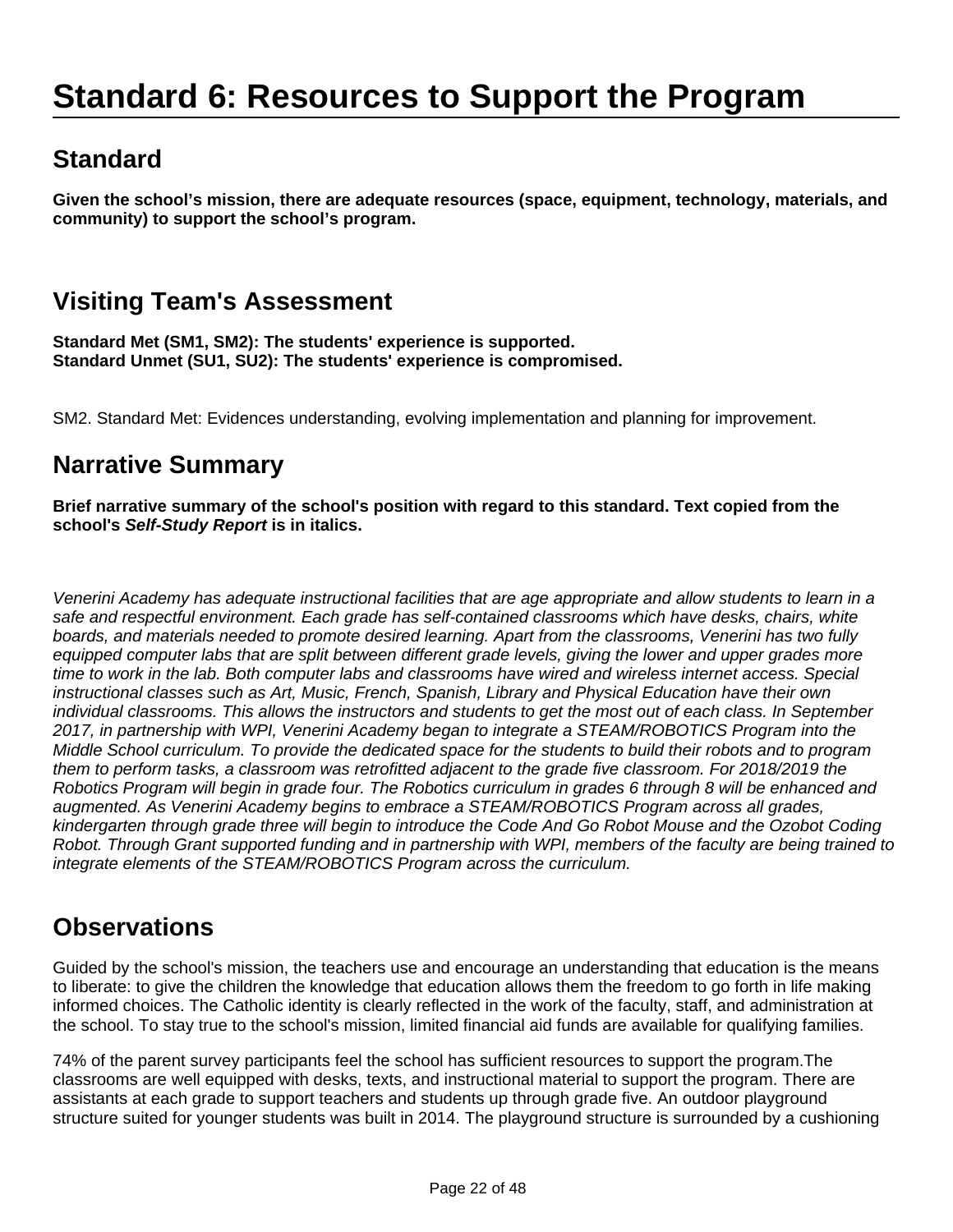agent and enclosed. Through the generosity of a donor, updates to the gymnasium were completed recently which allows for extra-curricular activities, play area, and physical education classes.

However, the lack of technology and devices to support the 21st century learner is evident. The school is making strides to address this issue. Each classroom has a projection system, there are two iPad carts with approximately thirty iPads that were donated seven years ago. The goal is to secure a grant for Chromebooks for the Middle School students. One of the school's goal is to become a Google School. Teacher training for this has begun, but devices are necessary to move forward. Various fundraisers have been initiated for this purpose.

A Library Plan is evolving as the position has been newly filled. In Kindergarten through Grade 5, students have a set time for it. Middle school teachers utilize the library as needed.

The school has an Acceptable Use Policy in place for students and families for technology usage located on the website. Parent signature allow for use of the technology in the school.

Teachers have adequate access to the computer lab, though some are untrained in the teaching of technology. However, limited technological devices impact the teachers' ability to use them in the classrooms. The computer lab is used by some teachers for Envisions Math, coding program, and STREAM classes. Fourth grade students have a weekly computer education class.

There are a wide variety of extracurricular activities for the students which enhance their experience. Many are developed internally and run by parent coaches while others are offered through outside vendors. The Athletic Director is instrumental in overseeing many of these activities.

The schedule has been established and is followed. Within grade levels, teachers can choose to be selfcontained or to share subjects.

Student Outreach happens at Venerini Academy. Basketball team works the St. John's Food Pantry where the students do the actual serving breakfast. Families and students participate in a school-wide cleanup in early November. Over Christmas vacation, there is basketball tournament with many area schools. The connection with Worcester Polytechnic Institute through the professional development for Venerini Academy's STREAM program. In the past, the school has used interns from Assumption College for marketing.

# **Conclusions and Explanation of Rating**

Venerini Academy's mission is sufficiently supported by resources. While the facility and space is outstanding, the lack of technology resources, instruction, and plan impedes progress.

#### **Commendations**

Faculty makes effective use of school resources, making the most of tools and materials that are available. The facility is well-maintained, clean, and inviting. There are a variety of non-academic programs that contribute to educating the whole child.

#### **Recommendation 1**

Venerini Academy must continue to explore sustainable funding for financial aid.

#### **Recommendation 2**

Venerini Academy should consider establishing an academic technology plan in conjunction with professional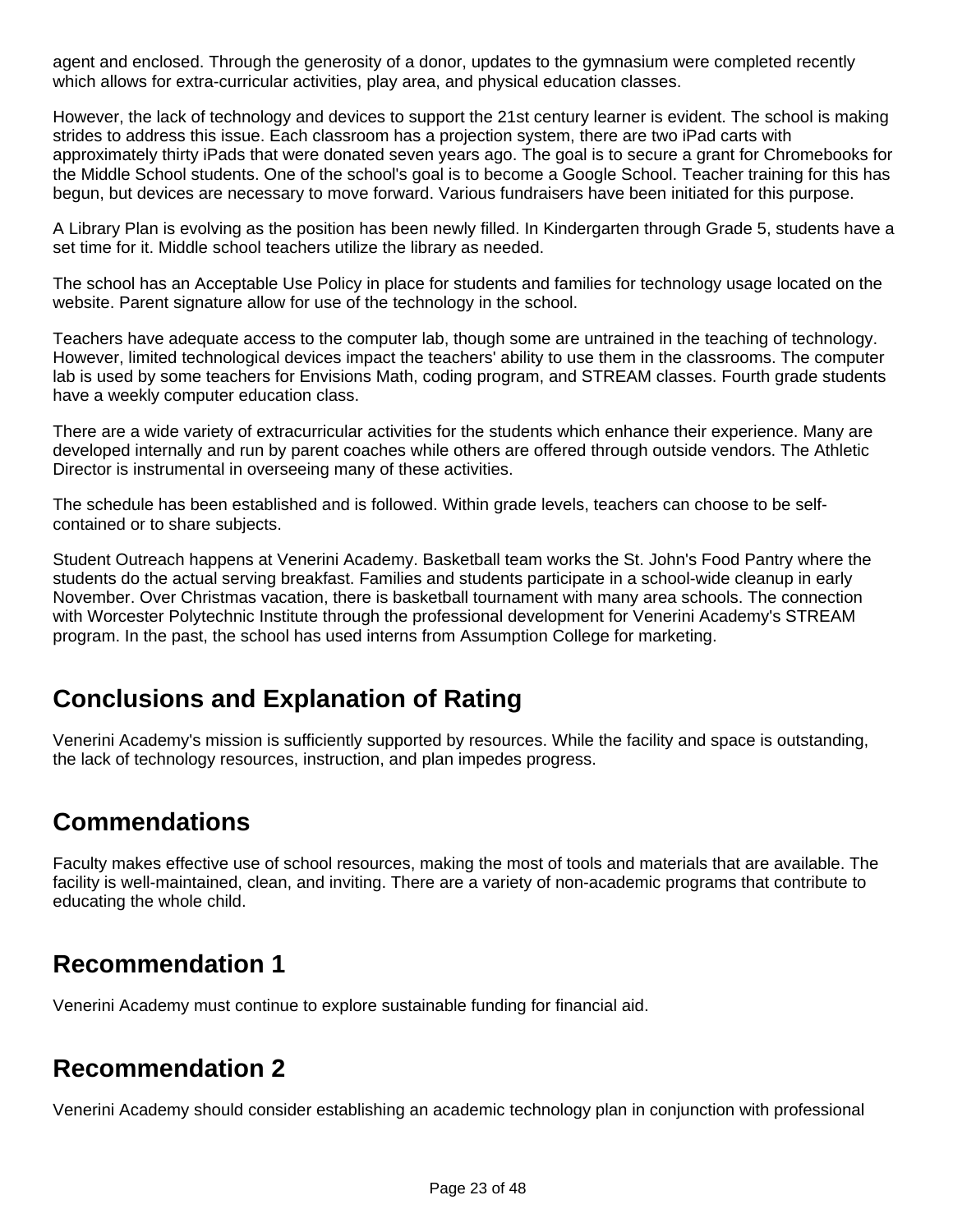development for teachers.

# **Recommendation 3**

Venerini Academy should investigate funding sources to support technology initiatives.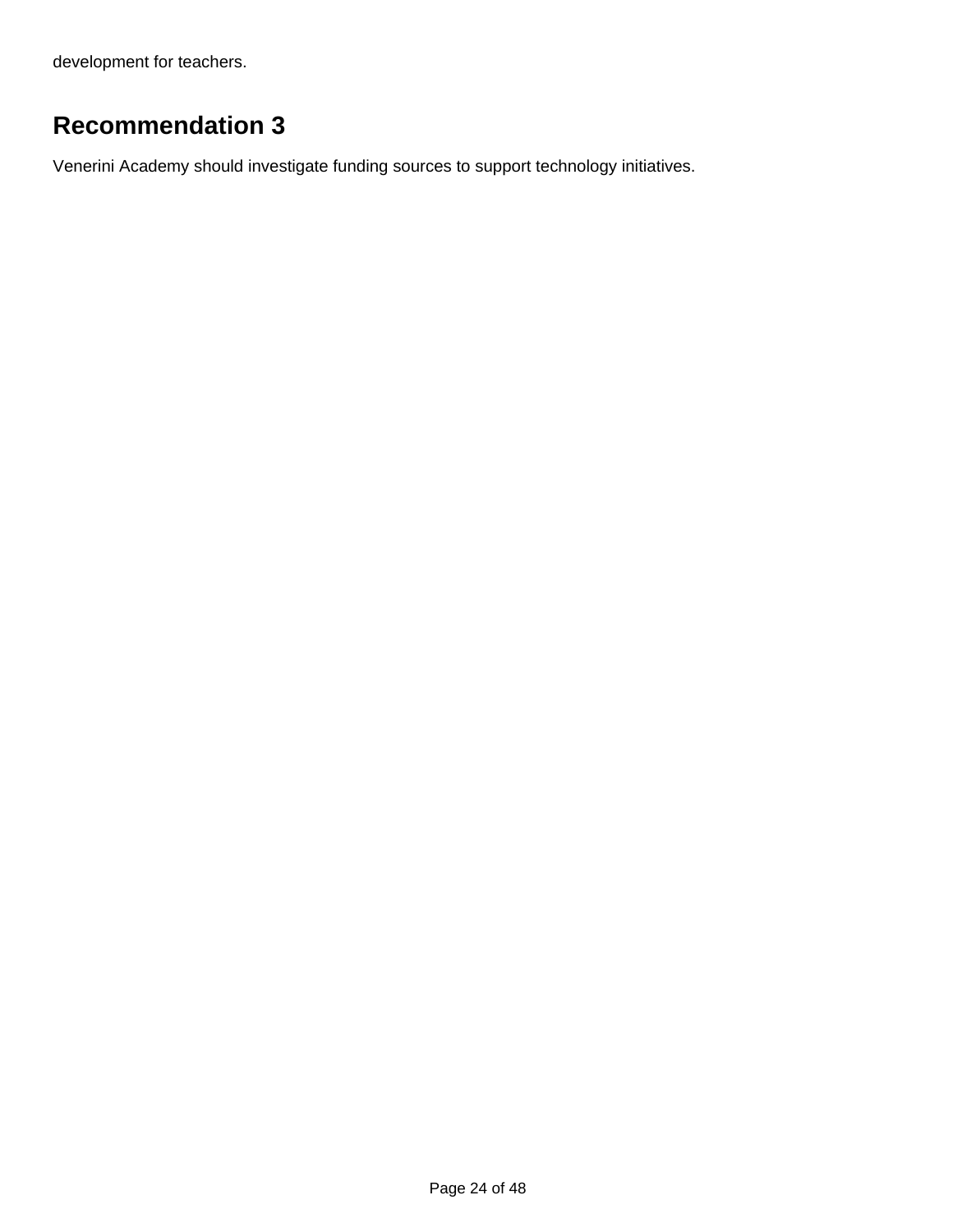# **Standard**

**The Early Childhood Program enriches the social and intellectual development of its students by providing comprehensive programs and appropriate staffing, resources and facilities.**

# **Visiting Team's Assessment**

**Standard Met (SM1, SM2): The students' experience is supported. Standard Unmet (SU1, SU2): The students' experience is compromised.**

SM1. Standard Met: Evidences clear understanding, effective implementation and thorough planning for further improvement.

#### **Narrative Summary**

**Brief narrative summary of the school's position with regard to this standard. Text copied from the school's Self-Study Report is in italics.**

Venerini Academy provides a full day Early Childhood Education Program for children between the ages of 3 and 5 years old. In order to be eligible for pre-school, the student must be 3 years old by August 31st and must be potty-trained. Orientation day for pre-school families is held on the day before the first day of school. The classroom ratio for pre-K3 is 13:2, pre-K4 is 17:2, and Kdg is 12:1.5. The Early Childhood staff is trained in Early Childhood/Child Development.

The Early Childhood Program at Venerini Academy has a solid academic core, with sufficient time to develop curiosity and imagination. Socialization skills, following directions, days, months, seasons, important people in history, fine motor skills, science projects, major holidays, and end of year presentations are the main focus of the classroom experience. Our kindergarten program's emphasis is on letter-sound formation, penmanship, beginning reading skills and an introduction to addition and subtraction. In both programs the students are provided with specials in art, music, gym, library and computer skills. Each student is regularly assessed, progress charted, and reviewed with parents at fall and spring conferences.

The Early Childhood Program has been designed to align with the Venerini Academy Mission Statement.

# **Observations**

Venerini Academy has a vibrant Early Childhood Program. The materials, procedures, and posted routines with pictures and words establish students' routine and ensure the health and safety of all. The school's small class sizes and multiple classroom aides allow for assisting students with learning activities. Venerini Academy's staff is trained in the area of early childhood education and child development. The student-to-adult ratio is sufficient in relation to the number and ages of children in each early childhood group to ensure effective and safe tasks.

Venerini Academy's Early Childhood Program's educators communicate with parents of children through monthly newsletters, emails correspondence, daily conversations, private Facebook groups for parents, and applications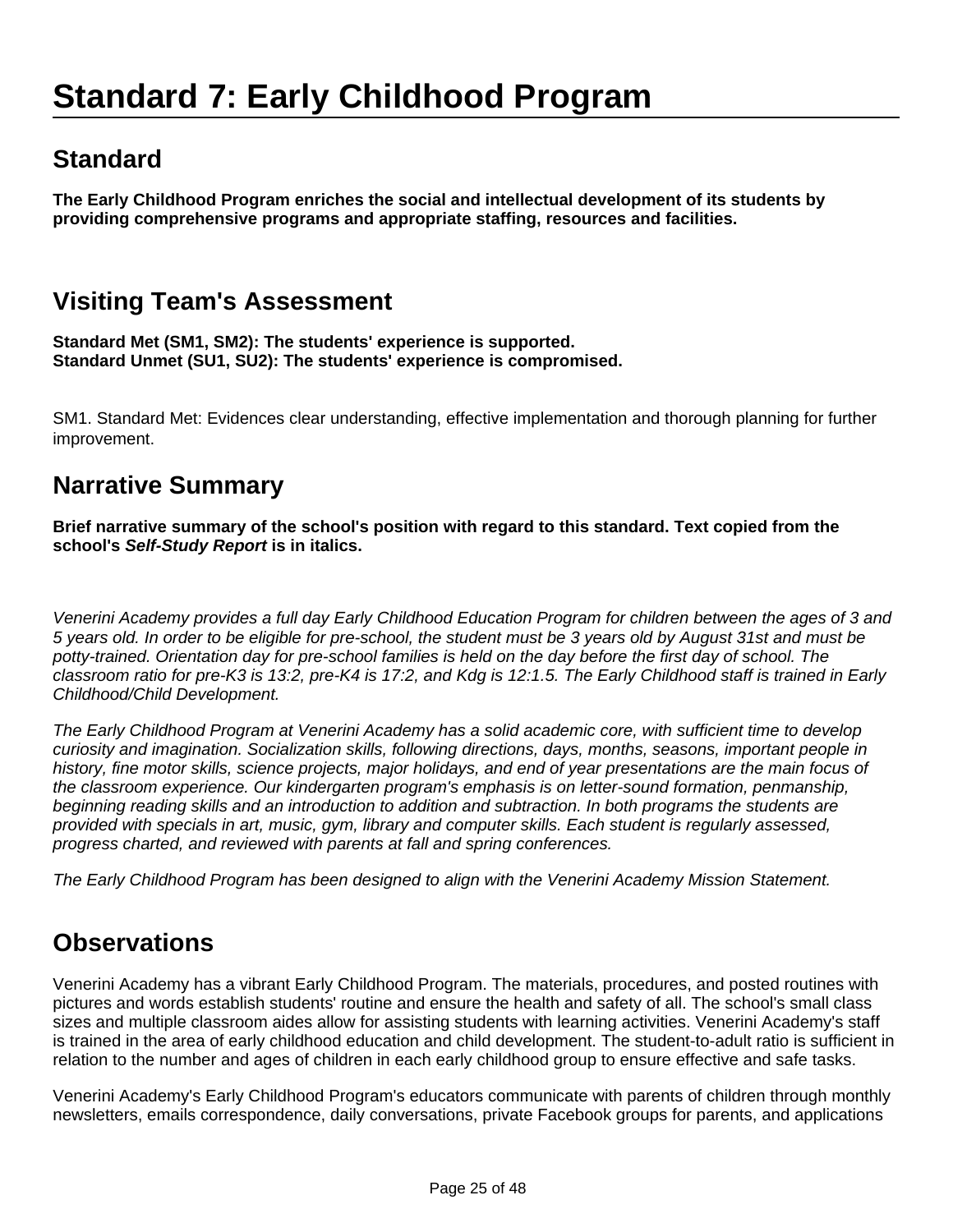such as Remind 101. Parent volunteers regularly collaborate with the teachers for various activities within the classroom.

The daily schedule includes age-appropriate activities, including indoor and outdoor play. The fenced-in outdoor play area consists of a large structure with rubberized mulch for safety. The facilities and supporting resources are adequate in design and space provided for each child. These resources receive regular maintenance. Health and safety regulations for children in the Early Childhood Program are met; however, teachers are not maintaining appropriate cleaning supply storage.

The Venerini Academy mission statement was clearly posted in the Pre-K rooms. Venerini Academy offers spiritual growth in its Early Childhood Program through prayers: morning, meal time, and end of the day. Special intentions are offered on a daily basis. Students are taught the Mission of the school at an age-appropriate level. Kindness is encouraged through the 365Z program daily with monthly projects and activities to support the program.

Socially, students in the Early Childhood Program interact with peers during lunch, recess, and extra-curricular activities. Stations and centers in the classroom are set up for learning through interactive play with materials and procedures organized to ensure the health and safety of young children. Centers are set up for academic activities, including literacy and math.

# **Conclusions and Explanation of Rating**

The Early Childhood Program at Venerini Academy enriches the social and intellectual development of young students through its comprehensive program and dedicated staff.

### **Commendations**

Venerini Academy is to be commended for how its Early Childhood Program's faculty and staff provide a variety of learning activities for the students, including hands-on activities and centers for learning through interactive play.

#### **Recommendation 1**

Venerini Academy should examine how it is storing and using cleaning supplies within the Pre-K classrooms, ensuring that products are inaccessible to children at all times.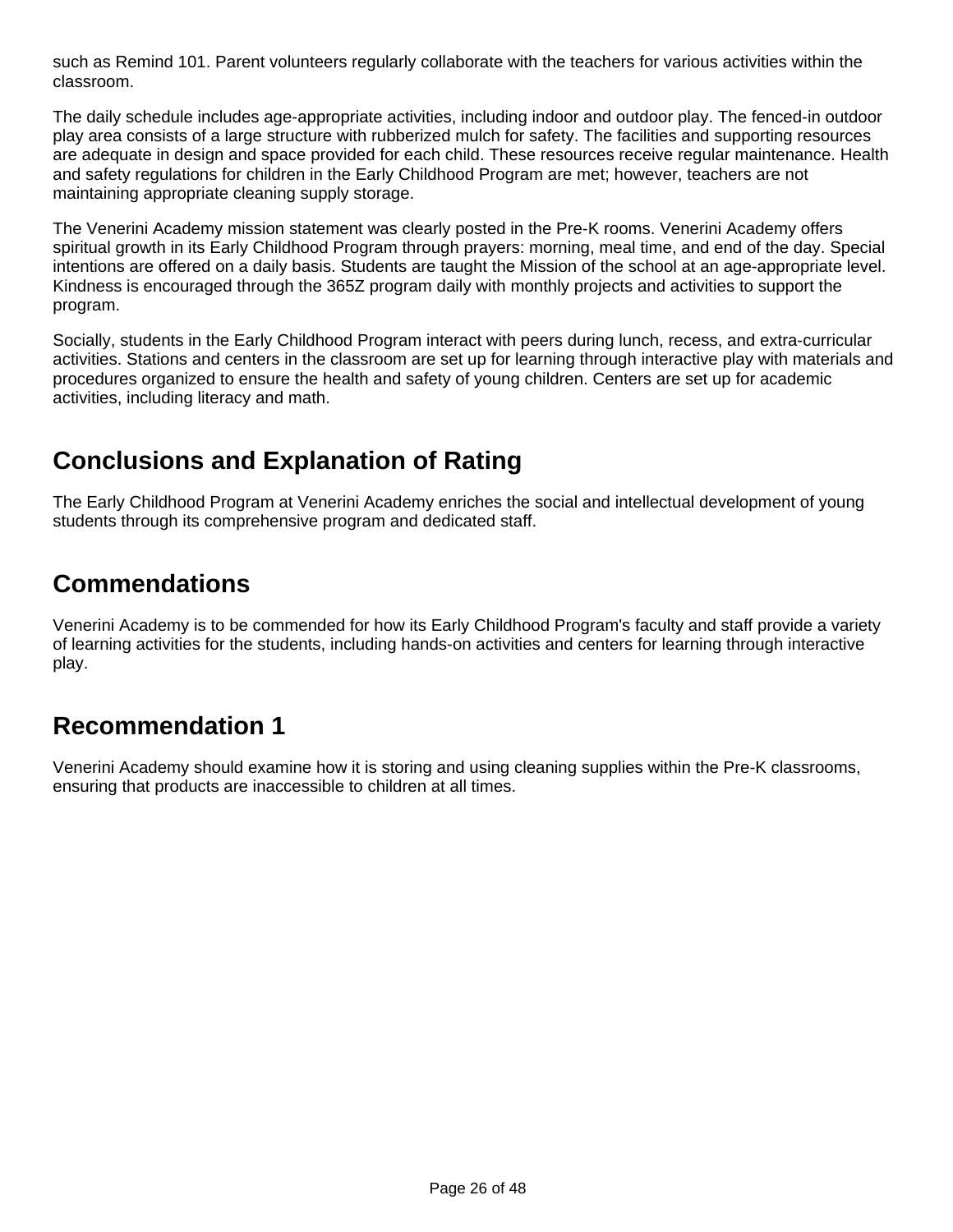# **Standard 9: Faculty**

# **Standard**

**There is a sufficient number of appropriately qualified faculty to carry out the mission of the school and the school follows a comprehensive and defined program of professional development that supports continued enhancement of teachers' skills.**

# **Visiting Team's Assessment**

**Standard Met (SM1, SM2): The students' experience is supported. Standard Unmet (SU1, SU2): The students' experience is compromised.**

SM1. Standard Met: Evidences clear understanding, effective implementation and thorough planning for further improvement.

### **Narrative Summary**

**Brief narrative summary of the school's position with regard to this standard. Text copied from the school's Self-Study Report is in italics.**

Venerini Academy's highly qualified and dedicated faculty members, work diligently to carry out its mission, to develop the whole child through rigorous academics. Our staff and leadership work together to create an environment that promotes respect, professionalism and inclusiveness for all within a faith-filled community. More than 90% of the parents surveyed believe that "throughout my child's experience at the school he/she has found thoughtful and skilled faculty members.

#### **Observations**

Venerini Academy utilizes School Spring, Linkedin, and the Diocese of Worcester website to recruit professional staff who are best suited for the position. The Principal and Assistant Principal perform phone and in-person interviews to determine hiring choices. Through this process, candidates are made aware of the school's mission and history. Newly hired teachers are formally evaluated twice in the first year, along with regular visits from the Principal. Currently, there is not a structured mentoring program for new hires. Veteran teachers are formally evaluated annually, with regular walk-throughs and feedback.85% of current teachers possess a Master's degree in their specific content area. Professional development is a priority, with a strong partnership between Worcester Polytechnic Institute (WPI) and Venerini Academy. Teachers and staff at Venerini Academy regularly participate in professional development hosted by the Diocese of Worcester, which provide adequate training and preparation to guide and grow students in knowledge and practice of the Catholic faith. Additionally, diocesan professional development provides faith development and theology to improve their own vocation as Catholic school educators.

One testament to Venerini Academy's success is the longevity of its educators at the school, with many teachers having been involved with the school for over five years, serving as role models and witnesses of the Gospel. The teachers at Venerini Academy havean open door policy where observations are welcome. With this, teachers are open to feedback and seek out ways to grow as a teacher. Teachers willingly participate in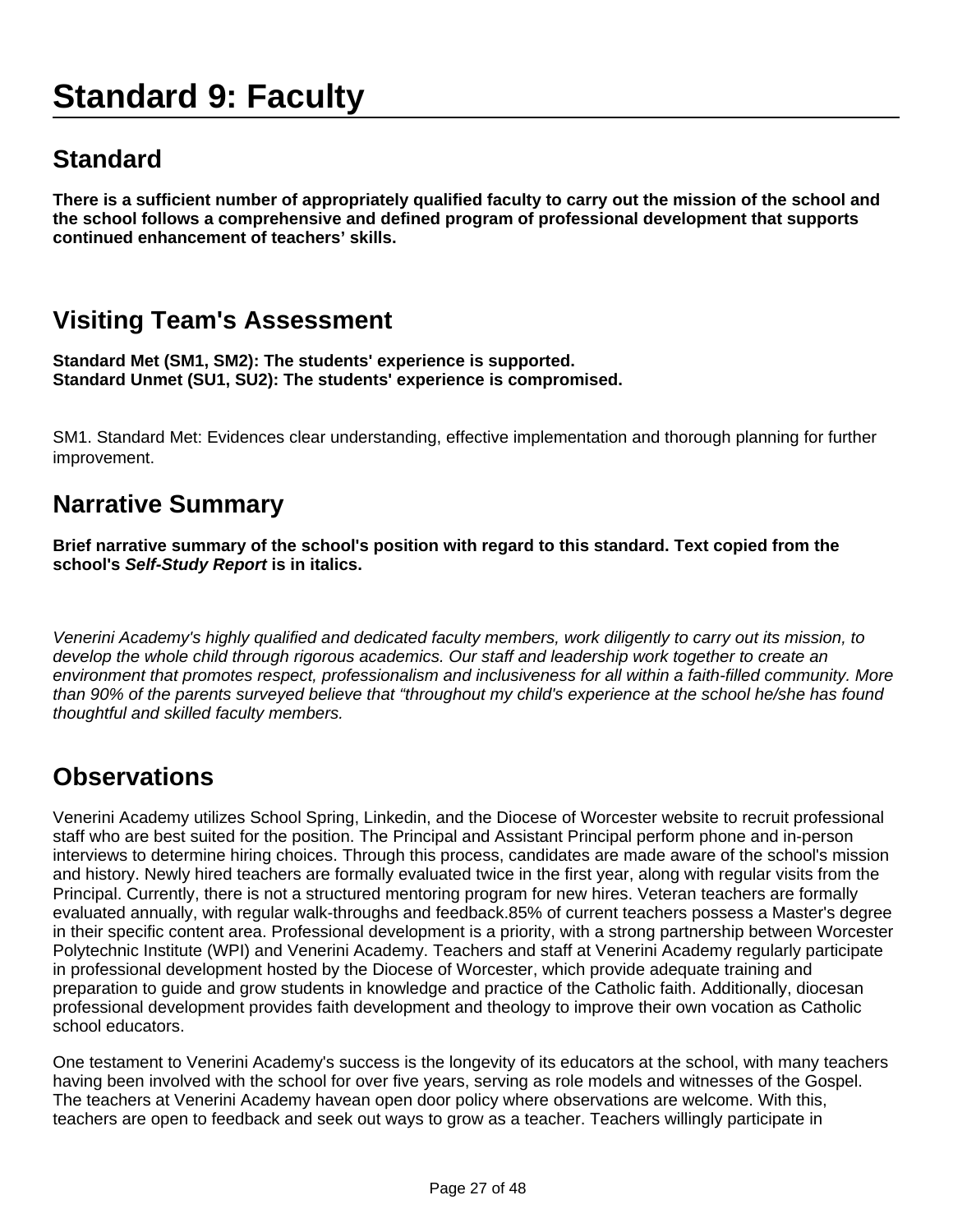professional development throughout the years. These values contribute to the shared understanding of teaching excellence.

Personnel practices at Venerini Academy ensure the ethical treatment of all members of the staff. The faculty handbook delineates the various details associated with compensation, professional behavior, workload, leave, and benefits. 95% of faculty members agree or strongly agree that faculty are treated with respect. The workloads for faculty, administration, and staff are large, but are equitably distributed. All the staff feel driven to complete the mission and feel like they are supported in their attempts to live out the mission of Venerini Academy.

#### **Conclusions and Explanation of Rating**

The devoted faculty and staff of Venerini Academy carry out the mission of the school through their ongoing commitment to professional development and spiritual growth. There is a caring connection between the staff and students which creates a culture of mutual respect.

### **Commendations**

Venerini Academy has a strong and well-educated faculty and staff whose dedication and faithfulness are evident. Spiritual and professional development are priorities of which faculty may take full advantage. The faculty and staff are truly models and witnesses of the Gospel by word and example.

#### **Recommendation 1**

Venerini Academy should implement a structured mentoring program for newly hired faculty and staff to provide them with necessary support.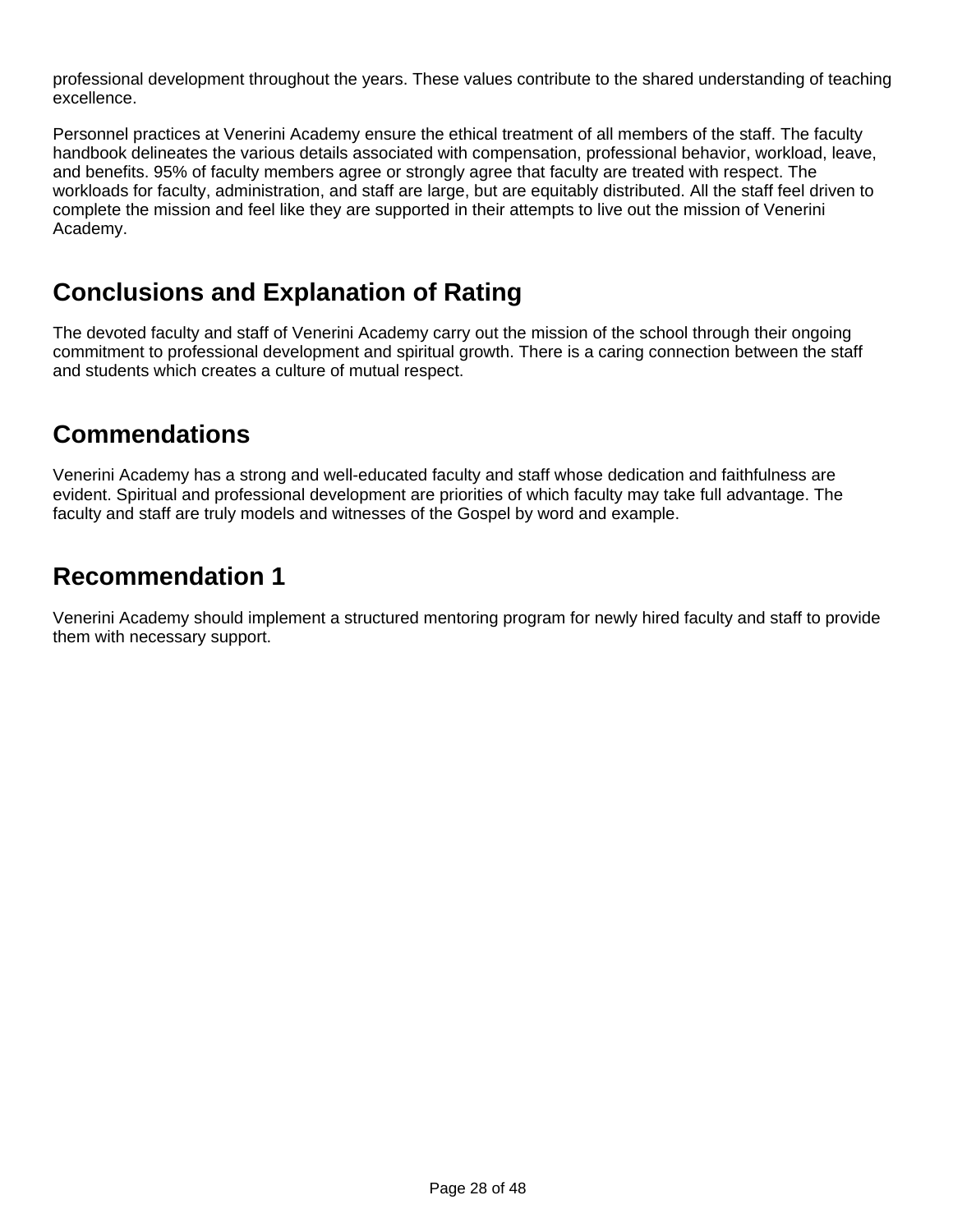# **Standard**

**The administration provides leadership and maintains a structure to facilitate the effective functioning of the school, including the participation of faculty in decision-making.**

# **Visiting Team's Assessment**

**Standard Met (SM1, SM2): The students' experience is supported. Standard Unmet (SU1, SU2): The students' experience is compromised.**

SM2. Standard Met: Evidences understanding, evolving implementation and planning for improvement.

#### **Narrative Summary**

**Brief narrative summary of the school's position with regard to this standard. Text copied from the school's Self-Study Report is in italics.**

Venerini Academy is an independent Catholic PreK - Grade 8 school, under the umbrella of the Worcester Diocese. Since Venerini Academy is not a Diocesan school, we are not subject to the Diocesan School calendar. As an independent school, we are not required to follow the 180 calendared academic year, but log over 950 hours of instruction. (The required minimum is 900) We join the other Diocesan schools for professional development, modest financial aid and Safety Programs.

The Board of Trustees is the governing body of the school. The Board consists of a Chair and six committees: financial, curriculum, facilities, technology, advancement and marketing. The role of the Board is to set policy, to assure the financial stability of the school, and to initiate changes or improvements.

The Principal oversees the daily organization and routine of the school. The Principal and Assistant Principal are responsible for assuring the good order and safety of the students and regular communication between faculty, staff, students and families.

#### **Observations**

The educational administration is effective in carrying out the program of the school. The Principal and Assistant Principal are very visible throughout the school and respected by the entire school community. The administration is passionate about the mission and the charism of St. Rosa They express their passion with all staff, parents, students, and prospective families. Administrative support staff is qualified to serve in their areas and willing to accept other responsibilities. A Curriculum Specialist is available to collaborate with teachers in reviewing, evaluating, and adjusting the curriculum as needed. A current plan to review and evaluate the curriculum needs to be established. Faculty input was used in adopting new math and writing programs. Monthly faculty meetings allow the faculty input into decision-making as appropriate.

Recently, the school hired a part-time Business Manager to fill the former full-time position. The part-time Business Manager is confident that she will be able to fulfill the many responsibilities of her position. As a new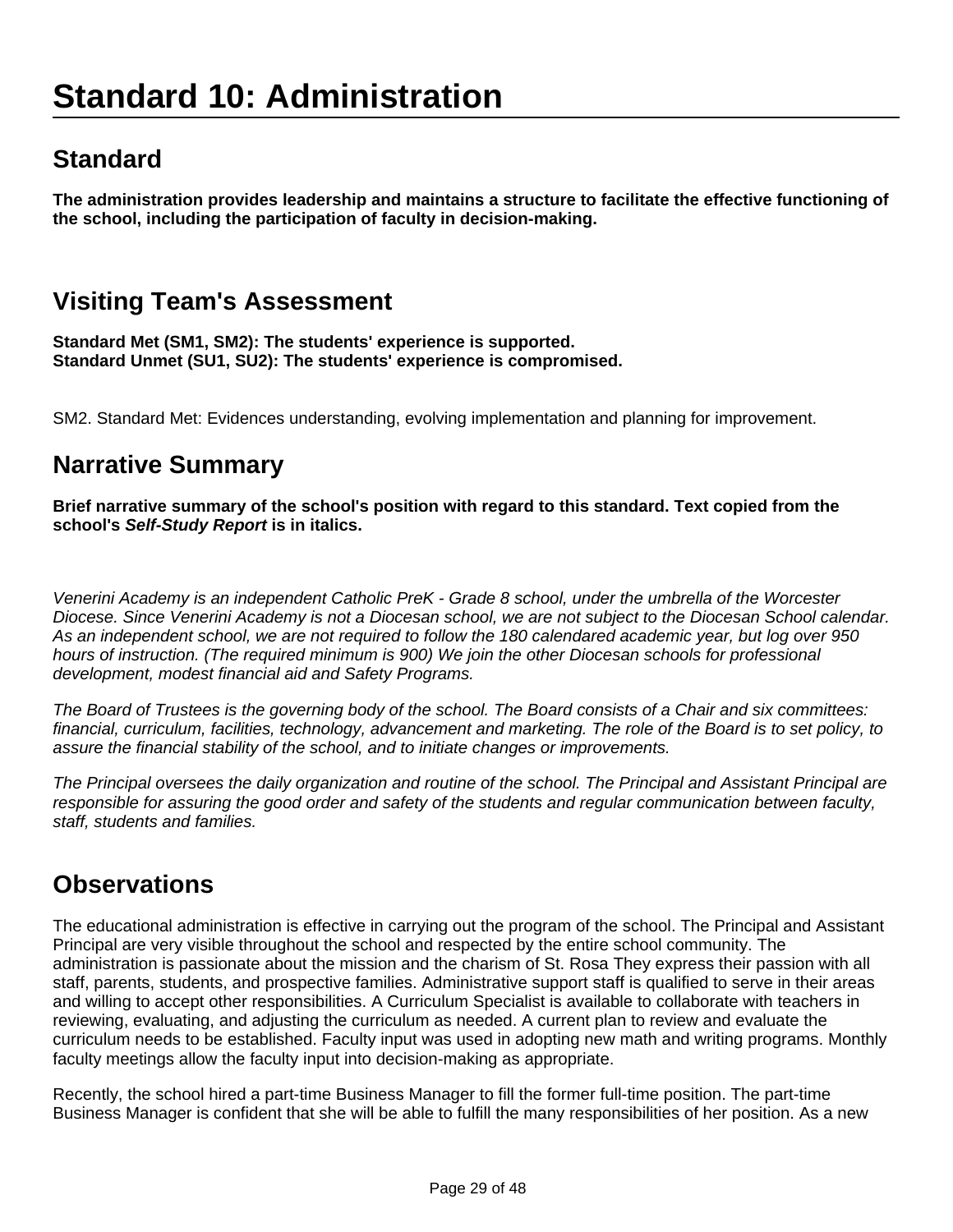hire, she has yet to be evaluated. While qualified to be in this position, there are no defined policies for the Business Manager to follow, nor was there an opportunity for mentoring. Currently, there is no board treasurer to oversee the Business Manager.

The Principal and Assistant Principal have embraced opportunities for professional development, through the diocese for educational topics, the College of the Holy Cross for administrative topics, and for program training. The Assistant Principal has had only informal evaluations in his administrative and admission roles in his tenure. The Principal has not been evaluated in her tenure.

# **Conclusions and Explanation of Rating**

While the educational administration is phenomenal, the evaluative process is lacking.

### **Commendations**

The well-respected educational administration are truly the spiritual and educational leaders of the Venerini Academy community.

#### **Recommendation 1**

Venerini Academy must institute and implement a formal evaluation process for the entire administrative staff, which includes the educational administration and the Business Manager.

#### **Recommendation 2**

A procedural policy manual outlining clear expectations for the function of the Business Manager must be created and implemented.

#### **Recommendation 3**

The Board of Trustees should consider forming a Finance Committee and should also consider conducting an independent financial audit.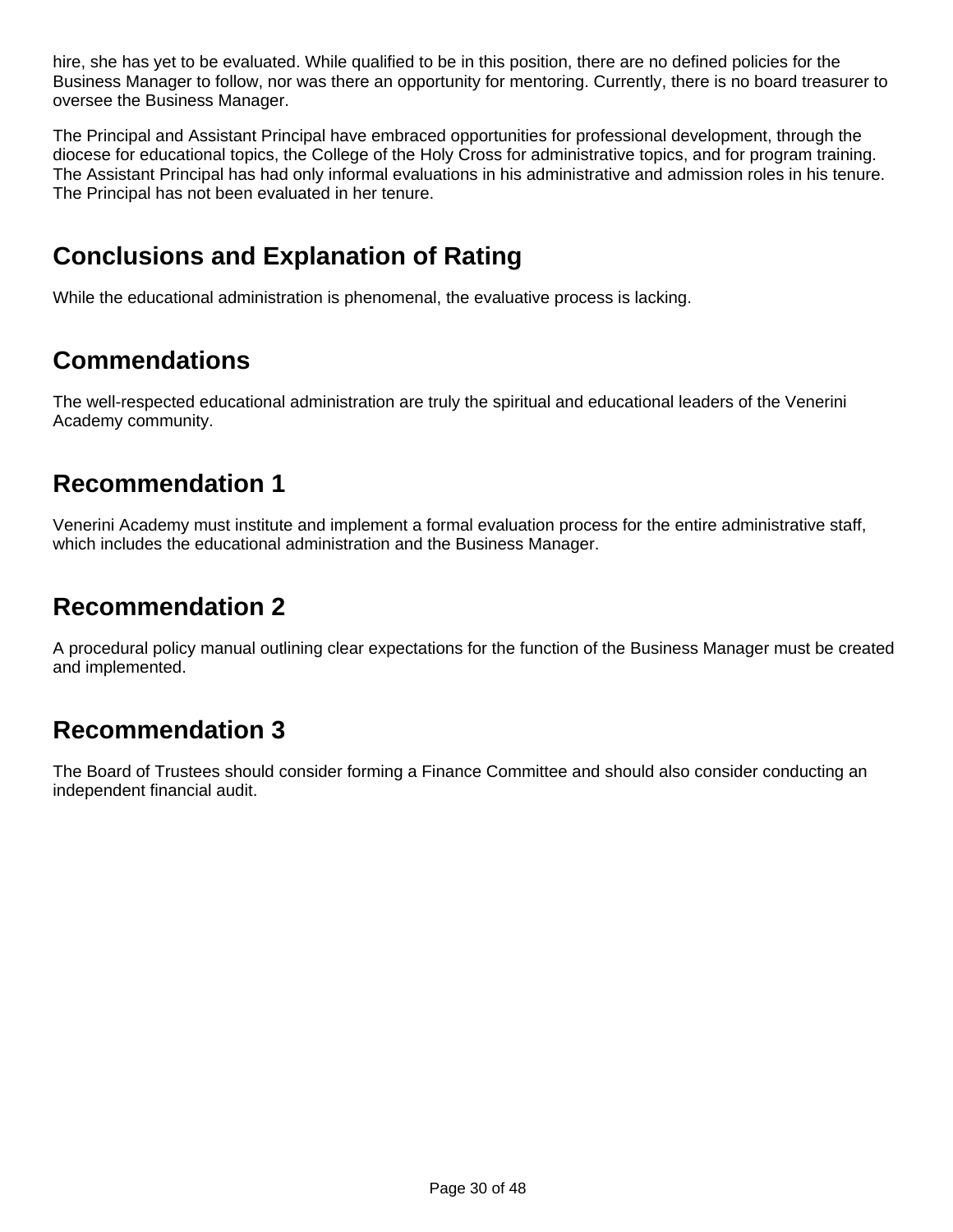# **Standard 11: Evaluation and Assessment**

### **Standard**

**The school engages in forms of programmatic assessment consistent with fulfilling its mission and core values. This data is used to inform decision-making and planning.**

# **Visiting Team's Assessment**

**Standard Met (SM1, SM2): The students' experience is supported. Standard Unmet (SU1, SU2): The students' experience is compromised.**

SM2. Standard Met: Evidences understanding, evolving implementation and planning for improvement.

#### **Narrative Summary**

**Brief narrative summary of the school's position with regard to this standard. Text copied from the school's Self-Study Report is in italics.**

Venerini Academy teachers use a variety of diverse methods of assessment that follow the Mission and core values of the school. Since we are called to discover the unique giftedness that is in each of our students, our teachers employ a variety of good teaching practices and assessments to assure that our students are challenged to reach their full potential.

Diagnostic Assessments are administered by the Admissions Office before the student's acceptance to assure that we can meet the needs of our students.

In class, teachers assess formally and informally throughout the day using oral recitation, discussions, debates, review of homework and a written presentation, long term projects, formative, summative and authentic assessments. Teachers get to know the strengths and limitations of each student. Students are challenged to go beyond their perceived potential and those who find the challenges overwhelming are offered extra help and review sessions to help build their confidence.

Yearly standardized testing is given to students in Grades 3 – 8. This allows Venerini Academy to evaluate students' progress to see their strengths and areas for improvement. The results of the Standardized Tests help shape the programs and curriculum for the following year. Terra Nova testing promoted by the Diocese for decades will be replaced by the NEWA MAP Standardized Tests in the 2018/2019 school year. Eighth-grade students will now sit for the Pre PSAT during their final year at Venerini.

Teachers are evaluated formally and informally by the Principal. The follow up conversations help guide teachers professionally.

At faculty meetings at the end of the academic year, teachers and administrators discuss the progress the school has made in achieving the goals. Goals for the upcoming year are shared at the beginning of the academic year and are monitored through the year.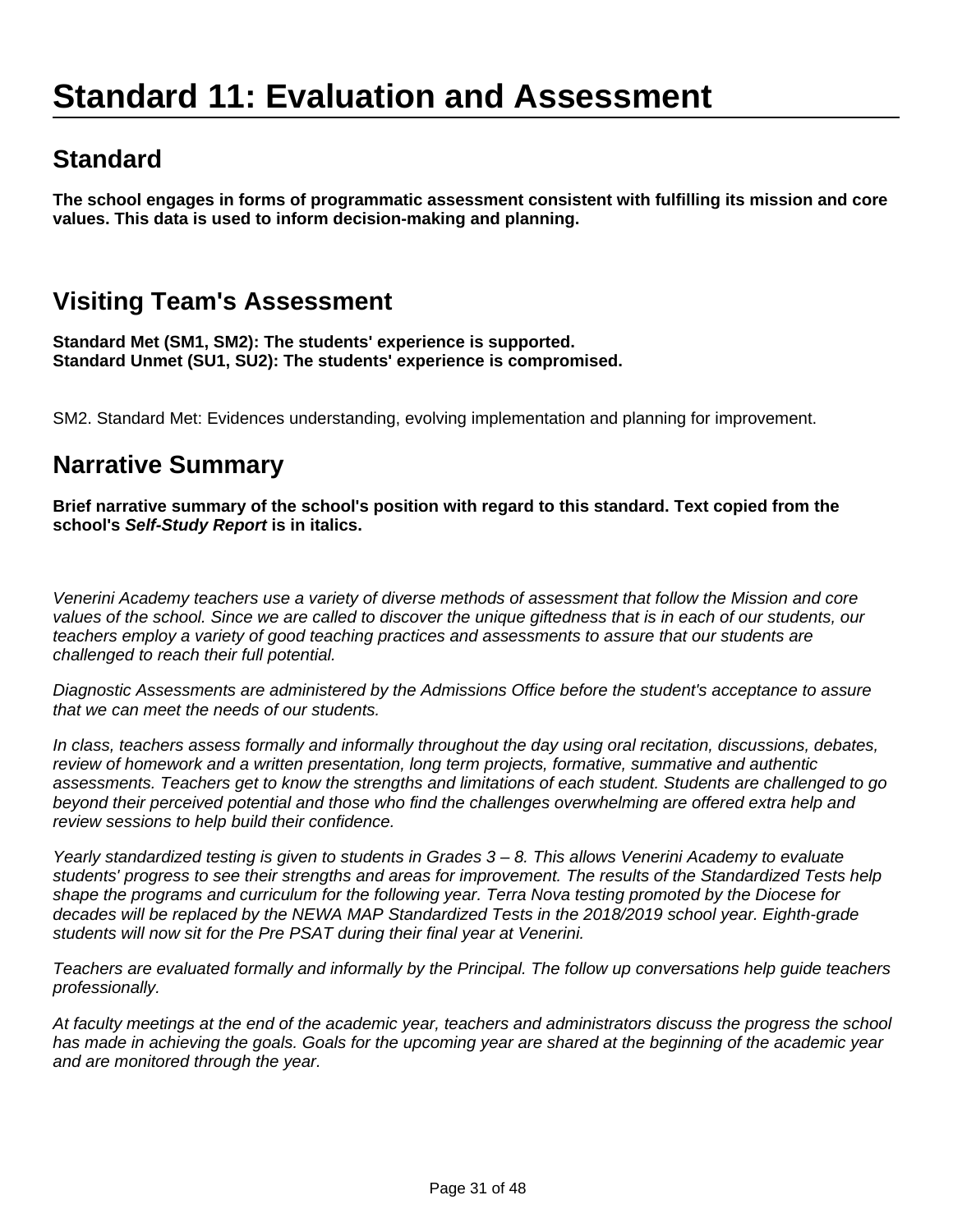At the core of the goals that are presented at the beginning of the academic year, are the guidance principals of St. Rosa Venerini. As a Maestro Pie (Holy Teacher) in the 17th century, St. Rosa recognized that God has planted in the souls of each of our children, seeds that must be nurtured each day. Our goal as St. Rosa's disciples is to assure growth in the image and likeness of a loving God.

# **Observations**

Presently Venerini Academy is changing its standardized testing program from Terra Nova to NWEA for Kindergarten through Grade 7 while the eighth grade students take the Pre-PSAT 8. Since NWEA is new this year, teachers will need professional development to be able to utilize the data. Professional development has been set for early November 2018. Teachers at both the lower and upper levels will participate in the workshops and share the information at a faculty meeting. Terra Nova testing has provided one snapshot of longitudinal assessment of the students; report cards and cumulative cards do as well. Portfolios are not maintained in Preschool through Grade 2, though the Self Study indicated that they are. The Empowering Writing program suggests the use of portfolios as a part of its approach. However, the portfolios are not maintained in the upper levels.

Exit interviews are conducted via personal interviews, surveys, or phone calls when students depart before graduation. Alumni share experiences at their high schools when they return for a visit.

The Board has recognized the need for a Marketing Consultant. At time of the Self Study, a former parent filled this need on a pro bono basis. The school is now providing compensation to the consultant. Since the curriculum needs updating, the Curriculum Specialist invites consultants to present to the faculty their programs. Faculty have a voice in the choice of new materials. Worcester Polytechnic Institute has worked with the school to create a STREAM program. At various times, Assumption College has had interns working in the marketing.

The mission of the school goes beyond its walls. Students participate in the National Geography Bee and Science Fairs which make them eligible for diocesan, state, and national fairs. Venerini Academy has been the recipient of four awards from the Library Services and Technology Act. Student outreach manifests the vitality of the school's mission. Both the National Junior Honor Society and the National Junior Art Honor Society are current offerings to students.

Evaluation of teachers is ongoing. For veteran teachers, there is usually a formal observation once a year while new teachers have two formal evaluations. Walk-through evaluations happen frequently for all teachers. The Board of Trustees is charged with the evaluation of the Principal. Yearly surveys (faculty, parents, students) are used to evaluate the leadership.

The school's diversity is embraced through the Catholic faith. Published on its website through the Parent/Student Handbook and its admissions packet, it states, "We all have a primary role in teaching students to be civil to one another and promoting understanding of and respect for diversity and difference." A policy and plan on diversity does not currently exist.

The school has undertaken the Self Study and invited the NEASC Visiting Team as an opportunity to evaluate the school's program.

# **Conclusions and Explanation of Rating**

Venerini Academy's forms of evaluation and assessment are consistent with fulfilling its core mission and values. This will be a work in progress as Venerini Academy fully develops its NWEA data and utilizes available resources.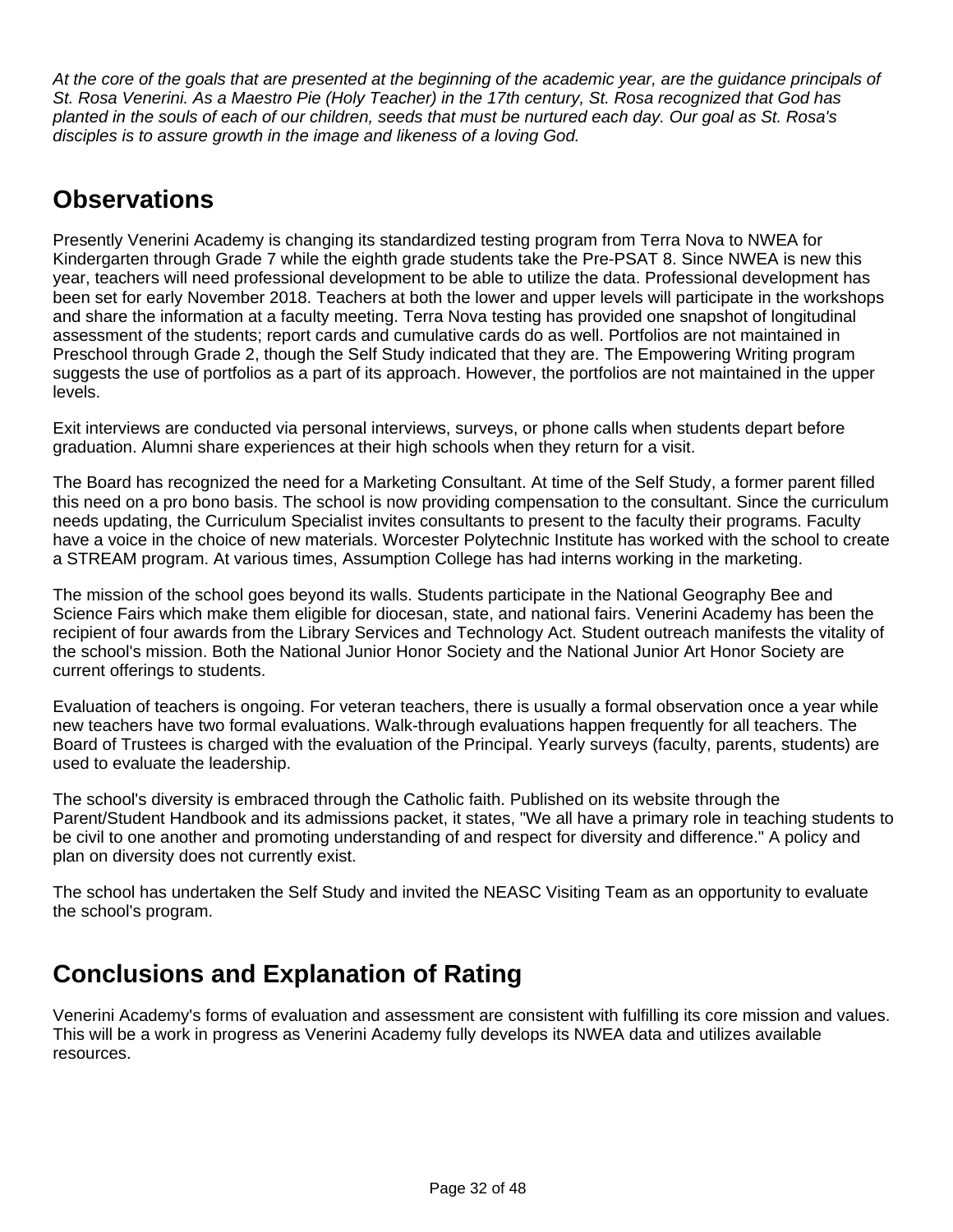### **Commendations**

Venerini Academy is to be commended for embracing NWEA and for securing a Marketing Consultant as well as inviting the NEASC Visiting Committee to visit the school.

#### **Recommendation 1**

Venerini Academy should utilize all of the components of the Empowering Writing program for longitudinal assessment of student performance.

#### **Recommendation 2**

While the school has a diversity statement, Venerini Academy should construct a diversity policy and plan.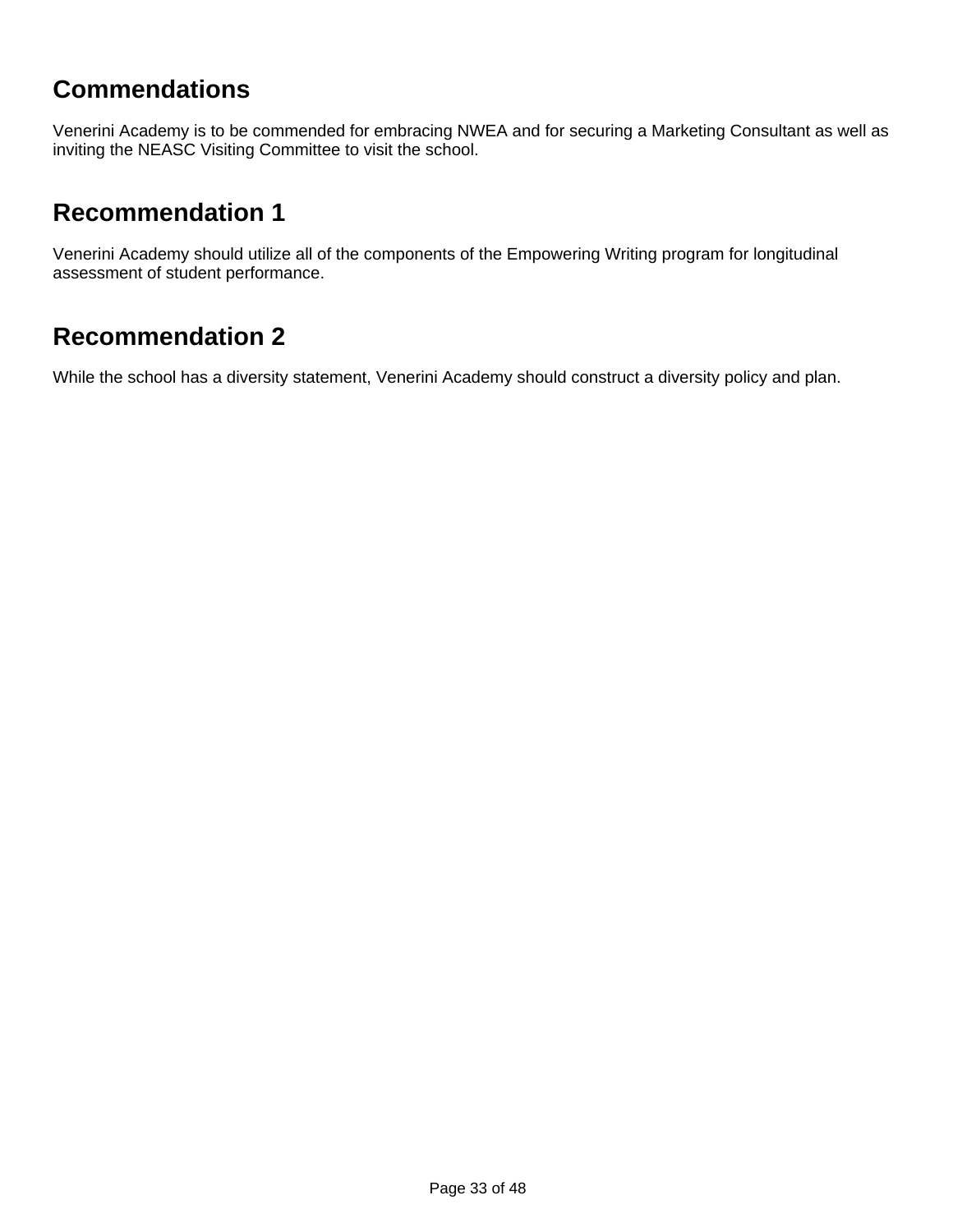# **Standard**

**The school is a safe place that supports the physical, emotional and cognitive health and development of all students, faculty and staff.**

# **Visiting Team's Assessment**

**Standard Met (SM1, SM2): The students' experience is supported. Standard Unmet (SU1, SU2): The students' experience is compromised.**

SM2. Standard Met: Evidences understanding, evolving implementation and planning for improvement.

#### **Narrative Summary**

**Brief narrative summary of the school's position with regard to this standard. Text copied from the school's Self-Study Report is in italics.**

Venerini Academy commits to providing a safe learning environment for the entire school community. A comprehensive Crisis Response Plan and School Safety and Security Plan was revised in 2011 and is currently in the process of another revision. All faculty and staff have immediate access to this plan and required to review it at least annually. Additionally, students and faculty participate in crisis response drills on a regular basis with support of the Worcester Fire Department. Drills include both fire and shelter in place. Parents are notified that the school has a comprehensive Crisis Response Plan and School Safety and Security Plan. If the school activates any of their emergency response plans, parents are notified via a call system from the Principal. Both the Principal and Assistant Principal will be trained in the A.L.I.C.E program before the end of the academic year. Faculty, staff, coaches and volunteers will be trained in the fall of 2018. Working with the Worcester Police Department the A.L.I.C.E protocol will be introduced and shared in the 2018-2019 school year.

# **Observations**

Venerini Academy is a safe place that supports the physical, emotional, and cognitive health and development of all students, faculty, and staff. 86% of parent survey participants feel that the school is safe, clean, wellorganized. It is evident that students feel very much a valued part of the school community. Last year, a conflict arose involving grades and sports eligibility. The students initiated a meeting with teachers that resulted in a mutually agreed-upon outcome.

Students are well-supported at Venerini Academy. The school employs a full-time nurse, who serves as an unofficial counselor. She holds a bachelors degree in psychology and is a certified Registered nurse. She is comfortable with the dual role, but advocates for a certified counselor to better meet the needs of the students. Over the course of two days, every other year, students learn about mental health, strategies, suicide awareness through the Shine Initiative. The nurse also offers outside referral information as needed to parents. There is a process in place for the nurse document and follow-up on student health concerns. Staff safety incidents require diocesan documentation.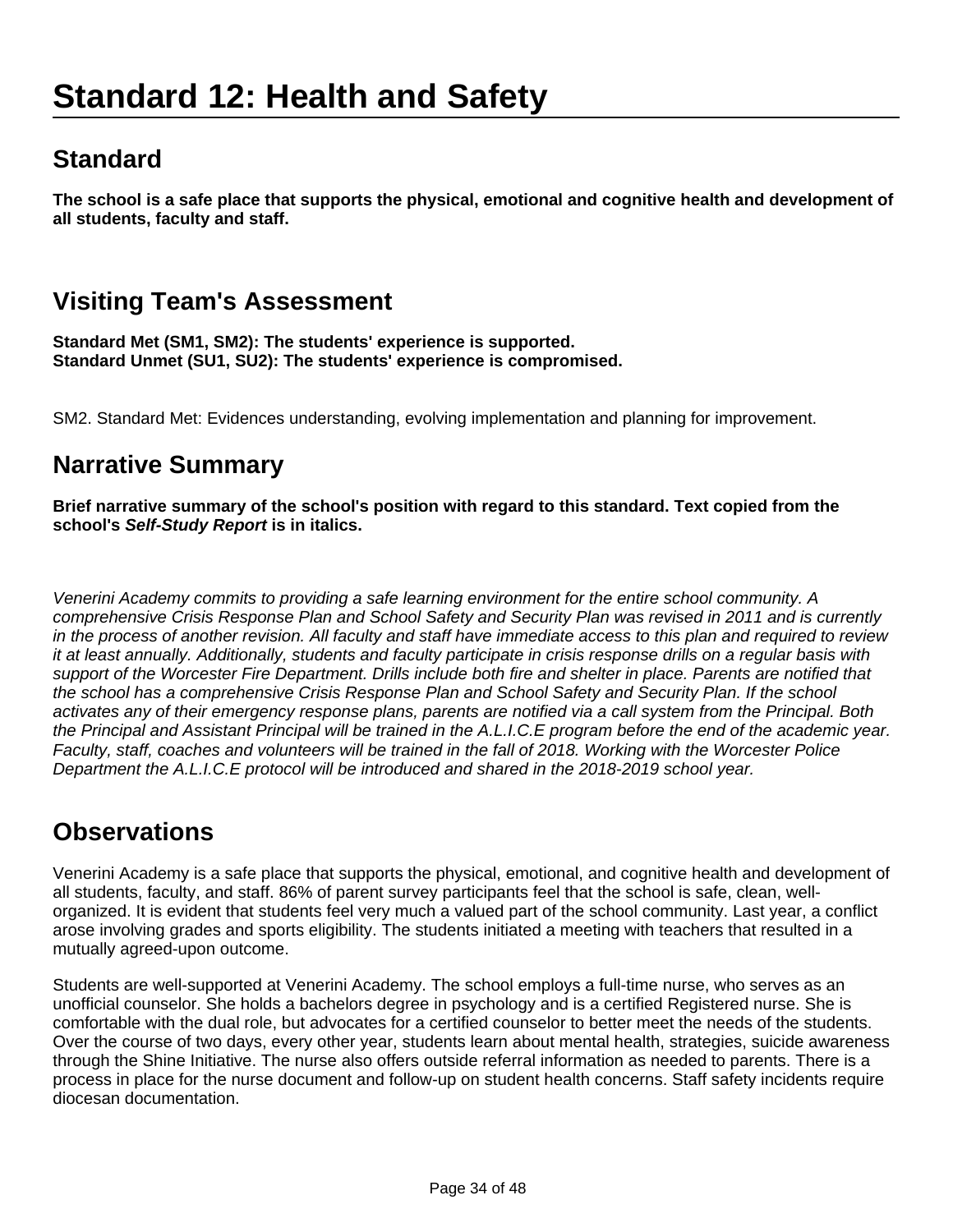Venerini Academy has a Crisis Response Plan. The plan is inconsistently accessible. Fire drill exit routes are posted in some classrooms, not in all. Fire drills are conducted four times a year; to date, one has occurred. The plan will require significant revision once faculty and staff are formally trained in ALICE training later this fall. This presents evidence that the systems are audited and validated.

The school maintains the legal requirements in the areas of mandatory reporting, appropriate emotional and physical boundaries, complemented by healthy relationships, provided by the diocese. Consistent with social and emotional training, most faculty and staff are trained in the use of epi-pens, AEDs, and in CPR. The school is handicap accessible. A ground-level wheelchair lift and the school elevator provide access to the entire school except the gymnasium, and a ramp provides access to it.

The school has a dedicated nurse's office and a cafeteria. Both are well-maintained and provide adequate space for student use. Food is not prepared on site and vending machines are available for beverages. Venerini Academy updated its Wellness Policy three years ago. It includes nutritional value, explanations of screenings offered, how the nurse's office is utilized, decisions such as recess cannot be used as a punishment.

The school is consistent and diligent in providing appropriate adult-student supervision during all schoolsponsored activities and events. Hiring procedures are consistent with diocesan policies, and include background and reference checks. When providing written references, care is given to honesty and candor.

# **Conclusions and Explanation of Rating**

While Venerini Academy is an extremely safe place that supports its students health and well-being, the Crisis Response Plan must be absolutely available and accessible to all adults supervising students. The plan was inconsistently available in student spaces.

#### **Commendations**

Venerini Academy provides adult-student supervision during all school-sponsored events and activities in an exemplary manner. Additionally, the school is to be commended for its plan to implement ALICE training for its faculty and staff.

# **Recommendation 1**

The school's Crisis Response Plan, though currently under revision, must be readily accessible and available to faculty and staff, particularly those charged with supervision of students.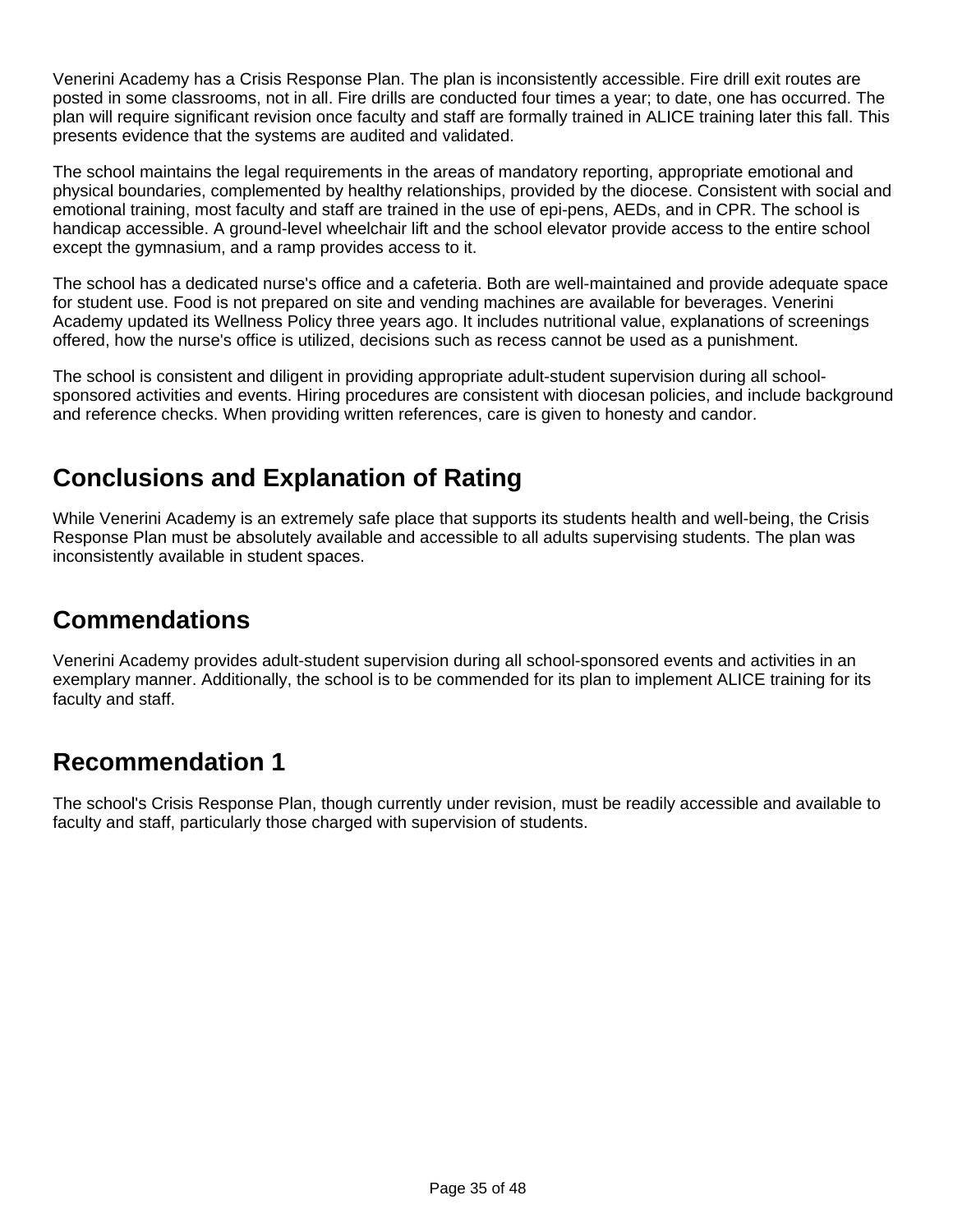# **Standard**

**The school maintains effective systems of external and internal communication and record keeping that inform all constituents and facilitate participation where appropriate.**

# **Visiting Team's Assessment**

**Standard Met (SM1, SM2): The students' experience is supported. Standard Unmet (SU1, SU2): The students' experience is compromised.**

SM1. Standard Met: Evidences clear understanding, effective implementation and thorough planning for further improvement.

#### **Narrative Summary**

**Brief narrative summary of the school's position with regard to this standard. Text copied from the school's Self-Study Report is in italics.**

Venerini Academy is a Catholic-Christian community that embraces families from diverse socio-economic backgrounds. Teachers, assistants and Administrators are sensitive to the academic, social, economic and behavioral needs of all our students and their families. The Venerini community seeks to work with families proactively, helping families and our students enjoy a nurturing environment. Referrals will be made if the school nurse (counselor) and the administration feel that families could benefit from more specialized guidance.

#### **Observations**

The records of current students are maintained in the main office in a locked and fire proof cabinet. These files are available only to authorized persons. Former student records are also in a locked and fire proof cabinet that is located in the principal's office. Faculty files are stored in a locked and fire proof cabinet in the principal's office and are only accessible to the administration.

Venerini Academy publishes current school policies and procedures in handbooks and makes them readily available to constituencies. The faculty handbook is revised and distributed each year. Each faculty member must sign the document to signify that he or she has read the policies and agrees to abide by them. The parent/student handbook is made available to families upon enrollment and is available on the Teacher Ease site.

There are occasionally discrepancies between the handbook and what occurs on a daily basis, however these instances do not harm the integrity of the school. For example, the parent handbook states that there are two possible drop off locations, yet some parents continue to use a third entrance that is explicitly prohibited by the handbook. Similarly, if students are dropped off before 8:15 am, the parents are expected to pay for morning care. However, if parents drop off students at 8:00 or 8:05 then they typically are not charged.

Venerini Academy holds monthly staff meetings in the morning before school. These meetings allow for all staff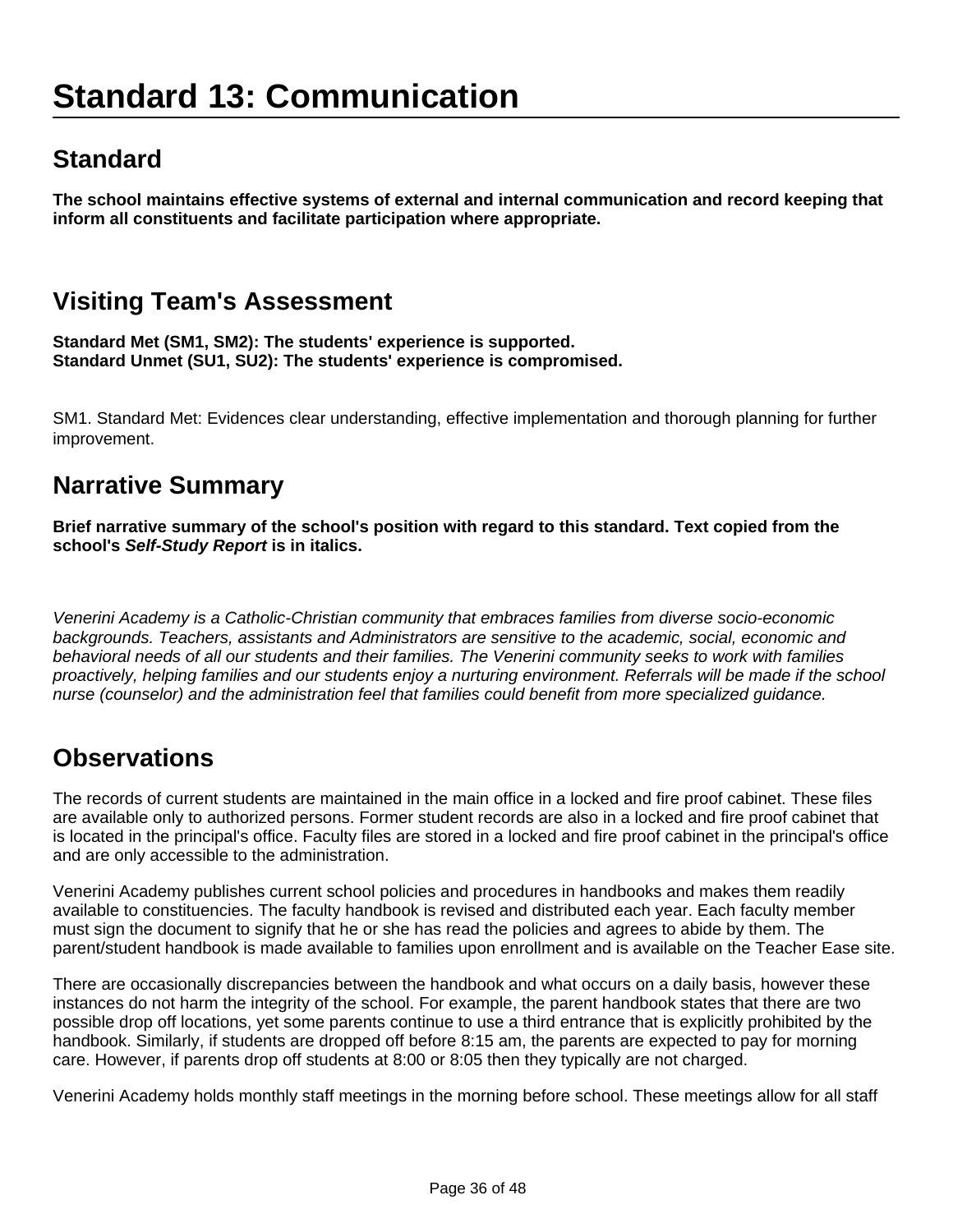to give input or address specific issues.

Venerini clearly states in writing the financial responsibilities of parents and this is made available to parents prior to enrollment. This information is made available first on the website, but is then provided in much clearer terms to parents initiate the application process. Venerini directs parents to the diocesan FACTS Tuition Management Program and provides assistance to parents whenever possible.

Parents can contact teachers through Teacher Ease, email, or calling the main office. Parents are also welcome to meet with teachers before school to discuss concerns and interests. The Principal has an open door policy and regularly meets with parents to discuss concerns and interests. Similarly, the Visiting Team observed many parents walking their students to the classroom. These interactions were brief, but showed that there is consistent contact between school personnel and parents.

Venerini Academy uses TeacherEase to communicate student progress regularly with students. This program has been used for two years. Parents are notified through email whenever a teacher inputs a grade or a note. Teachers can also use this to communicate with parents via an email function.

At the end of the first trimester, there are parent-teacher conferences. Parents can sign up for a 10 minute time slot to talk with teachers about student progress. Venerini also encourages parents to schedule meetings with teachers as necessary.

Venerini uses Constant Contact to communicate to all constituents weekly events and other news. Faculty also receive meeting agendas and notes about upcoming events in their mailboxes, which faculty are expected to check regularly.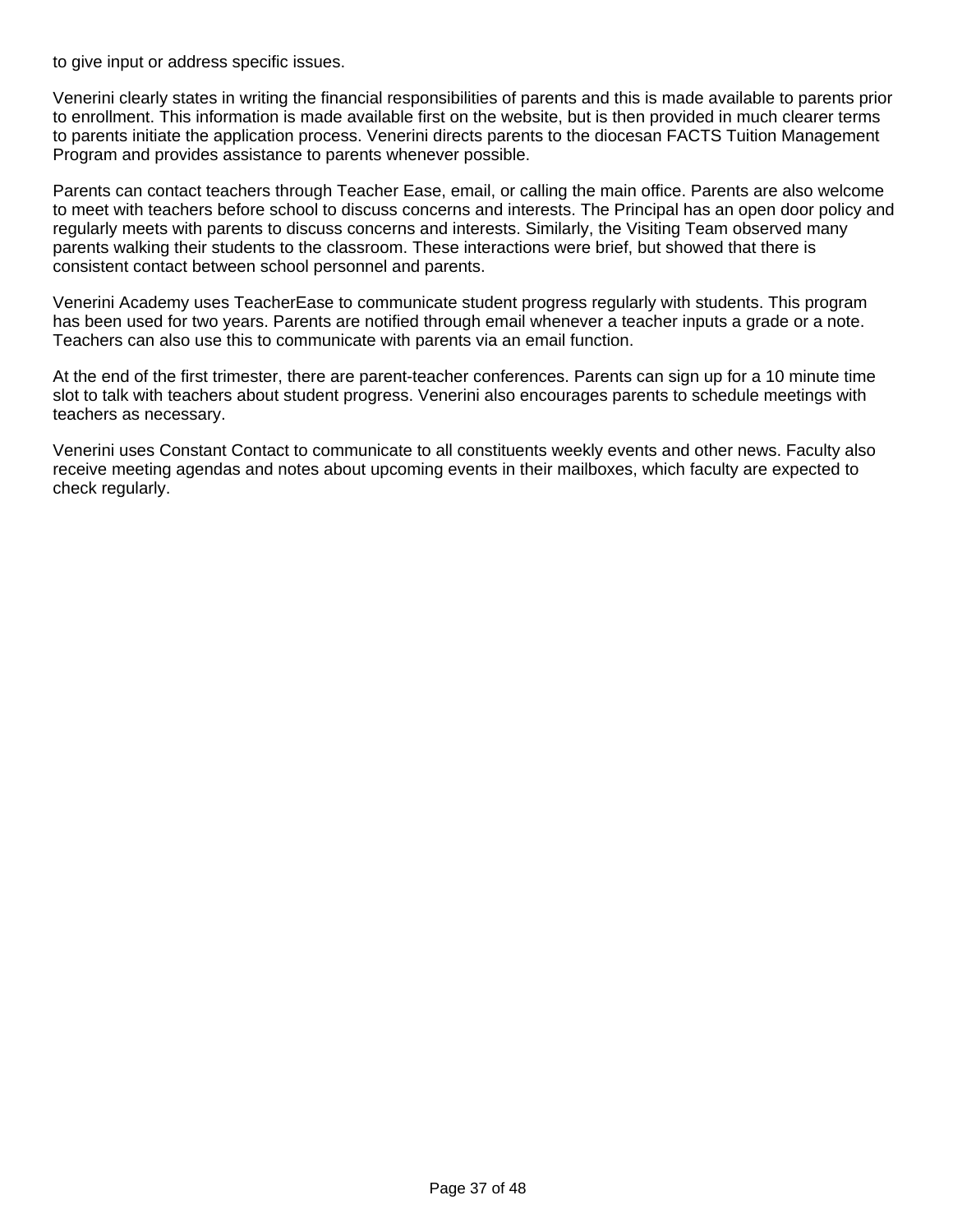# **Standard 14: Infrastructure**

# **Standard**

**There are adequate resources (personnel, finances, facilities, equipment, and materials) to provide for the overall institutional needs of the school.**

# **Visiting Team's Assessment**

**Standard Met (SM1, SM2): The students' experience is supported. Standard Unmet (SU1, SU2): The students' experience is compromised.**

SU1. Standard Unmet: Evidences inadequate understanding, implementation and planning for remediation that may foreseeably compromise student experience.

#### **Narrative Summary**

**Brief narrative summary of the school's position with regard to this standard. Text copied from the school's Self-Study Report is in italics.**

Venerini Academy was established in 1945 in a three-decker across from its current location. In 1954, the Religious Sisters of Venerini transitioned to the "new" campus at 27 Edward Street, Worcester, MA. The Academy strives to ensure that there are adequate resources to provide a safe and clean learning environment for our students, faculty and administration. The school is maintained by one full time and one part time custodian.

# **Observations**

The campus of Venerini Academy is clean and inviting. The facilities are maintained by one full-time custodian and a teacher helper, who assists daily with miscellaneous tasks. While the Self Study indicates recent facilities and maintenance plans exist, they do not. Both plans would assist the school as it prepares for future needs, improvements, and additions.

Venerini Academy recently hired a part-time business manager to replace a full-time business manager who historically oversaw facilities in addition to her role as business manager. The new part-time business manager focuses solely on finances. A financial audit has not been completed in recent years - only a review. The school is currently using Peach Tree as their financial management system. After this year, the business manager intends to switch over to the desktop version of Quickbooks. The business manager will be the sole user of Quickbooks.

In 2008, the school experienced a significant financial setback and has spent the past ten years recovering. Currently, the school has regained stability, carrying a meager balance on their line of credit with a local bank. It was reported by both the Interim Board Chair and the Business Manager that the line of credit could be paid off now; however, to keep a healthy cash flow, they have decided to keep its current draw.

Venerini Academy is aware of the need for a current multi-year plan; an updated plan does not exist. The Board of Trustees has engaged with an educational consultant who is providing guidance and vision for said plan. The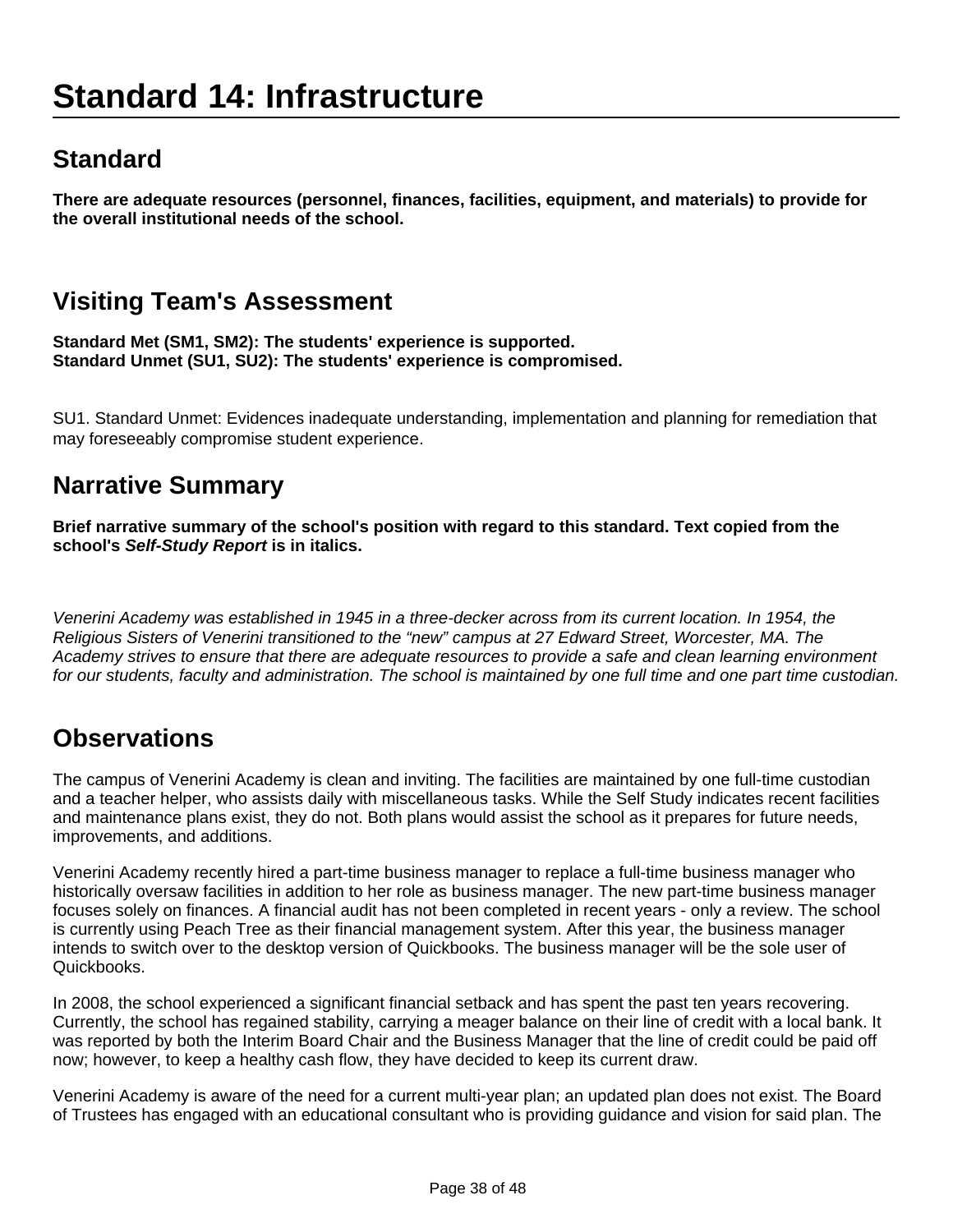intention is to wait until the school re-accreditation report is provided to the school and a new leadership team is hired before moving to the next phase of planning.

A current technology plan that includes the coordination of academic and administrative functions, available services, needs, direction, and systems is being worked on this year, but does not currently exist. The Technology Coordinator is forming a committee to accomplish this task.

# **Conclusions and Explanation of Rating**

Over the past ten years, Venerini Academy has done a remarkable job recovering from a devastating financial setback. As such, the school was forced to prioritize its efforts to overcome this challenge. This was appropriate and necessary. However, focusing on this issue did not allow Venerini Academy to adequately plan for its longand short-term needs, improvements, and goals.

Unexpected changes in the business office did not create a smooth transition to include proper training and does not currently allow for appropriate oversight. Given the financial woes that impacted Venerini Academy, it is vital that the school conduct a financial audit versus a financial review as soon as possible.

Part of ensuring a strong and healthy future includes procedural and deliberate planning. Currently, a maintenance/facilities plan does not exist. Nor does a technology plan that will coordinate functions, systems, and resources. The school must also create and implement a business office manual to provide the Business Manager with trustee directives and expectations. This will allow oversight and long-term stability.

Venerini Academy is a school that must exist. Its mission to educate and liberate is essential for Worcester, the community, and our Church. In order for Venerini Academy to continue its vital mission, it will need the same resilience, resolve, and grace it has demonstrated since its inception.

# **Commendations**

Venerini Academy is to be commended for its maintenance of the building and grounds; it is clean, inviting, and accessible. It serves its students, teachers, and staff and is organized in such a way that is logical and compartmentalized.

# **Recommendation 1**

Venerini Academy must complete a current, multi-year plan that includes a clear picture of its long-and short-term needs, improvements, and goals.

#### **Recommendation 2**

Given the financial challenges faced by Venerini Academy, it is in its best interest of the school to put better financial controls in place. These controls must include the following: a comprehensive financial audit, business office oversight by the finance committee of the Board of Trustees, and an accounting manual that outlines the roles, procedures, and responsibilities of the Business Manager.

#### **Recommendation 3**

Venerini Academy must continue its efforts of establishing a technology committee which will be charged with creating an institutional technology plan.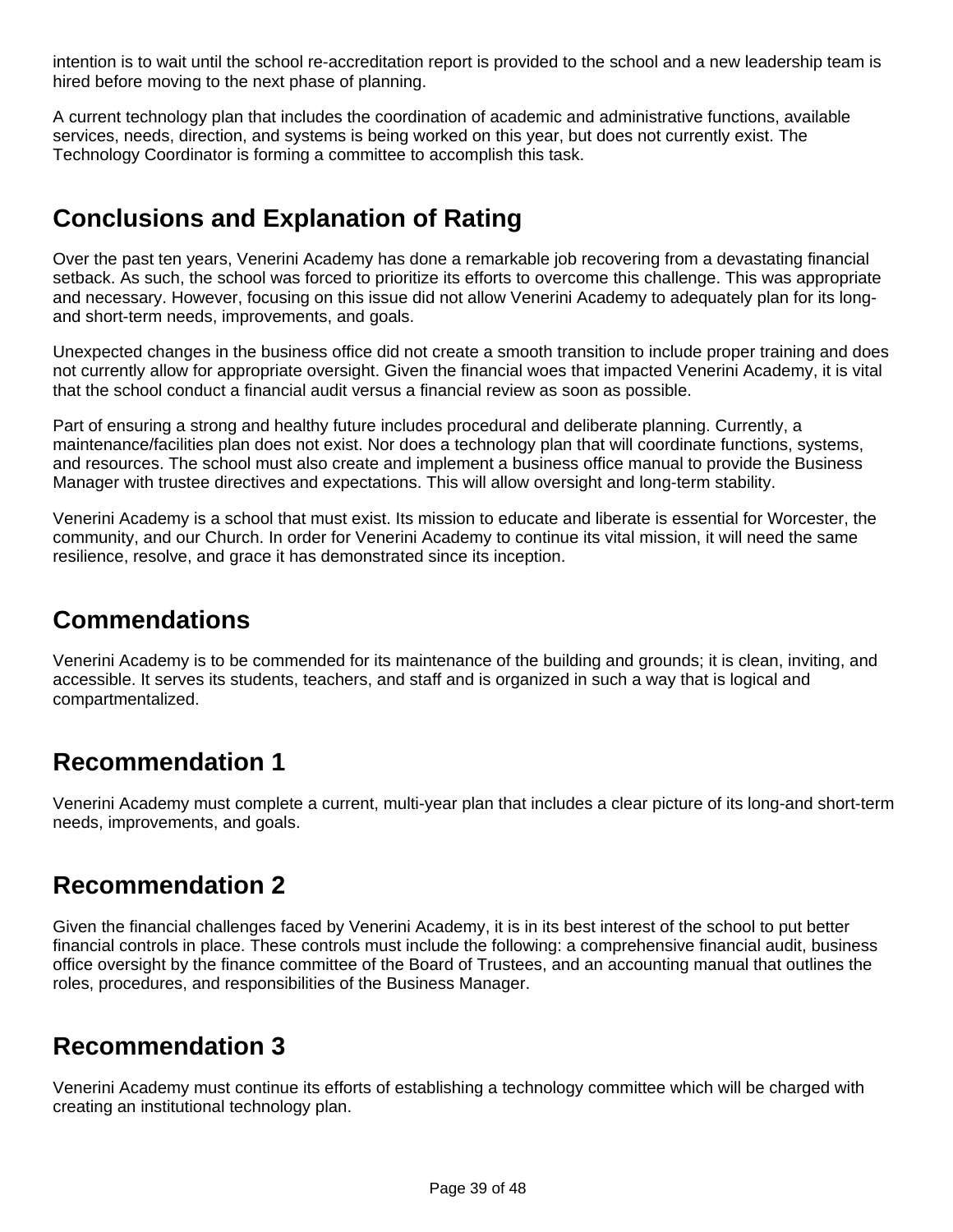# **Recommendation 4**

Venerini Academy should create a maintenance and facilities plan that includes manuals on how to manage the different facilities systems of the school.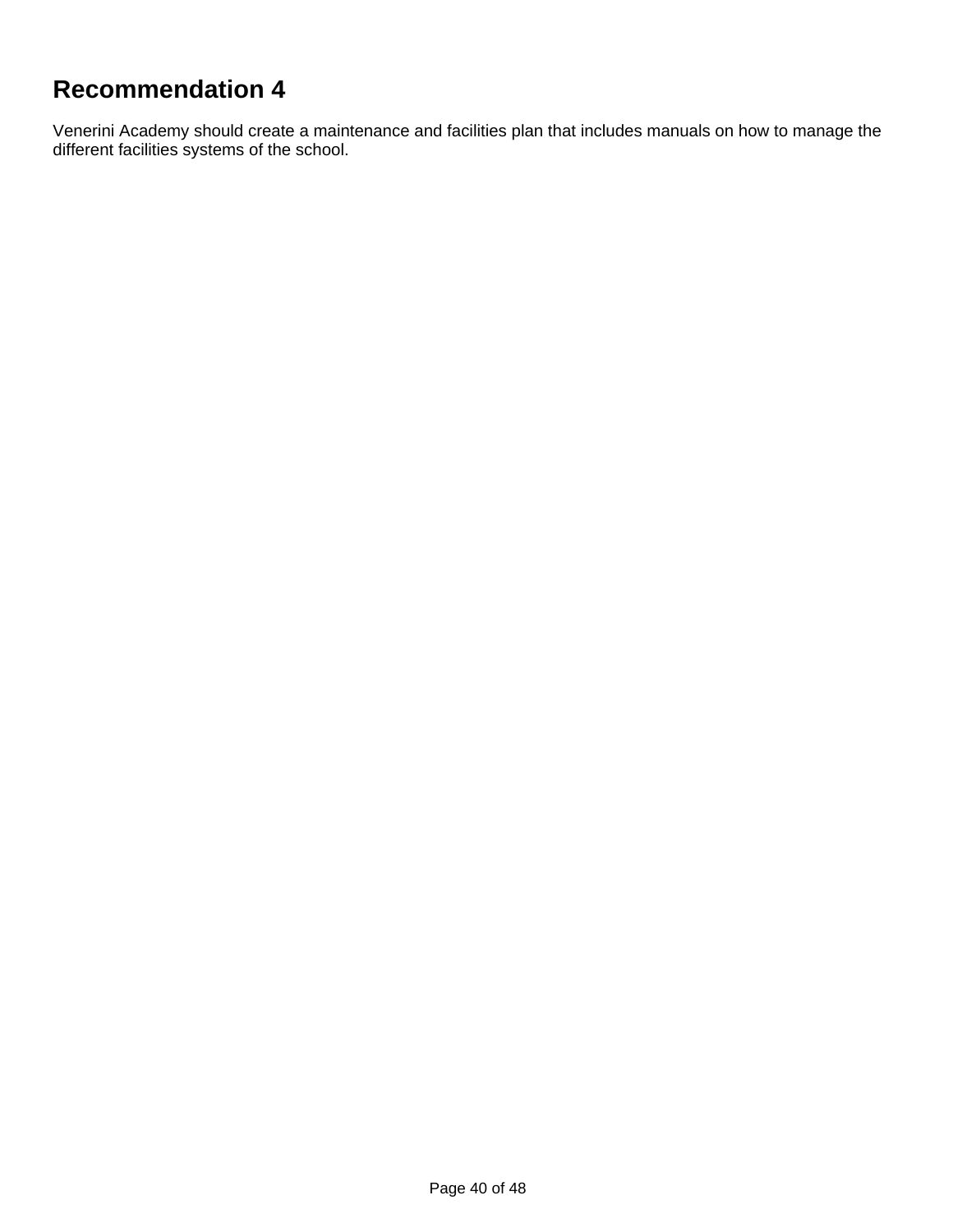# **Standard**

**The school is fully committed to institutional improvement and to the process of accreditation. The school completed an inclusive Self-Study, conducted in a spirit of full disclosure and following Association guidelines; responds to Commission recommendations and the requirement to meet all Standards; and participates fully in the peer review process, hosting a Visiting Committee and sending personnel to serve on Visiting Committees to other institutions.**

# **Visiting Team's Assessment**

**Standard Met (SM1, SM2): The students' experience is supported. Standard Unmet (SU1, SU2): The students' experience is compromised.**

SM1. Standard Met: Evidences clear understanding, effective implementation and thorough planning for further improvement.

### **Narrative Summary**

**Brief narrative summary of the school's position with regard to this standard. Text copied from the school's Self-Study Report is in italics.**

Venerini Academy has been working on the NEASC Self-Study for the past two years with the enthusiastic support of the faculty, the staff, the Board of Trustees and the Religious Venerini Sisters. All constituencies engaged in the process seriously, developing thoughtful and reflective responses to the questions posed in the guidelines. The Administration enthusiastically supported the Self-Study and provided the faculty with the time necessary to use this process to help move the school forward in the years to come. The NEASC report was reviewed by the faculty, the staff, the Board of Trustees and Sister Teresa Rose Carchidi, Provincial of the Venerini Sisters. The strengths and areas of improvement have been noted and acknowledged. They will form the basis of an action plan as Venerini Academy moves forward. The NEASC Self-Study was co-chaired by Lisa Nelson, a veteran Grade 3 who has participated in two visiting committees and by Paul Jourcin, Admission Staff, Assistant Principal, and former French teacher. The co-chairs have met throughout the process and twice over the summer of 2018 to review and edit the report as well as to prepare for the Visiting Committee needs in October 2018.

# **Observations**

Venerini Academy has completed a thorough Self Study in accordance with NEASC policies. The teachers, administration, and staff were active participants in the process and are familiar with the findings of the Self Study. Additionally, the Provincial of the Venerini Sisters and the Board of Trustees were familiar with the findings in the Self Study and participated in the process, where appropriate. The school intends to utilize the recommendations, note the progress they have made since their last re-accreditation, and recognize that there is still work ahead. Several faculty members of Venerini Academy have participated in Visiting Committees to other schools. The school has completed a formidable undertaking by overcoming obstacles that may have leveled other schools. Despite past challenges, Venerini Academy is able to move forward in a remarkable way that has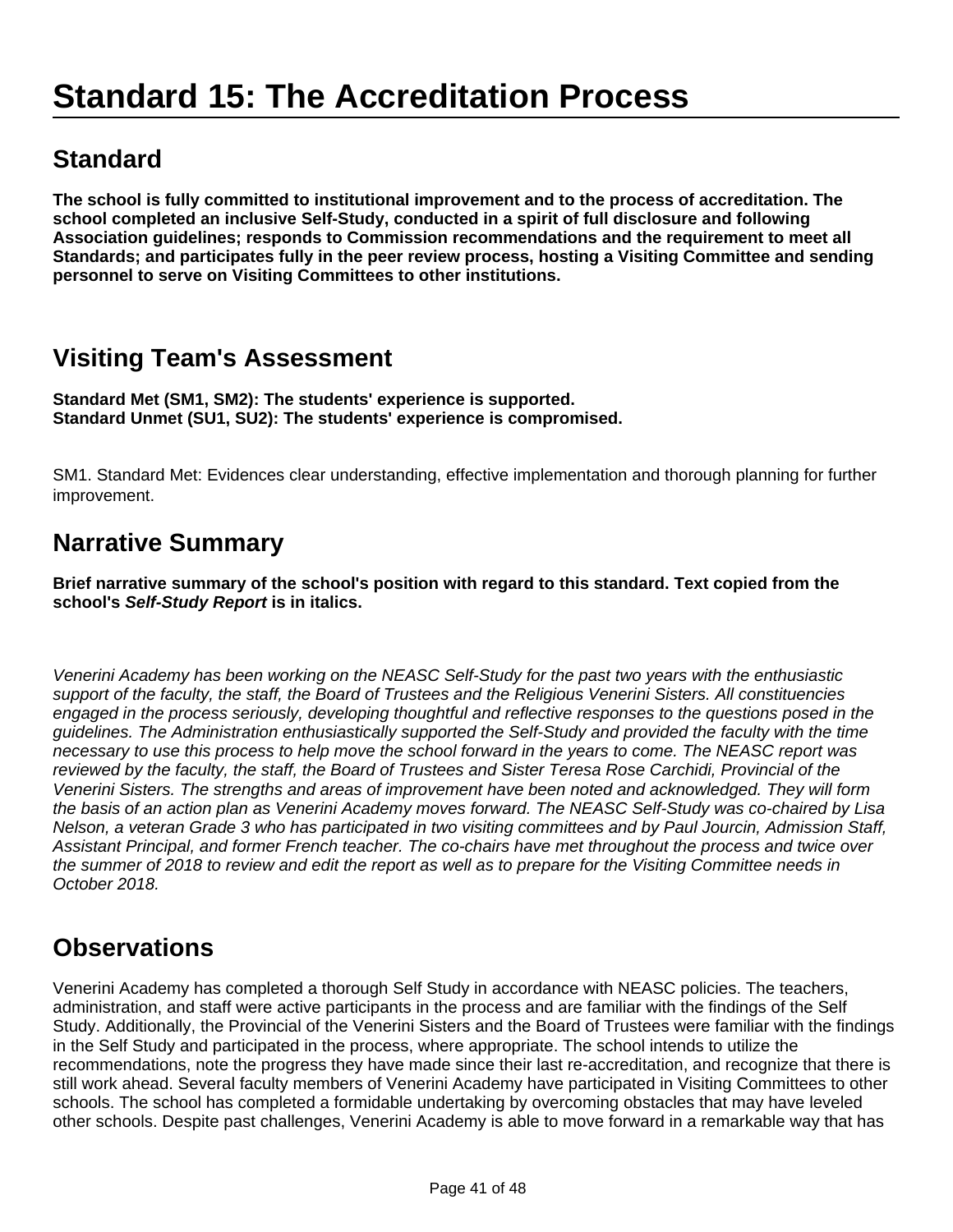never lost sight of the Venerini vision. The school is aware of the tasks ahead and the school community is not daunted what's ahead of them. Venerini Academy intends to use the recommendations in this report to establish the multi-year plan.

## **Conclusions and Explanation of Rating**

Venerini Academy is fully committed to institutional improvement and to the process of accreditation.

#### **Commendations**

The Visiting Committee commends Venerini Academy for working diligently to prepare a reflective Self Study. All members of the school community were active participants in the process and were thoughtful in their responses. The Visiting Committee was shown tremendous hospitality by Venerini Academy; every request by the Visiting Committee was met with a smile and a helpful response.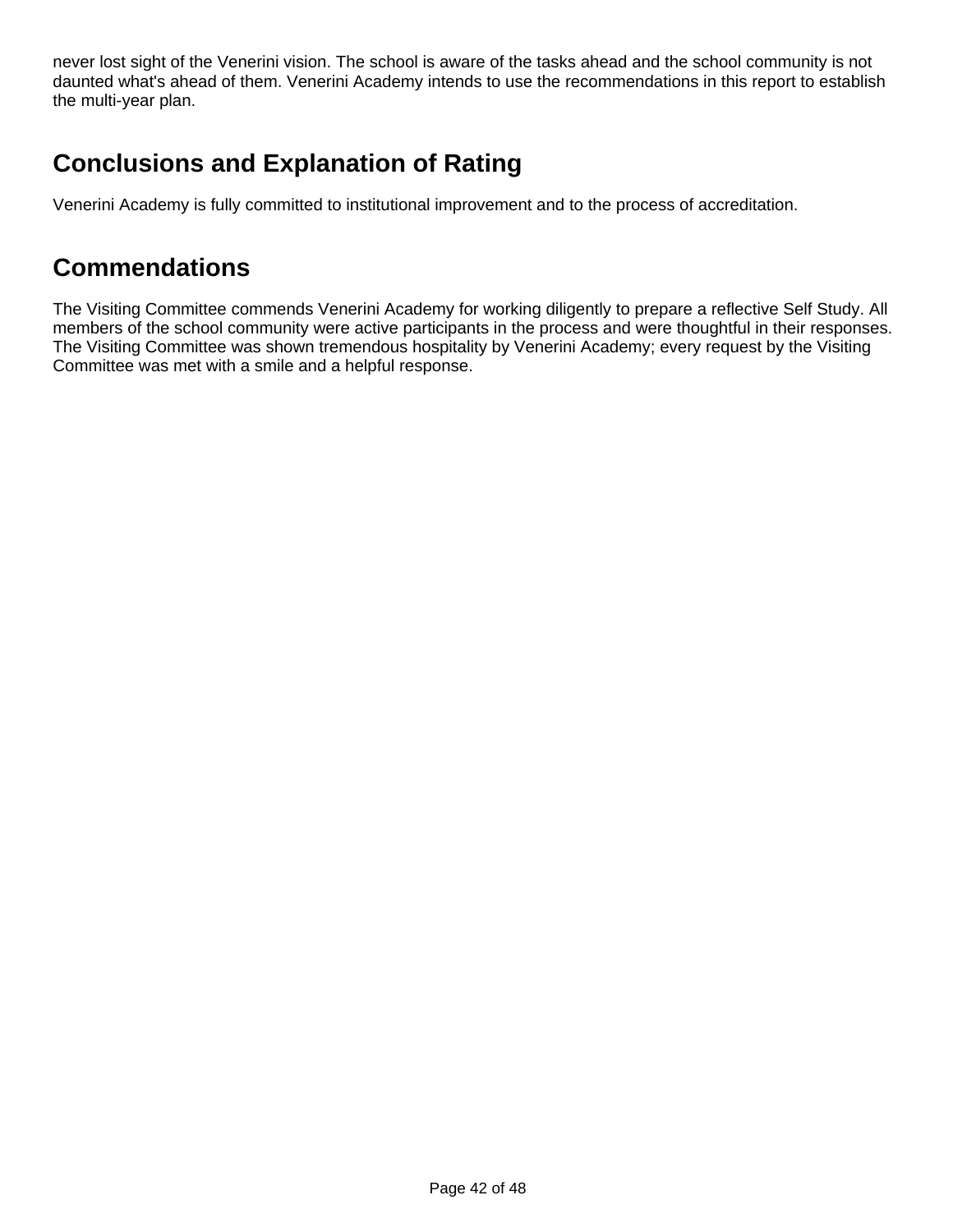# **Self-Study Part II**

**Part II asks the school to draw together what it has learned from its Self-Study and prioritize these ideas into a thoughtful, reflective, creative summary of the school's most significant concerns, hopes, and dreams for the future. This may include both action items and discussion items.**

**Descriptive paragraphs which accurately describe the school's findings may be taken directly from the Self-Study Report and are in italics.**

### **Part IIA: Catholic Identity - Overview**

For more than 70 years, Venerini Academy has been a "beacon of light" and a bastion of Faith to the urban community in the heart of Worcester. Founded as an all girls' Catholic elementary and high school in 1945 to educate the minds and nurture the faith of young Italian girls and immigrant children from central Europe; Venerini Academy has continued to better understand the heart of St. Rosa's charism: "To Educate is to Liberate".

In the Early 1970's as the Diocese of Worcester began to consolidate individual parish schools the Venerini Sisters began to reflect on how they could better serve its young families. By allowing the Diocesan and Private Catholic single-sex and co-ed high schools to take on the challenge of educating the minds, hearts and souls teenagers, the Venerini Sisters opened wide the doors to offer a faith-based, values and centered education to young girls and boys from Kindergarten through the eighth grade. A pre-K educational component was added as young married women began to develop their academic talents and professional dreams outside of the house.

Continuing to discern the richness of St. Rosa's Charism and to meet the spiritual, academic, social, emotional and athletic needs of families of all faiths St. Rosa's dictum "To Educate is to Liberate" has always been at the heart of a Venerini education. With the decline in vocations after Vatican II, that responsibility is now carried on by dedicated, talented and faith-filled team of women and men "missionaries" who understand and that the pillars of a Venerini education: Faith, Knowledge, Humility, Respect and Service are the "tools" that will help our students better understand Rosa's vision and teach them to bring the Good News to life, not only during their Venerini years but through their high school and college journey, as young adults and parents of future Venerini students!

Our Catholic Identity is summed up in one simple and powerful statement: God is at the center of everything we do" and "Educating to Save and to Set Free" has been the business of Venerini Academy for 73 years.

Beginning daily with school-wide prayer led by the principal, followed by a kindness quote shared by one of our students, formal and spontaneous prayer is offered in the homeroom classroom along with the recitation of the Pledge of Allegiance and the Mission Statement. It is clear that our Catholic Identity is affirmed at the beginning of each day.

With the study of the sacraments, the reflection on passage from the Old and New Testament, a curriculum that takes our students through the ministry of Jesus and His Apostles and lessons on the basic tenants of the Catholic faith, our students' faith is nurtured daily.

Class sponsored liturgies and prayer services allow our students to actively proclaim their faith to the entire Venerini community along with parents and grandparents.

Students are taught the wisdom of "God First, others second and me last" through a series of service opportunities; food and clothing drives, acts of kindness, serving the homeless at the Saint John's food pantry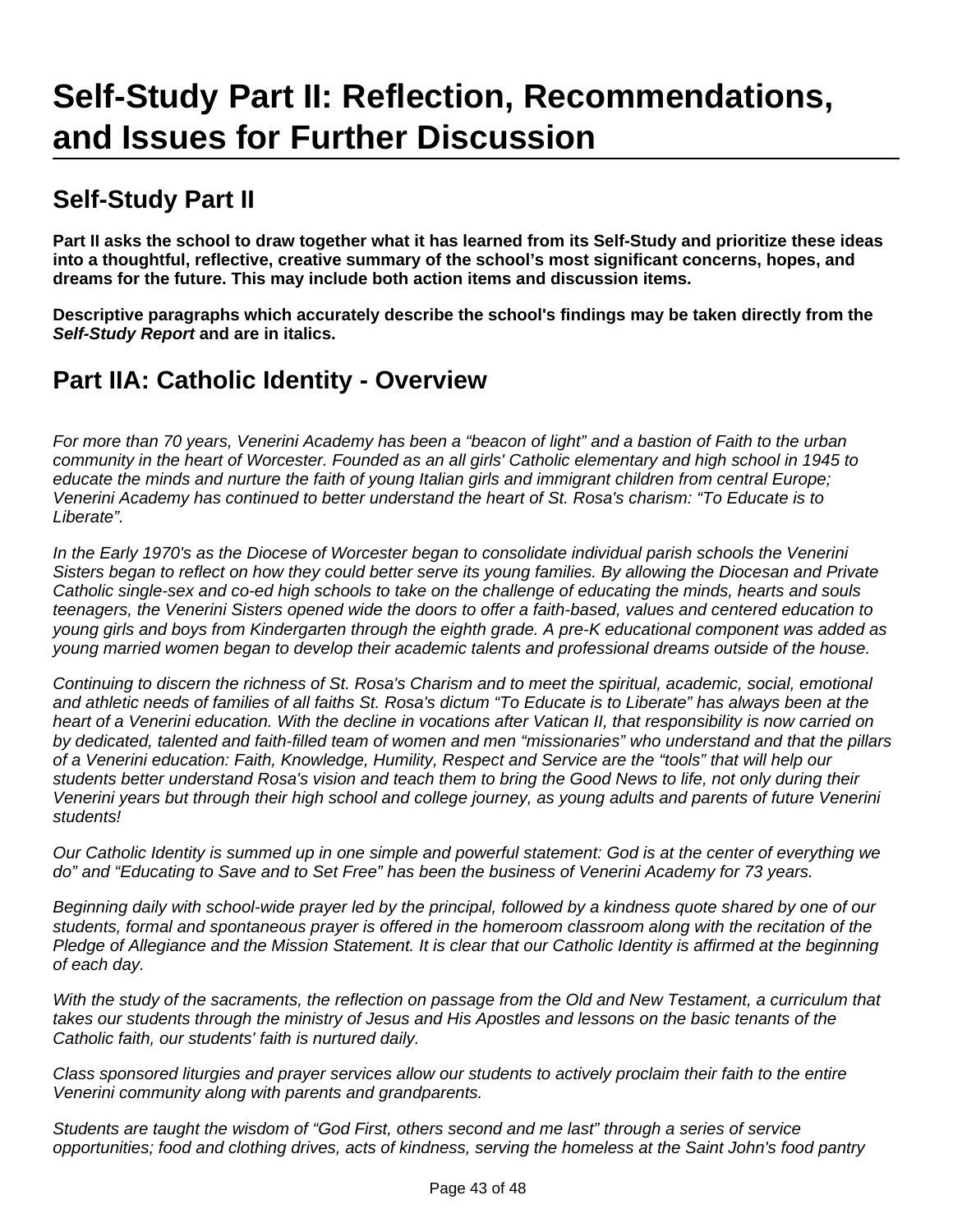and through a Middle School Team building retreat.

Holy Days of obligation and the solemnity of Holy Week are celebrated as a faith community, St. Rosa's Feast Day in early May gives us pause to reflect on the amazing legacy of our foundress to open wide our doors for parents, grandparents and friends of Venerini to see our children at work and at play.

St. Rosa reminded her young community of women teachers (the Maestrae Pie) the "Good that you do, Do Well". For more than 70 years, the Venerini Sisters with the Support of a devoted group of lay women and men have taken this charge seriously. God has blessed us with the inspiration of St. Rosa as we will continue to be the "Beacon of Light" in the Worcester Community.

#### **Part IIB: Overall Reflection, Recommendations, and Issues for Further Discussion - Overview**

Venerini Academy enthusiastically participated in the NEASC for re-accreditation. Throughout the process, faculty, staff, administrators, Board of Trustee members and students expressed thoughts and shared ideas that have sculpted the responses to the 15 NEASC Standards. Time and again as the Venerini community grappled with the questions before them, long term faculty members shared: "Wow!" We have come so far since the 2008 Self-Study." Knowing where we come from is always a good place to start when a community of Faith and a community of educators takes a close look at who, what and where we are in preparing to write the next chapter in the history of this beloved school.

Venerini Academy is sponsored by the Religious Venerini Sisters whose Charism rests firmly on St. Rosa's challenge "to Educate is to Liberate". Led by talented, dedicated and professional members of the Board of Trustees and Sister Teresa Rose, Provincial of the Venerini Sisters of North America, the Principal and her Administrators are responsible for living out the Charism, providing for the good order and academic rigor of the institution and for developing a Vision to move Venerini Academy forward. The Mission is supported by the pillars of Venerini education: Faith, Knowledge, Humility, Respect and Service.

In 2008, in an attempt to renovate the former convent and transform it into much needed learning space, the Venerini Sisters engaged an advancement advisor to raise funds for the transformation. This ruthless scam artist duped the Venerini Sisters and Board of Advisors. A very public scandal followed. Through the generosity of the Venerini Sisters they used their retirement fund to sustain the multi-million dollar scam. The leadership of the school was reorganized, and in the months that followed the school moved forward mired in serious financial debt.

Regaining the confidence of the families who questioned the future of the school has been an on-going challenge. The global financial "Recession" from 2008-2013 further challenged the institution. This was followed by the Sexual Abuse Scandal in the Church's hiearchy, the decline in demographics that will continue to plague elementary, high schools and college until 2030. With the dramatic increase in tuition at private high schools and universities, parents began to invest their education dollars at a higher level.

Through the difficult period Venerini Academy has moved forward cautiously, slowly, but with purpose.

# **Observations**

Venerini Academy has a rich and proud history, guided by the Congregation of Venerini Sisters, which serves as a strong foundation upon which to build their future. Important in determining next best steps is to create a thoughtful and meaningful Self Study that highlights the strengths and recognizes the challenges. Venerini has done that.

The strength of Venerini Academy lies in living its mission, creating a safe, productive, faithful learning environment, and its dedicated staff and faculty. Dedicated involvement of all stakeholders contributes greatly towards the family culture and climate so evident at Venerini Academy. The school's facility and grounds are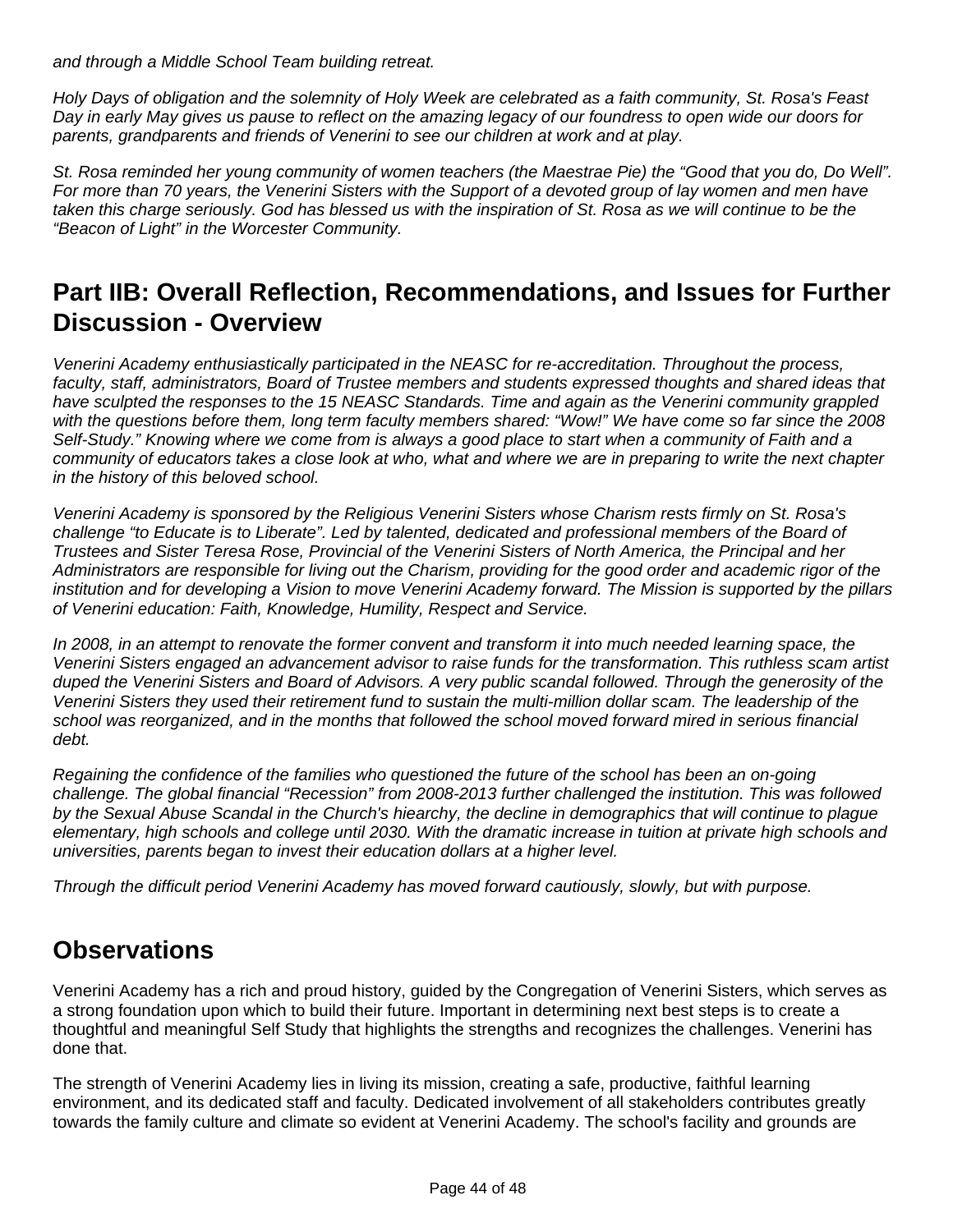clean, inviting, and accessible.

The challenges identified by Venerini Academy are evident, but we wish to draw attention to other encumbrances. The greatest challenge observed is the lack of a thoughtful, deliberate multi-year plan that includes a clear picture of its long- and short-term needs, improvements, and goals. This must include comprehensive financial, including oversight and audit, institutional technology, and maintenance and facilities plans.

Enrollment is a challenge faced by Venerini Academy. An advancement and marketing strategy, led by an Advancement Director, will greatly aid in facing the enrollment challenge.

The educational program at Venerini Academy serves its students well. However, a written timeline for curriculum review and updates, utilizing the Curriculum Specialist, will ensure the continued success of the program.

Exploring means of sustainable funding will better support the program, technology initiatives, and financial aid available for families.

The current administration of Venerini Academy leads the school with passion, commitment, and love. Moving forward, a formal evaluation process for the entire administrative staff including the educational administration and the Business Manager will provide continued great leadership.

#### **Conclusions**

Venerini Academy is a vibrant, important part of the Worcester, Massachusetts community and educates students to be healthy, strong, academically prepared citizens who will continue to serve the vision established by the Religious Venerini Sisters throughout their lives. The academic standards are high and the faculty and staff are dedicated to the success of the their students.

#### **Commendations**

Venerini Academy lives out its mission through the reflective and intentional writing of Part II, which can then be used to guide the school to remain standing as a "beacon of light."

#### **Recommendation 1**

While recognizing the tremendous efforts made by Venerini Academy in their Self Study, their highest priority remains developing a strategic multi-year plan in order to ensure continued success. Critical to this effort is creating specific financial, technology, and facility plans.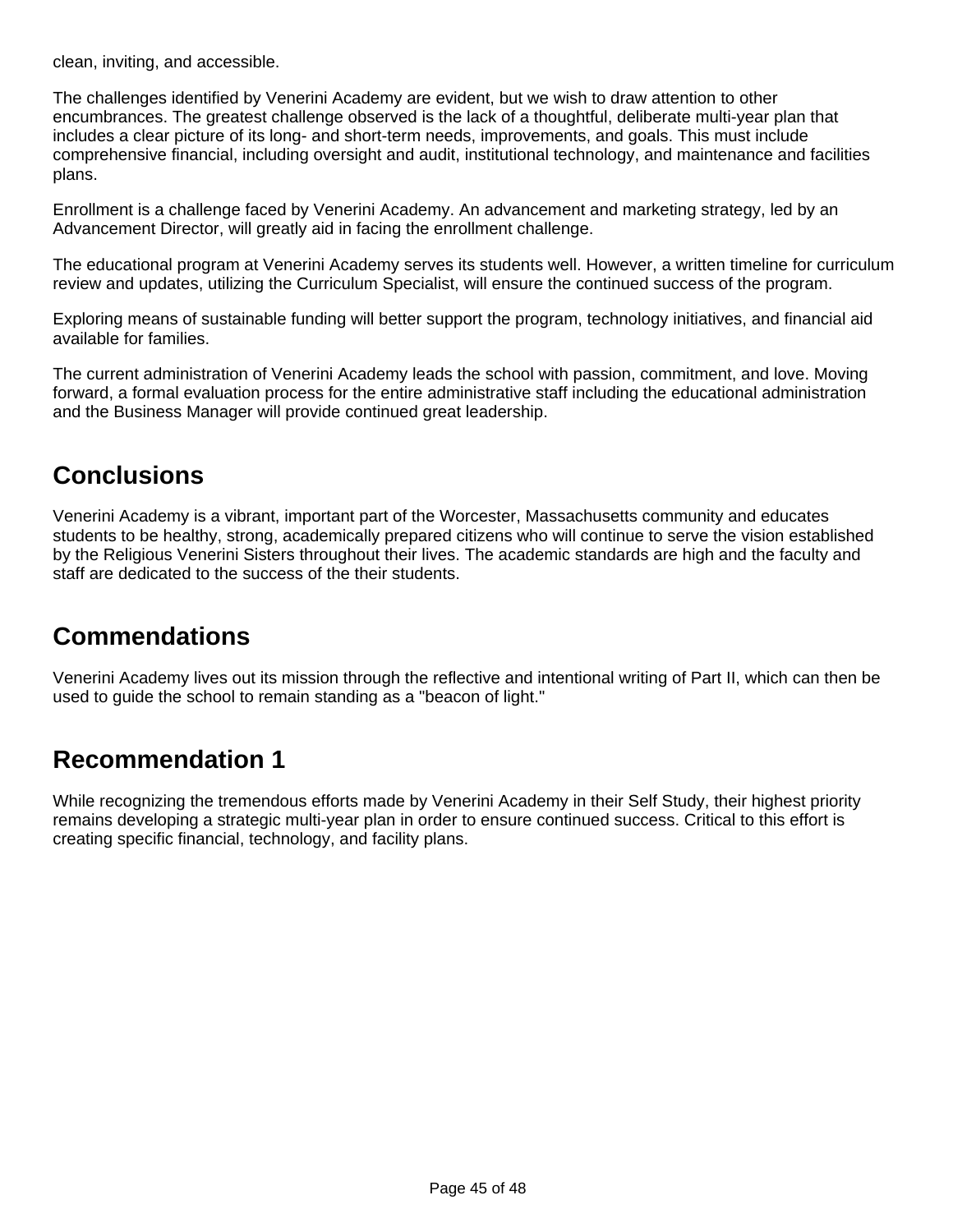# **Major Commendations**

- 1. Venerini Academy provides its students, faculty, staff, and community members with a vision and mission that exemplifies the Charism of St. Rosa: "To educate is to liberate." The dedication of the Religious Venerini Sisters maintains this charism, and its vibrancy permeates the entire school community.
- 2. The Visiting Committee commends the Board of Trustees for undertaking a significant task with noteworthy commitment and love for the school. It is very apparent that the current board and administration are committed to the success of the school and are working collaboratively for the continuity of the mission. It is clear that the Catholic identity is central to those overseeing the school; this identity is woven throughout the many facets of the school's culture. The Board of Trustees, in conjunction with the administration, work hard to establish and monitor school policy while modeling integrity and inclusive behavior.
- 3. Venerini Academy's admissions process works to ensure that prospective students will benefit from their experience of the mission and program offered. Communication among appropriate staff, relative to prospective students' talents, strengths, skills, and needs, is exceptional.
- 4. Venerini Academy is to be commended for their implementation of STREAM throughout the school, as well as their work in updating the science curriculum to align with Massachusetts Next Generation Science Standards, facilitated by their highly-qualified Curriculum Specialist.
- 5. Venerini Academy is a caring community that nurtures the academic, emotional, spiritual, physical, and personal success of its students. The teachers and administration showcase their commitment by helping students of all ability levels reach their highest academic potential. Venerini Academy is a prayerful place that calls students to grow in their knowledge of faith.
- 6. Faculty makes effective use of school resources, making the most of tools and materials that are available. The facility is well-maintained, clean, and inviting. There are a variety of non-academic programs that contribute to educating the whole child.
- 7. Venerini Academy is to be commended for how its Early Childhood Program's faculty and staff provide a variety of learning activities for the students, including hands-on activities and centers for learning through interactive play.
- 8. Venerini Academy has a strong and well-educated faculty and staff whose dedication and faithfulness are evident. Spiritual and professional development are priorities of which faculty may take full advantage. The faculty and staff are truly models and witnesses of the Gospel by word and example.
- 9. The well-respected educational administration are truly the spiritual and educational leaders of the Venerini Academy community.
- 10. Venerini Academy is to be commended for embracing NWEA and for securing a Marketing Consultant as well as inviting the NEASC Visiting Committee to visit the school.
- 11. Venerini Academy provides adult-student supervision during all school-sponsored events and activities in an exemplary manner. Additionally, the school is to be commended for its plan to implement ALICE training for its faculty and staff.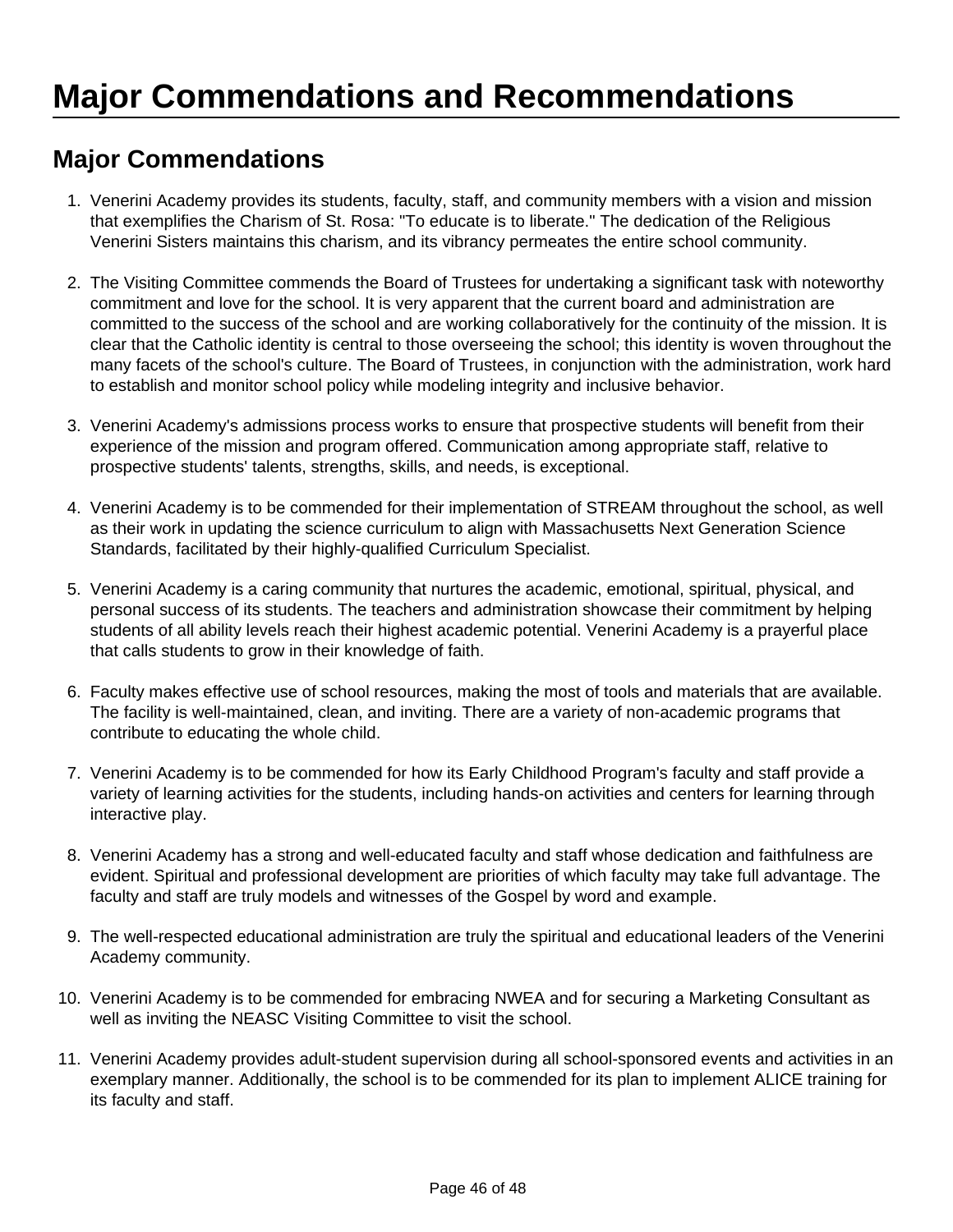- 12. Venerini Academy succeeds in communicating its policies and procedures to all constituents. Venerini Academy communicates with parents regularly and has several protocols in place to ensure that parents are aware of student progress; they also have the opportunity to discuss concerns and interests with personnel.
- 13. Venerini Academy is to be commended for its maintenance of the building and grounds; it is clean, inviting, and accessible. It serves its students, teachers, and staff and is organized in such a way that is logical and compartmentalized.
- 14. The Visiting Committee commends Venerini Academy for working diligently to prepare a reflective Self Study. All members of the school community were active participants in the process and were thoughtful in their responses. The Visiting Committee was shown tremendous hospitality by Venerini Academy; every request by the Visiting Committee was met with a smile and a helpful response.

# **Major Recommendation 1**

Venerini Academy's Board of Trustees must develop a multi-year strategic plan, with representation from the different constituencies of the school. As part of this effort, a financial, technology, and a facility plan must be included. Through this, a timeline is needed to prioritize initiatives--principal search, strategic plan, the hiring of an Advancement Director, database management, finances, and an expanded board with designated roles.

# **Major Recommendation 2**

Venerini Academy should explore initiatives to increase enrollment, acquire strategies for marketing the school, and establish a greater presence in the community. The school should then encourage the soon-to-be-hired Advancement Director to explore sustainable sources of funding the program, technology initiatives, and providing additional tuition assistance for families.

# **Major Recommendation 3**

Venerini Academy should develop a written timeline for curriculum review and updates.The school should consider utilizing the many resources (text, people, program) available to streamline the continuity of the academic curriculum.

# **Major Recommendation 4**

Venerini Academy must institute and implement a formal evaluation process for the entire administrative staff, which includes the educational administration and the Business Manager. The Board of Trustees, possibly through a Finance Committee, should develop and implement a procedural policy manual outlining clear expectations for the function of the Business Manager.

# **Major Recommendation 5**

Venerini Academy's Crisis Response Plan must be made accessible and available to faculty and staff, particularly those charged with supervision of students.